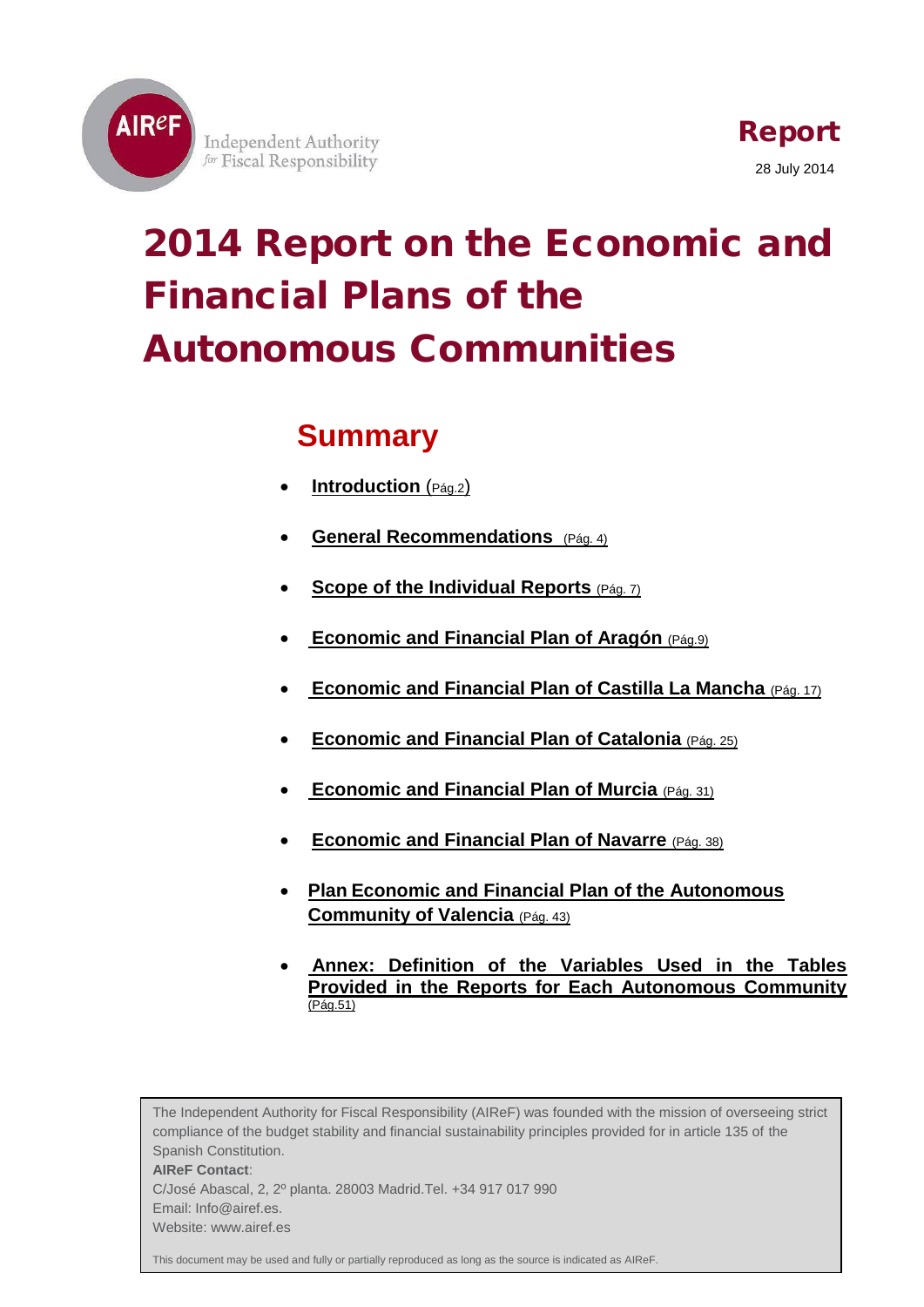<span id="page-1-0"></span>

# **Introduction**

In recent years, **the Autonomous Communities (CC.AA) have made great efforts in the area of fiscal consolidation.** In particular, the deficit reduction has been nearly two percentage points of GDP between 2011 and 2013 for the CC.AA as a whole meaning they have been able to bring their net borrowing requirement down in the last year to 1.5% of the GDP.

The report issued to the Government by the Spanish Ministry of the Tax Administration and Public Administrations (MINHAP) last April indicated non-compliance with the budget stability objective on the part of the Autonomous Communities (CC.AA) of Aragón, Castilla-La Mancha, Cataluña, Murcia, Navarra and Valencia in addition to non-compliance with the public debt objective on the part of Aragón, Castilla-La Mancha and Navarra. On the other hand, it indicated compliance with the expenditure rule for all Autonomous Communities.

**In the event of non-compliance with the budget stability or public debt objective or the expenditure rule, the Spanish Organic Budget Stability and Financial Sustainability Law (LOEPySF, Spanish acronym) establishes the obligation of submitting an Economic and Financial Plan (PEF, Spanish acronym)** which enables compliance with the objectives established for the current and the following year.

The Autonomous Communities' PEF must be approved by the Fiscal and Financial Policy Board (CPFF, Spanish acronym) which must verify the adequacy of the measures included and how well the forecasts fit with the objectives established. In the case of the Autonomous Community of Navarra, the CPFF references must be understood as meaning the Coordinating Commission regulated in article 67 of the Economic Convention between the State and the Foral Community of Navarra.

Within this framework, the Independent Authority for Fiscal Responsibility (AIReF) has drafted this report which, pursuant to the Organic Statute, must be issued and published prior to the presentation of the PEF with said Board. **If any of the recommendations in the report are not followed, the CC.AA.**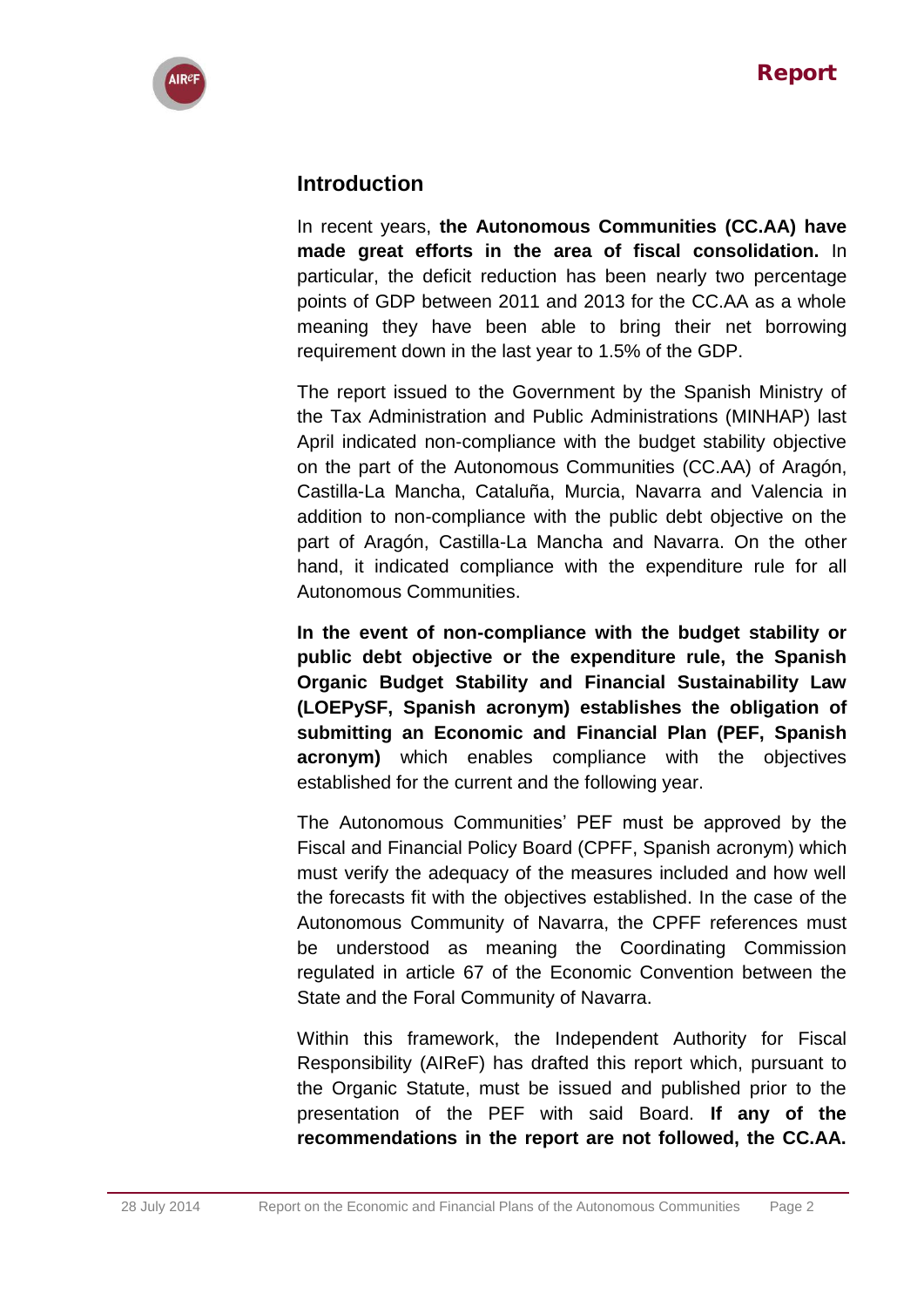

# **affected must publically justify the reasons for not doing so and add this justification to the file.**

In an effort to offer transparency, the AIReF published the methodological system used to assess the PEF subject of this report on its website on 9 July this year.

The information included in the plans as well as the complementary data and documentation requested by the AIReF at the meetings held with all of the Autonomous Communities affected **reveals a certain exhaustion of the possible measures to be adopted with short-term economic impacts given the fiscal consolidation efforts made in recent years, in a very unfavourable economic environment.** This situation is evident in the expenditure as well as the revenue areas. In addition, it must be kept in mind that the incidence of the economic cycle on the revenue of those Autonomous Communities' in the common regime comes with a two year lag.

The fiscal situation and the outlook for compliance with budget stability targets in 2014 differ among the various Autonomous Communities. **In these reports, the AIReF evaluates the possibilities of complying with the objective of the Autonomous Communities presenting their PEF and the magnitude of possible deviations from it.** In order to do so, the measures adopted to correct any imbalances detected in 2013 in the expenditure and revenue areas are assessed by their sufficiency, and the consistency of the budget scenario for 2014 is analysed. Finally, recommendations are made on aspects which must be strengthened in these programs.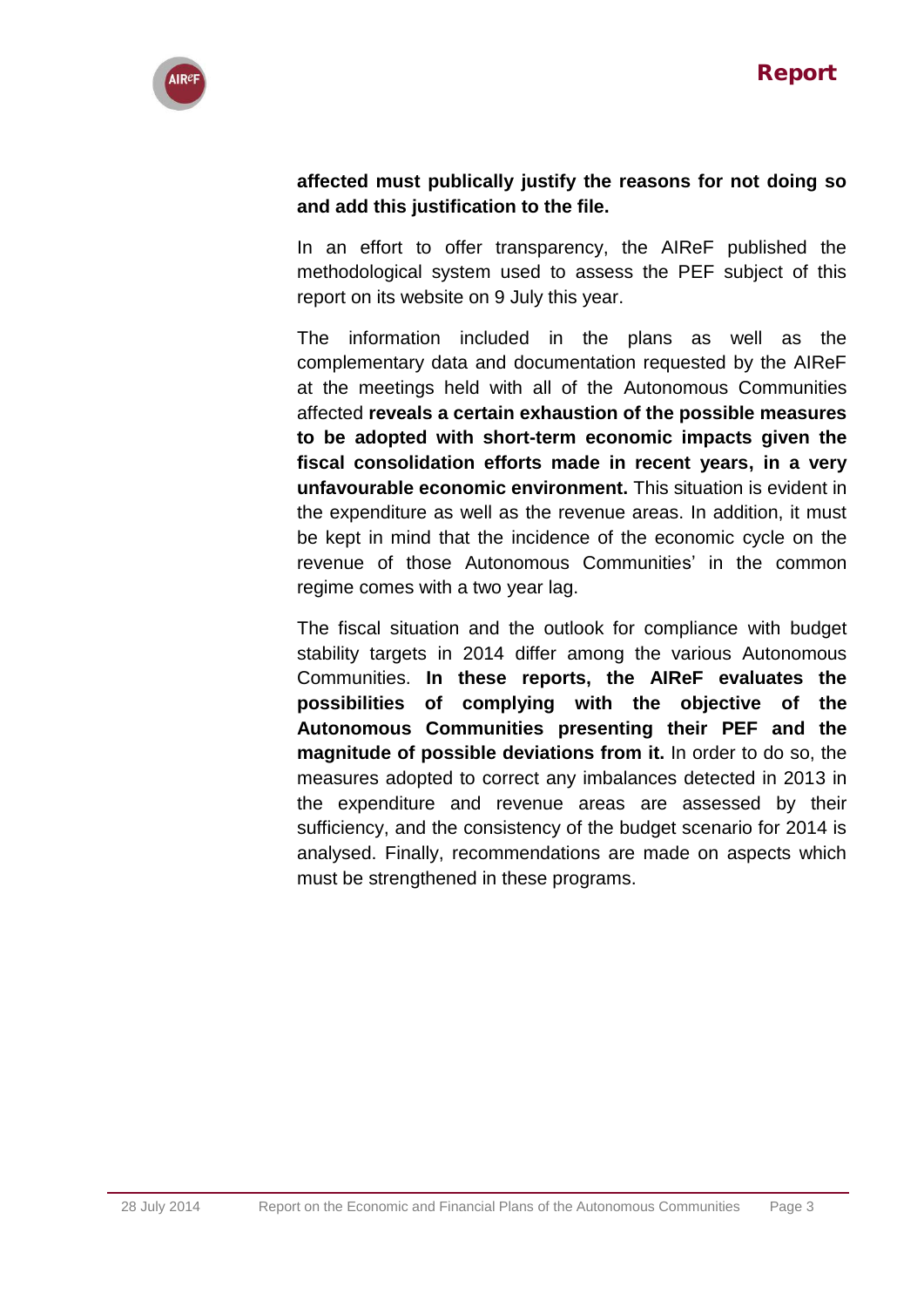<span id="page-3-0"></span>

# **General Recommendations**

In the course of the preliminary work to draft the PEF reports, a number of circumstances were observed which generally limit the scope of the analysis completed on all of the PEF presented. As a result, some recommendations are offered below with a view towards correcting these circumstances during the quarterly follow-up provided for in the LOEPySF:

1. **The economic grounds for the PEF are rather short on details both as regards trends in revenue and expenditure as well as the economic forecasts and sensitivity analyses,** which are part of their mandatory content regulated by article 21 of the LOEPySF. In general, references to the methods and assumptions used are scarce. Moreover, there is a lack of connection between the scenarios expected to show "no policy change" and the measures contemplated in order to comply with the objective.

*To this end, the recommendation is to make explicit, in the context of the quarterly follow-up of the PEF provided for in the LOEPySF, the methodology in accordance with which the impact of all variables having an influence on public accounts is evaluated.* This is particularly important because the changes in the execution of the approved budget, which aims to have an influence on the final balance for the year, are determined both by the decisions and policies adopted in the areas of revenue and expenditure, as well as by the impact of variations in exogenous variables, such as the rate of economic activity (GDP), employment and compensation of productive factors, especially wages and interest rates.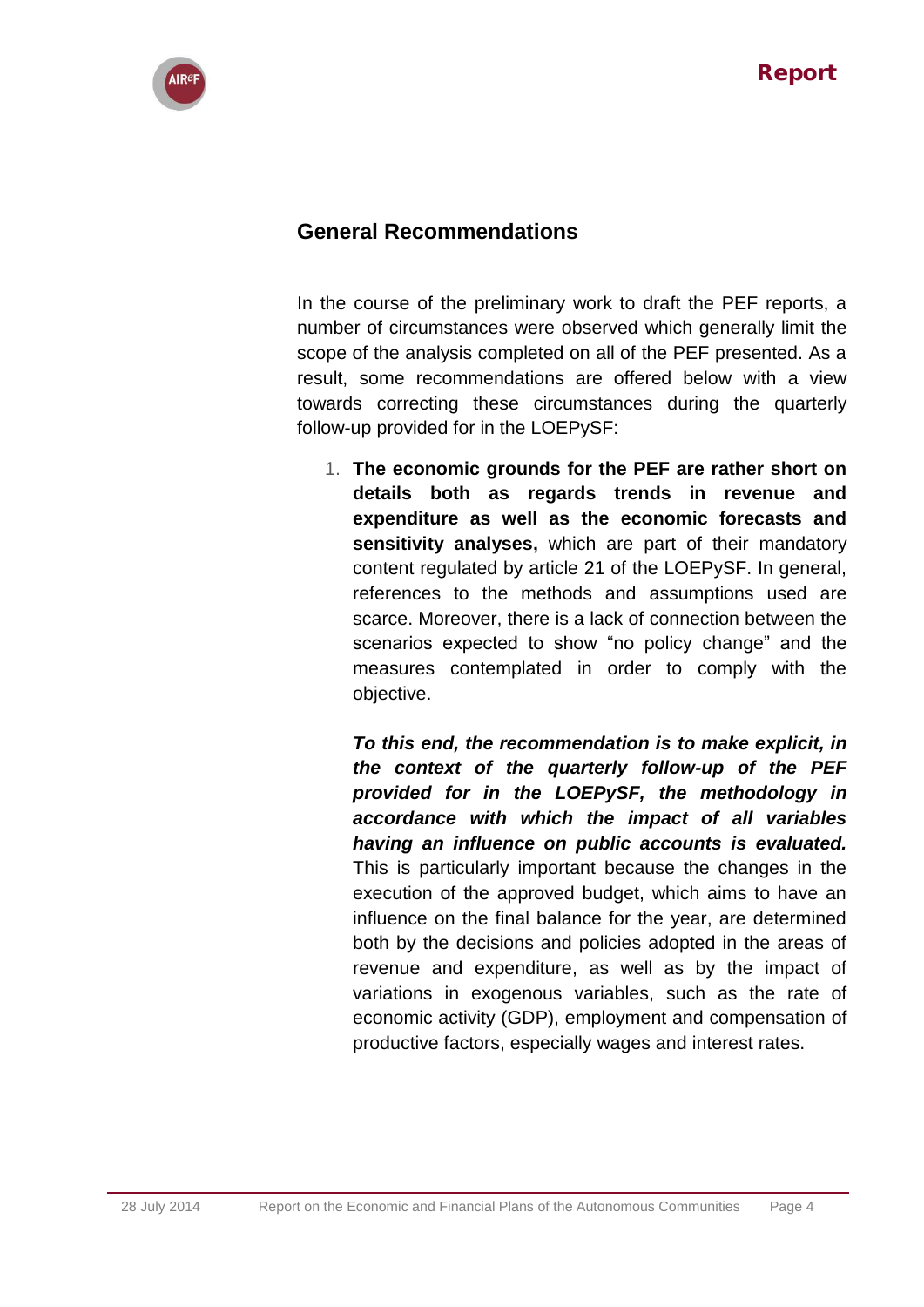

2. **There are no specific and detailed calculations to assess the economic impact of the planned measures.**

*For this reason, the recommendation is that the calculations and forecasts on which the quantification of the expected economic impact is based, as well as the causes of their revisions, shall be included for each one of the measures in the plans during the quarterly follow-up.*

3. **The final budget stability and public debt objectives for each one of the CC.AA. are unknown,** as a result of the adaptation of the joint objectives to the Stability Plan approved by the Council of Ministers on 27 July.

*Therefore, it is recommended that the individual budget stability and public debt objectives for each one of the Autonomous Communities be submitted as quickly as possible within the terms established by the LOEPySF,* even though the calendar for this year is understood as exceptional, due to the adaptation of the joint objectives of the Stability Plan under the terms already mentioned.

4. **There is some uncertainty regarding the transactions which will finally be included in the calculations when verifying compliance with each Autonomous Community's public debt objective,** as the Council of Ministers Agreement of 27 June acknowledges the possibility that the MINHAP may establish the existence of circumstances that must be taken into account for debt objective compliance<sup>1</sup>.

In an effort to preserve maximum credibility during the debt monitoring assessment process by limiting any margin for discretion, *transactions must not be excluded from the debt calculation when verifying compliance with the public debt objectives established* in virtue of the Council

1

<sup>1</sup> [http://www.sepg.pap.minhap.gob.es/sitios/sepg/es-](http://www.sepg.pap.minhap.gob.es/sitios/sepg/es-ES/Presupuestos/NormativaPresupuestaria/Documents/NORMATIVA%20DE%20ELABORACION/ACM%202015.pdf)

[ES/Presupuestos/NormativaPresupuestaria/Documents/NORMATIVA%20DE%20ELABORACION/ACM%202015.pdf](http://www.sepg.pap.minhap.gob.es/sitios/sepg/es-ES/Presupuestos/NormativaPresupuestaria/Documents/NORMATIVA%20DE%20ELABORACION/ACM%202015.pdf)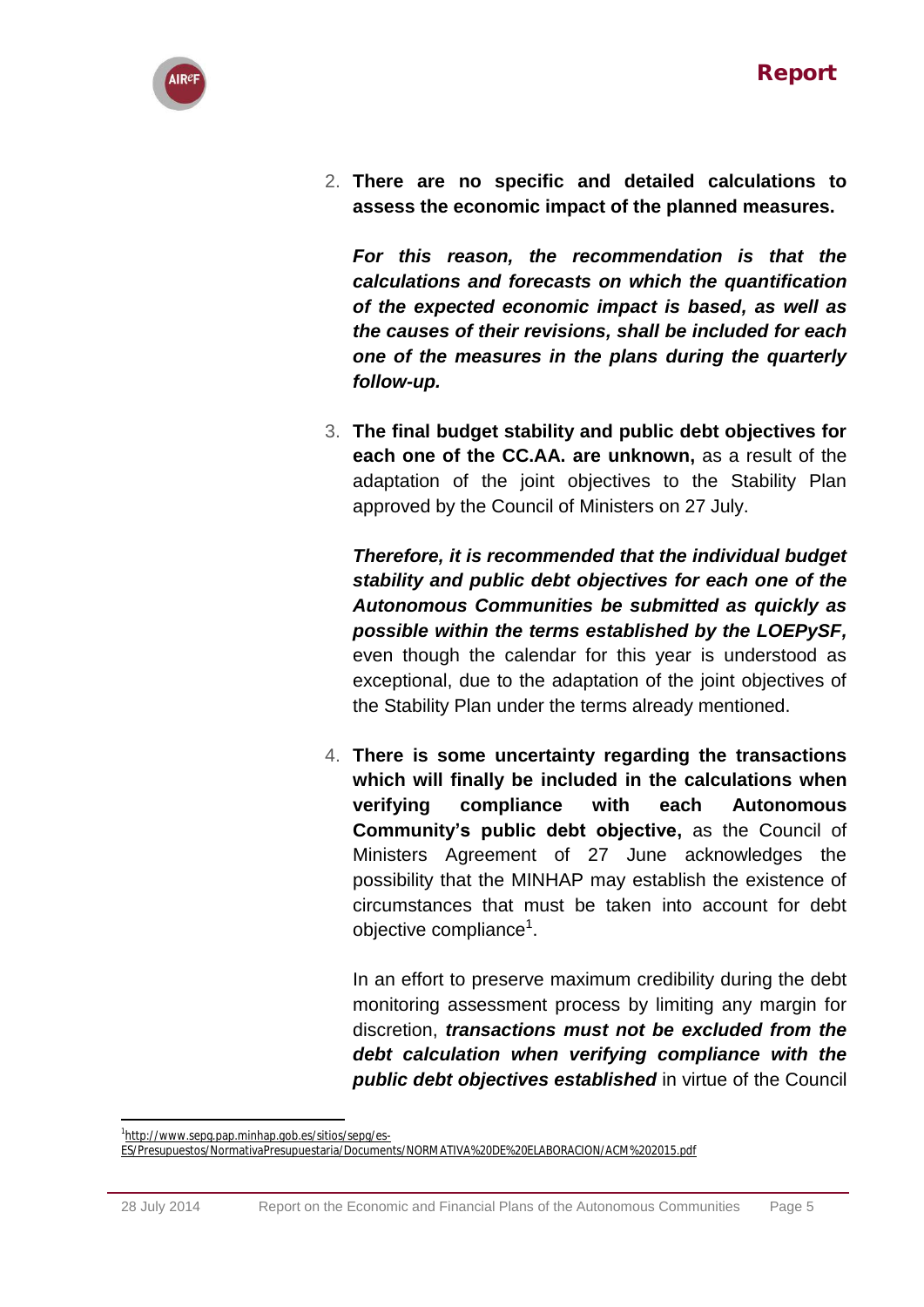

of Ministers Agreement of 27 June. If, exceptionally, a particular circumstance is identified that must be taken into consideration in order to assess said compliance, it should not affect the verification of compliance but rather the consequences.

5. **A significant part of the debt instrumented through the extraordinary financing mechanisms rectifies the debt objective initially established** (increasing it) despite the clear incidence on the Autonomous Communities' financial sustainability. The weight of these transactions can reach a percentage of between 40% and 70% of the net debt increase of the different Autonomous Communities considered.

*The extraordinary financing mechanisms should be fully computed within the initial debt limit established.* The existence of an adjustment plan linked to these mechanisms may simplify the content of the PEF, in case of non-compliance, as long as this is published in both the document presented as well as its follow-up and the followup is at least quarterly.

6. **There is some uncertainty as to resources to be received by the Autonomous Communities from the financing system.** The 2015 financing system resources are unknown at this time, and the system liquidation for 2014 was communicated by MINHAP after the initial sending of the PEF.

*Therefore, it seems necessary to communicate the resources from the financing system (interim payments and liquidation) prior to submission of the PEF for the years included therein.* In general, all CC.AA. should be communicated the resources they could expect from the financing system, irrespective of whether or not they are submitting a PEF, with a schedule and timeline that allows for compliance with their obligations under current regulations on multi-year budget frameworks.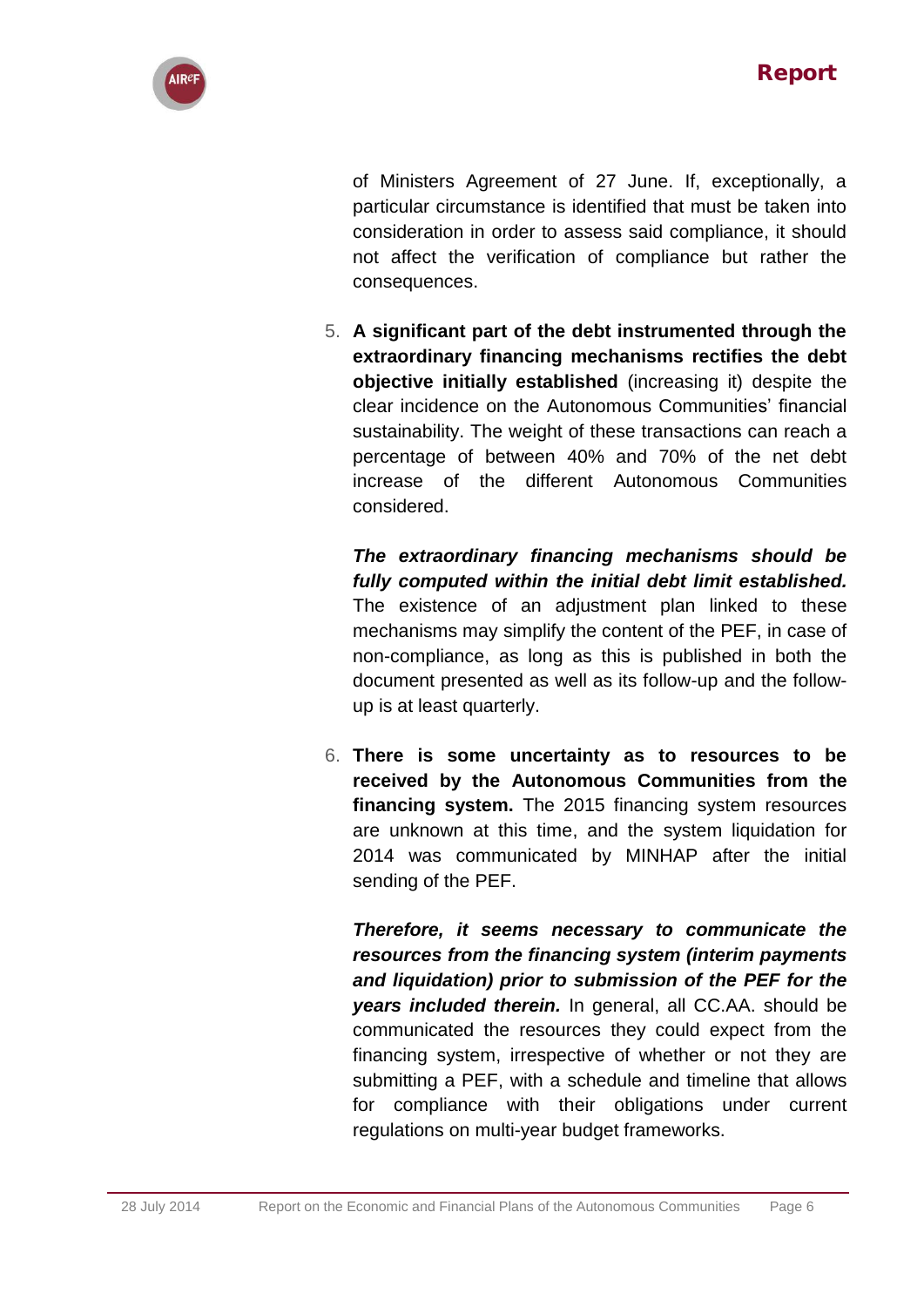<span id="page-6-0"></span>

# **Scope of the Individual Reports**

As indicated above, a certain exhaustion has been perceived in the process of adopting measures aimed at continuing to progress towards balancing the budget. In the case of those Autonomous Communities that show a very high debt level, this process is particularly important from a financial sustainability perspective.

In relation to expenditures, the savings expected by several communities are of little economic impact, which in some cases leads to an overall negative amount, due to the partial reversion of measures implemented in prior years. The AIReF recommends that the Working group for the rationalisation and efficiency of public expenditure, constituted at the CPFF held last June, extend its work beyond the conclusions presented at the next Board meeting. The Group should study the current situation in depth as well as the possibilities for reform in areas of particular transcendence due to their impact on the budget stability and financial sustainability of Autonomous Communities'.

In relation to the revenues, the situation is uneven across Autonomous Communities, both in the exercise of their taxation prerogatives and in the initiatives undertaken for asset disposal and management. Each Autonomous Community should analyse the possibilities of making progress in these areas, considering the situation of their own economies and the measures adopted by other Autonomous Communities. It would be highly useful that the MINHAP provides a comparative study of the taxation capacity already exercised by each Autonomous Community and the margin they still have.

On the other hand, several Autonomous Communities argue that, due to lack of development of the basic State regulations, they face problems with the full implementation of some of the measures provided for in the royal decrees on urgent public expenditure rationalisation measures in the area of education (RD 14/2012), and on urgent measures to guarantee the sustainability of the National Healthcare System and improve the quality and security of its benefits (RD 15/2012). The AIReF recommends accelerating the regulatory development necessary to progress with the application of said Royal Decrees.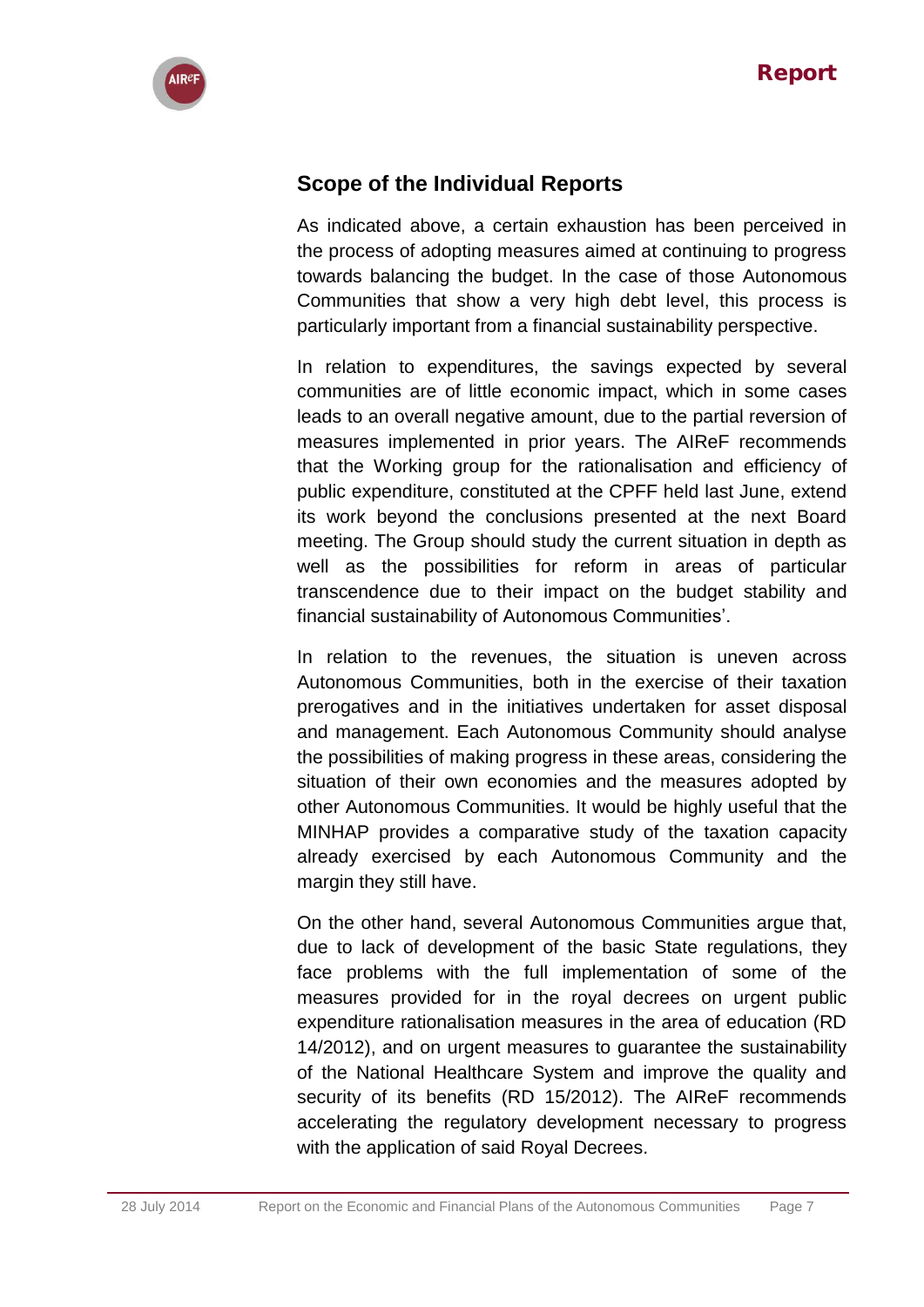

Finally, it is appropriate to highlight the following aspects that affect the drafting of the individual PEF reports:

Both the information included in the PEFs as well as all of the additional documentation and clarifications provided by the autonomous communities at the request of the AIReF were taken into account.

- 1. The analysis is limited to year 2014 as there is no information available on the financing system resources for 2015 subject to interim payments and the subsequent settlement, which prevents any type of analysis on the sufficiency of the measures and their adequacy with the scenario presented.
- 2. Only compliance with the budget stability target is analysed, as the limitations indicated in the following section with respect to the debt make it impossible to assess compliance with the public debt target.
- 3. The economic aspects of the plan were assessed in the section on general aspects, meaning they are not subject to any individual assessment given the weaknesses indicated in said section.
- 4. The assessment of compliance with the 2014 budget stability target on the part of the Autonomous Community of Navarre was completed based on the updated PEF submitted for non-compliance with the 2012 budget stability target, which includes measures and an execution scenario for 2014 as well as the complementary information sent.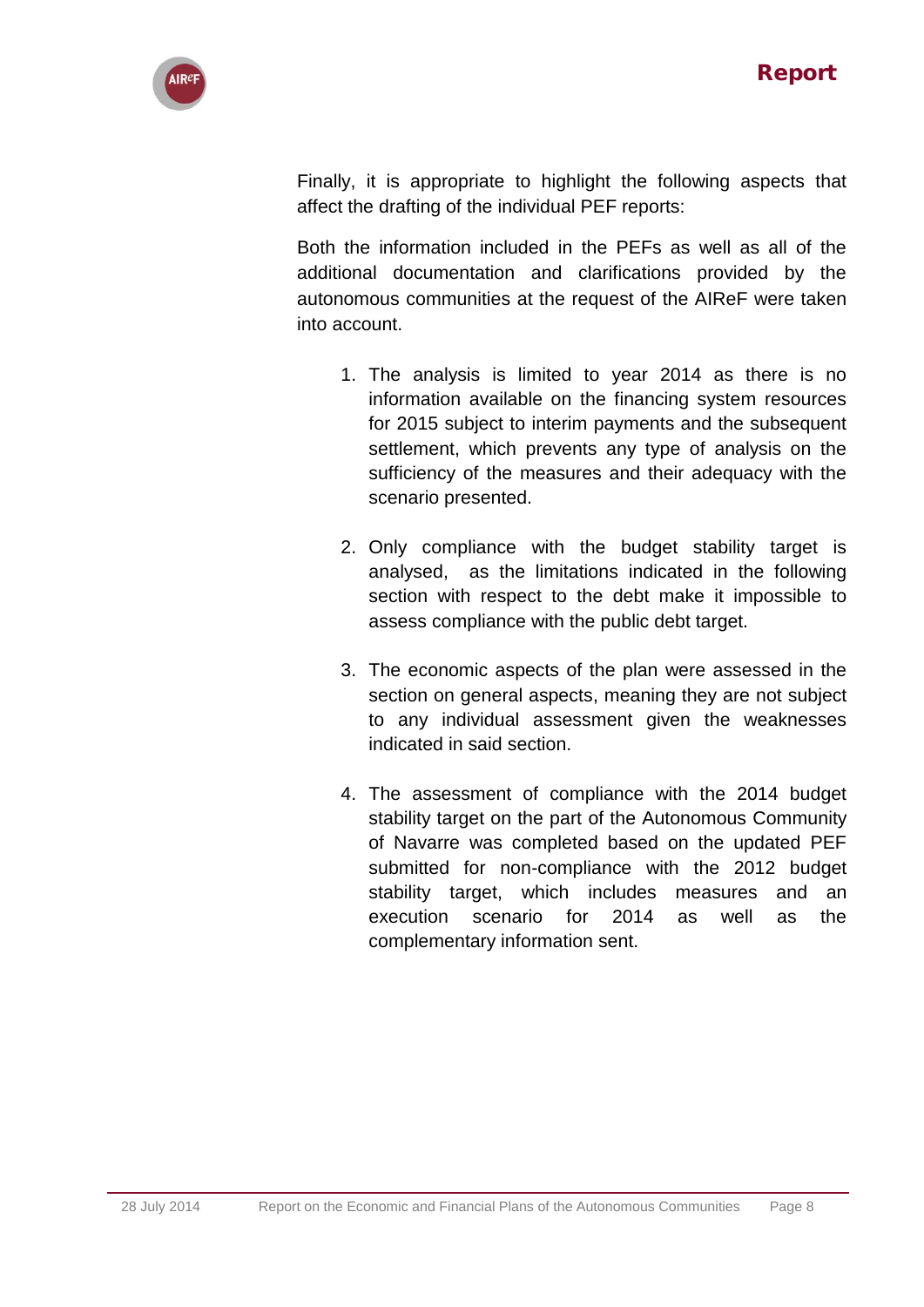

# <span id="page-8-0"></span>Report on the Economic and Financial Plan for the Autonomous Community of Aragón

**Over the last three years, the Autonomous Community of Aragón has made efforts in the area of fiscal consolidation representing 1.1% of the community GDP**<sup>2</sup> **, thereby situating the 2013 borrowing requirement needs at 2.06% of its GDP.**

**Having analysed the draft Economic and Financial Plan (PEF) and the complementary information sent by the Autonomous Community, the AIReF believes it is not likely to comply with the 2014 budget stability target set at 1% of the GDP as of the date of publication of this report. The deviation from this target may be noticeable.** 

**The measures contained in the draft PEF are not sufficient to guarantee a correction of the imbalance recorded in 2013. The projections for the whole year indicated in the budget scenario do not seem to be supported by the budget execution data available to date.**

**In order to reach the 2014 budget stability target, the AIReF believes the draft PEF submitted by the Autonomous Community of Aragón must further specify some of the measures included and adjust the expected scenario for the whole year, considering the budget execution data for the first semester. This adjustment may make clear the need to adopt additional measures.**

The Autonomous Community has submitted **MEASURES** for a sum of 202 million euros, 34 of which are aimed at increasing its revenue and 168 of which are aimed at reducing its expenditure.

**<sup>.</sup>**  $^2$  Fiscal effort excluding the definitive settlement of the autonomous communityal financing system and one-off transactions for 2013.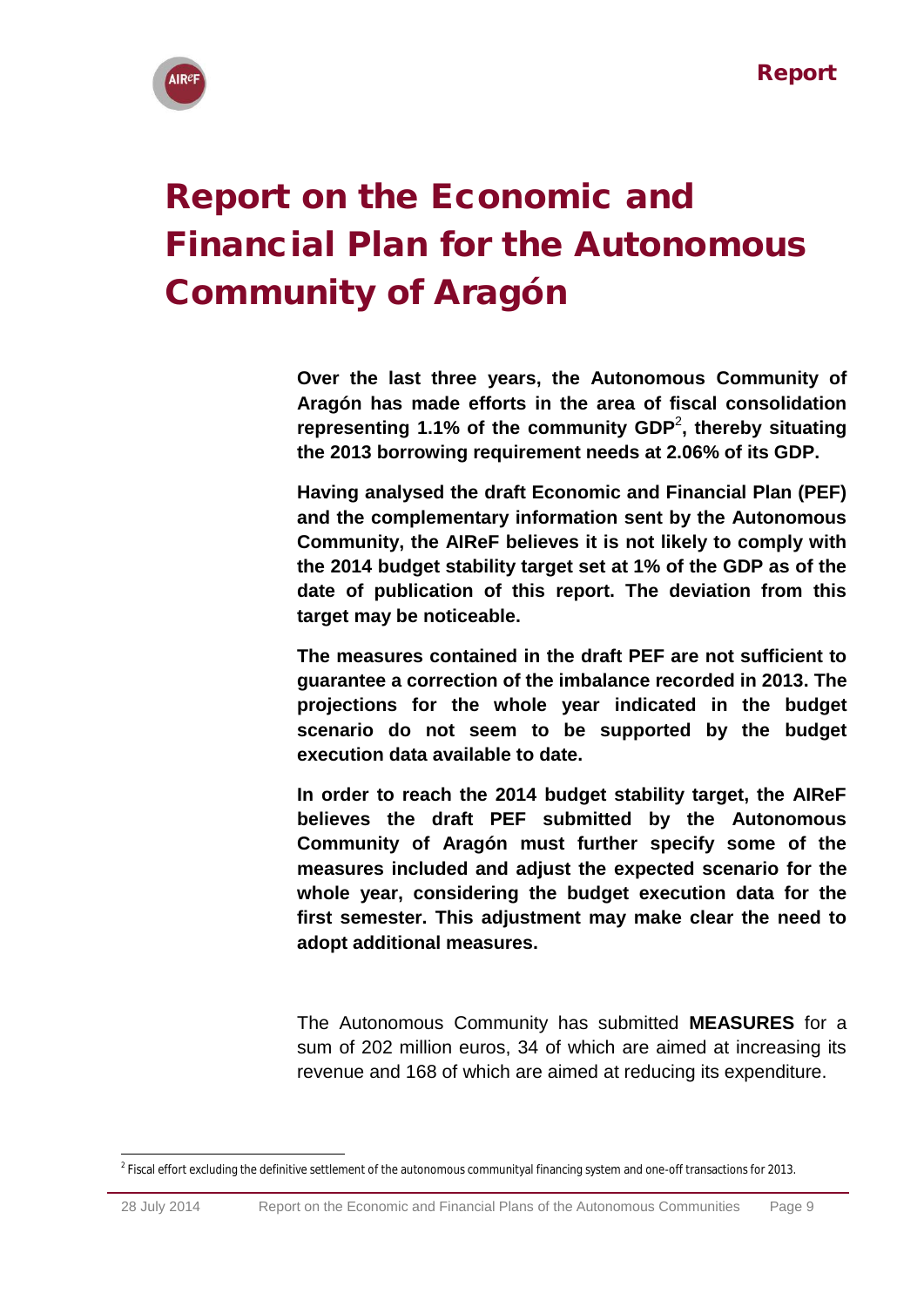

The main **revenue measures** concentrate, on the one hand, on actions aimed at improving tax processing and efficacy and, on the other hand, at the disposal of investments representing 70.59% and 27.41%, respectively, of the total revenue measures. At this point, it must be indicated that the sale of property has been duly justified with the additional documentation sent by the Autonomous Community and that, according to these data, 75% of the total expected effect has already been realised in the first half of the year.

With respect to **the expenditure measures**, the Autonomous Community has implemented a budget control strategy structured through the Public Management Control Unit created by Decree 77/2014, of 13 May.

Several strategic lines in expenditure restraint have been established which primarily affect operating expenditures and financial costs. Notwithstanding, the primary expenditure measure is a credit retention assessed at 148 million euros (88% of the total expenditure measures), which requires some further specification as concerns the expenditure concepts affected as well as the instrumentation in the budget management process so as to guarantee full application.

With respect to the **BUDGET SCENARIO** expected for the whole year, it was noticed that the Autonomous Community estimates it will increase its non-financial revenue other than its resources from the financing system (interim payments and settlement) by 147 million, just 34 million of which is supported by measures. However, these resources have decreased during the first quarter of the year meaning their evolution does not, to date, support the projections. It would be advisable to revise the scenario in accordance with data collected in the first semester. As far as expenditure measures are concerned, and besides the credit retention indicated in the paragraph above, a decrease of 92 million stands out which is justified by the non-application of the Invigoration Plan in effect exclusively for 2013.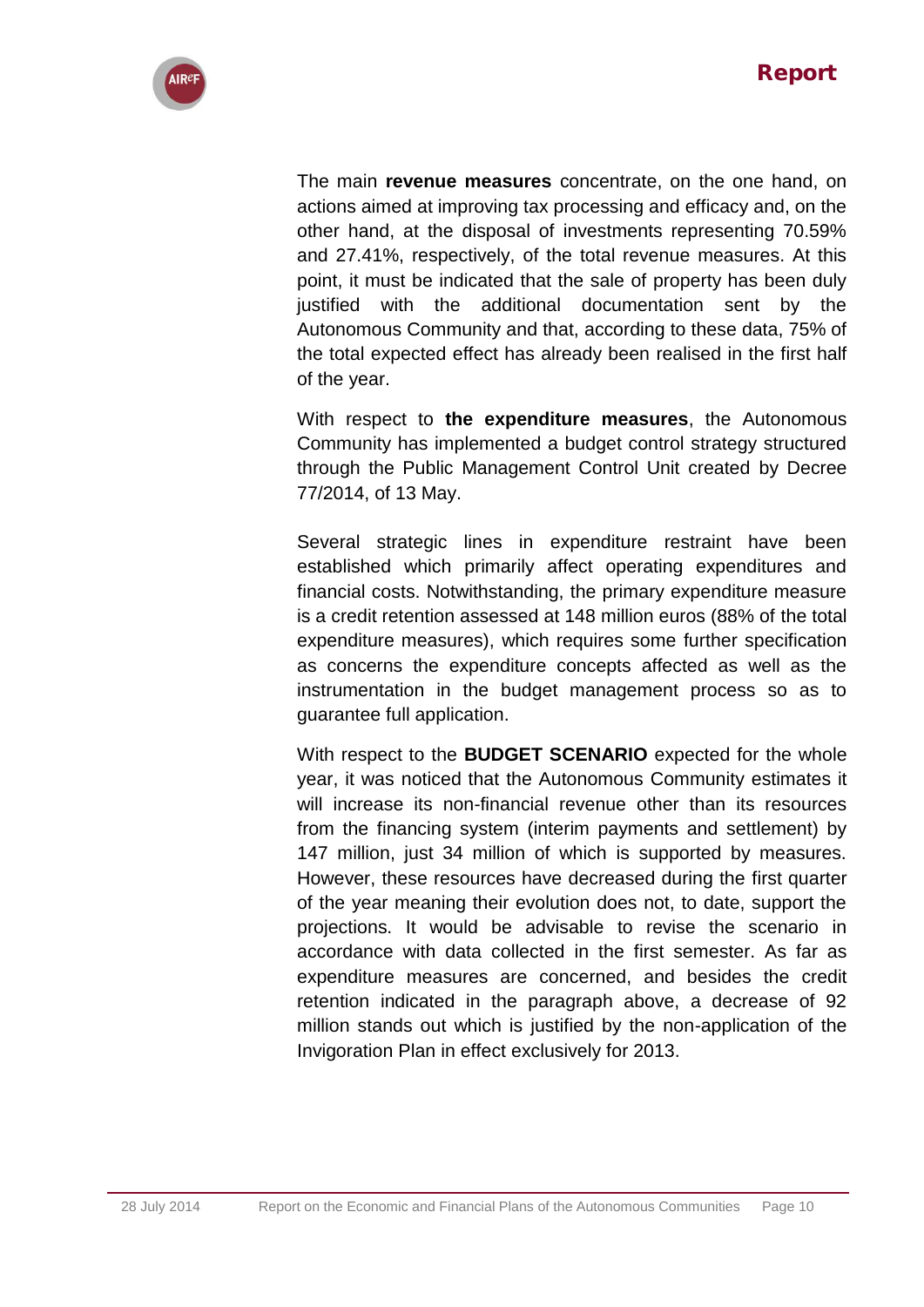

Finally and as concerns the national accounting adjustments, the adjustment for the expenditure recorded in the 413/409 account is expected to be quite lower than that recorded at the close of 2013; the evolution in this area must be subject to follow-up. Moreover, the Autonomous Community indicated that the 2013 closing data are being reviewed, meaning that it is possible for there to be an even greater negative adjustment this year for this concept quantified at 49 million.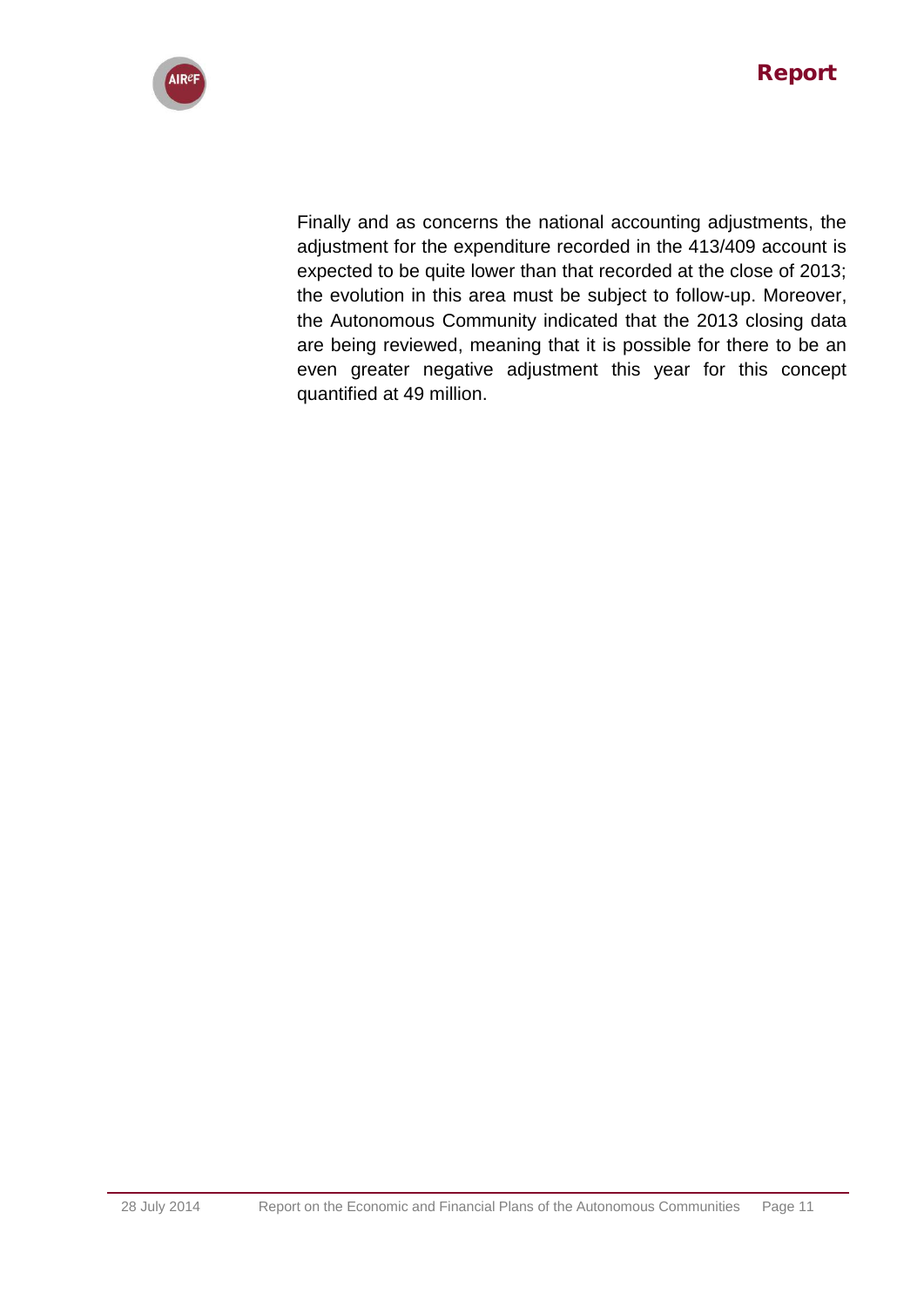

# **ANNEX**

# 1. CONSISTENCY OF THE DOCUMENT AND QUALITY OF THE INFORMATION

| <b>VARIABLES</b>                                                                                                                                                   | <b>ADEQUATE</b> | <b>INCOMPLETE</b> | <b>INADEQUATE</b> |
|--------------------------------------------------------------------------------------------------------------------------------------------------------------------|-----------------|-------------------|-------------------|
| <b>OBJECTIVITY</b>                                                                                                                                                 | X               |                   |                   |
| <b>CLARITY</b>                                                                                                                                                     |                 | X                 |                   |
| <b>SPECIFICITY</b>                                                                                                                                                 |                 | X                 |                   |
| <b>INTEGRITY</b>                                                                                                                                                   |                 | X                 |                   |
| Content of article 21 of the LOEPySF<br>п                                                                                                                          |                 |                   |                   |
| 1. Reasons for the non-compliance                                                                                                                                  |                 | X                 |                   |
| 2. Projected trends                                                                                                                                                |                 |                   |                   |
| Description and quantification of and timeline for<br>3.<br>the measures                                                                                           |                 |                   | X                 |
| 4. Economic and budget projections                                                                                                                                 |                 |                   |                   |
| 5. Sensitivity analysis                                                                                                                                            |                 |                   |                   |
| <b>Other information</b><br>$\blacksquare$<br><b>The Community of the Community of the Community of American Advantage Community Community Community Community</b> |                 | X                 |                   |

**Assessment in the general section**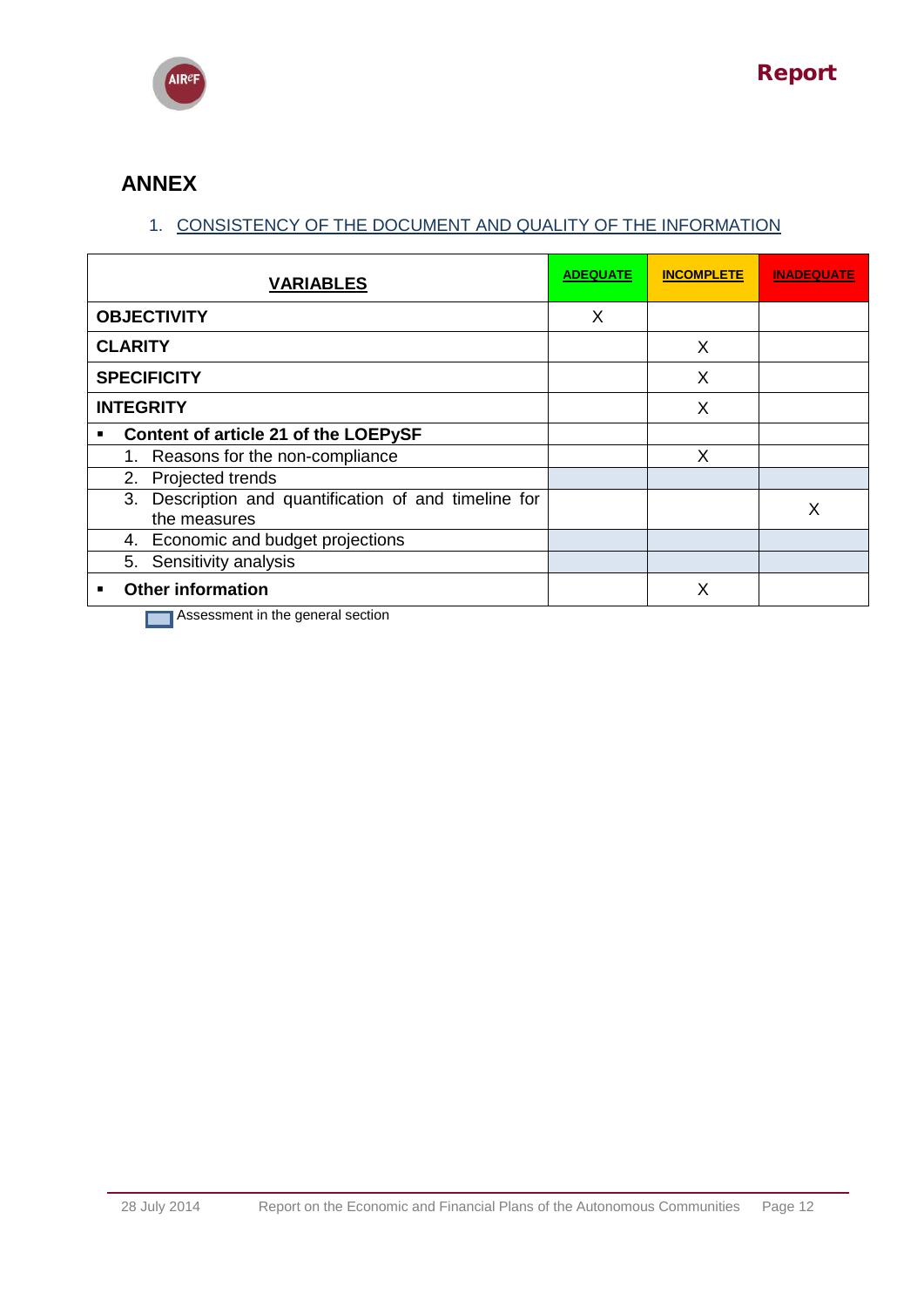



# 2. HOW THE PROJECTIONS FIT WITH THE TARGETS

# 2.1. STABILITY TARGET

| <b>VARIABLES</b>                                                                                      | <b>ADEQUATE</b> | <b>INCOMPLETE</b> | <b>INADEQUATE</b> |
|-------------------------------------------------------------------------------------------------------|-----------------|-------------------|-------------------|
| <b>ECONOMIC VARIABLES</b>                                                                             |                 |                   |                   |
| <b>CONSISTENCY</b><br><b>THE</b><br><b>BUDGET</b><br><b>SCENARIO-</b><br><b>OF</b><br><b>MEASURES</b> |                 |                   |                   |
| Revenue scenario<br>٠                                                                                 |                 |                   |                   |
| 1. Financing system resources (interim payments and<br>settlement)                                    | X               |                   |                   |
| 2. All other financing system resources                                                               |                 |                   | X                 |
| 3.<br>Other tax revenue                                                                               | X               |                   |                   |
| 4. All other revenue                                                                                  |                 | X                 |                   |
| <b>Expenditure scenario</b><br>٠                                                                      |                 |                   |                   |
| Personnel expenditures<br>1.                                                                          | X               |                   |                   |
| 2. Financial expenditures                                                                             | X               |                   |                   |
| All other current expenditures<br>3.                                                                  |                 | X                 |                   |
| 4. Capital expenditures                                                                               |                 | X                 |                   |
| <b>National accounting adjustments</b><br>$\blacksquare$                                              |                 |                   |                   |
| Tax unlikely to be collected<br>1.                                                                    | X               |                   |                   |
| 2.<br>Interest                                                                                        | X               |                   |                   |
| 3.<br>409/413 account                                                                                 |                 |                   | X                 |
| Non-implementation<br>4.                                                                              |                 |                   |                   |
| All other adjustments<br>5.                                                                           |                 | X                 |                   |
| the contract of the contract of the                                                                   |                 |                   |                   |

**Assessment in the general section**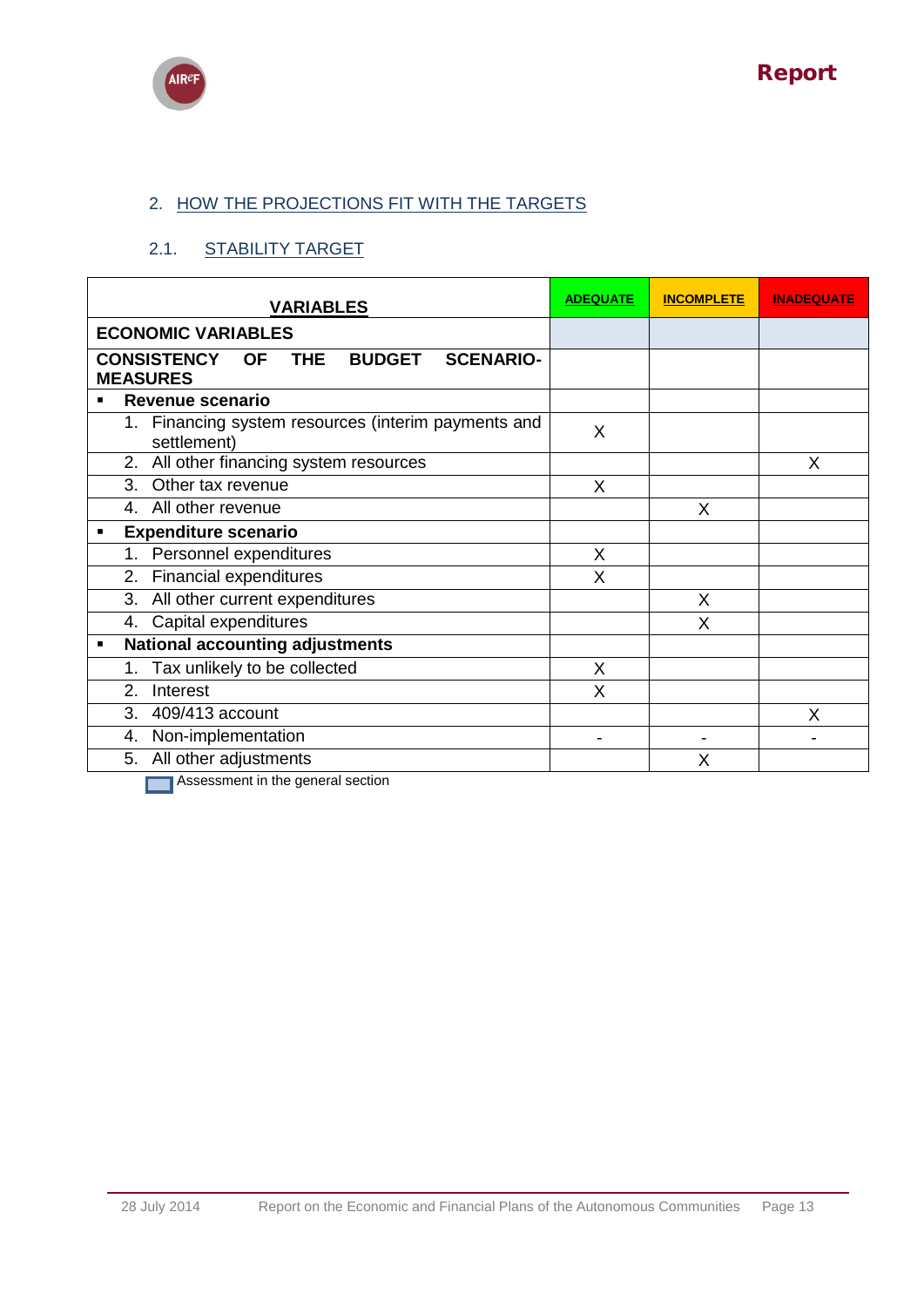



# 3. SUFFICIENCY OF THE MEASURES (a table for each one of the defined categories)

### 3.1. REVENUE

3.1.1. TAX REVENUE

| <b>VARIABLES</b>                                                                            | <b>ADEQUATE</b> | <b>INCOMPLETE</b> | INADEQUATE |
|---------------------------------------------------------------------------------------------|-----------------|-------------------|------------|
| DEGREE OF IMPLEMENTATION OF THE MEASURES<br><b>FROM PRIOR YEARS</b>                         |                 |                   |            |
| <b>SPECIFICITY</b>                                                                          |                 | Х                 |            |
| <b>LEGAL-ADMINISTRATIVE</b><br><b>CONTEXT</b><br><b>OF</b><br><b>THE</b><br><b>MEASURES</b> | X               |                   |            |
| <b>INDICATION OF THE PROCEDURE</b>                                                          |                 | Х                 |            |
| <b>DEGREE OF IMPLEMENTATION</b>                                                             |                 | Χ                 |            |
| SUITABILITY OF THE ECONOMIC IMPACT                                                          |                 | Х                 |            |

### 3.1.2. NON-TAX REVENUE

| <b>VARIABLES</b>                                                                            | <b>ADEQUATE</b> | <b>INCOMPLETE</b> | INADEQUATE |
|---------------------------------------------------------------------------------------------|-----------------|-------------------|------------|
| DEGREE OF IMPLEMENTATION OF THE MEASURES<br><b>FROM PRIOR YEARS</b>                         |                 |                   |            |
| <b>SPECIFICITY</b>                                                                          | X               |                   |            |
| <b>LEGAL-ADMINISTRATIVE</b><br><b>CONTEXT</b><br><b>THE</b><br><b>OF</b><br><b>MEASURES</b> | X               |                   |            |
| <b>INDICATION OF THE PROCEDURE</b>                                                          | Χ               |                   |            |
| <b>DEGREE OF IMPLEMENTATION</b>                                                             | X               |                   |            |
| SUITABILITY OF THE ECONOMIC IMPACT                                                          |                 | Χ                 |            |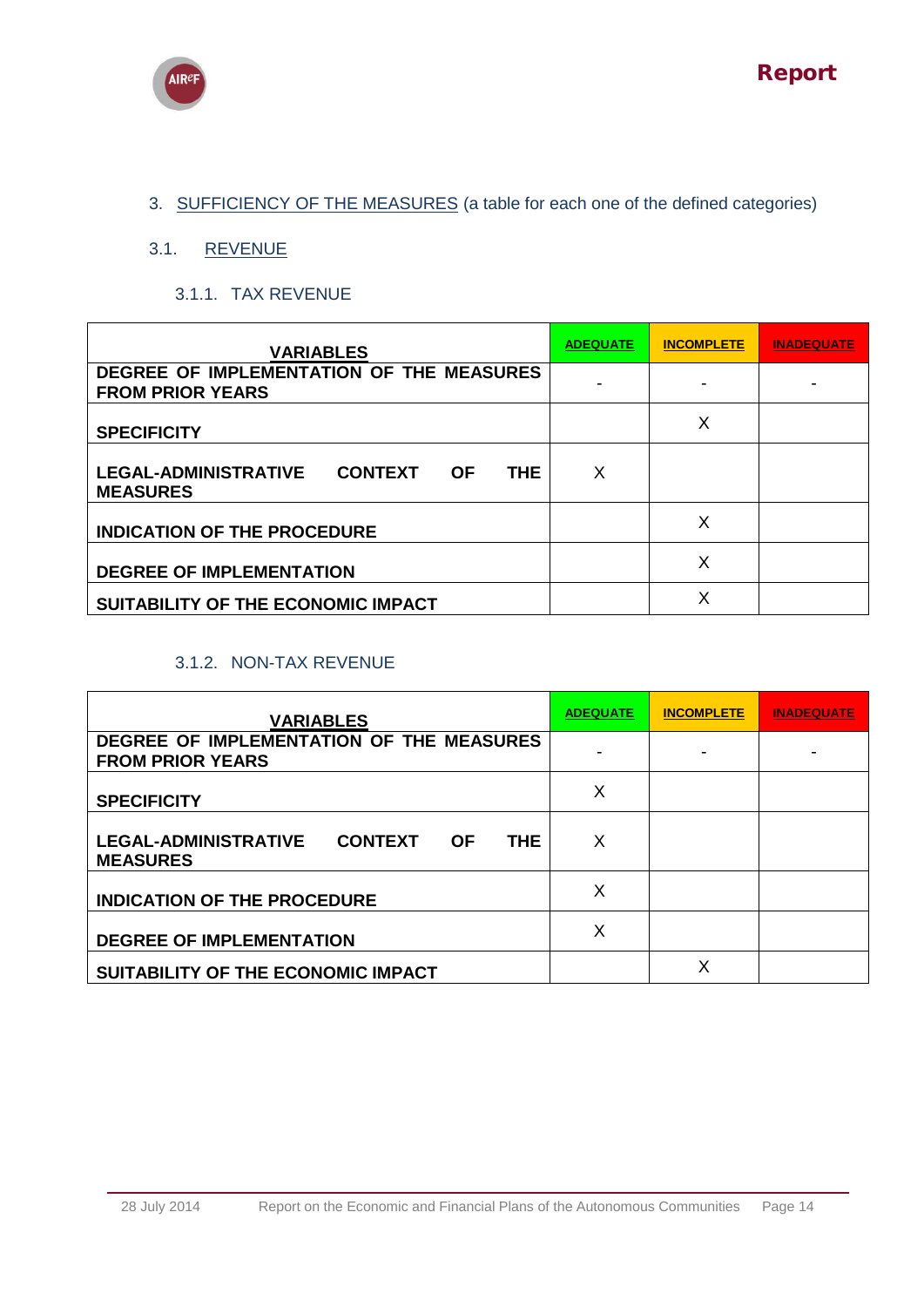

### 3.2. EXPENDITURES

#### 3.2.1. PERSONNEL EXPENDITURES

| <b>VARIABLES</b>                                                                            | <b>ADEQUATE</b> | <b>INCOMPLETE</b> | <b>INADEQUATE</b> |
|---------------------------------------------------------------------------------------------|-----------------|-------------------|-------------------|
| DEGREE OF IMPLEMENTATION OF THE MEASURES<br><b>FROM PRIOR YEARS</b>                         |                 |                   |                   |
| <b>SPECIFICITY</b>                                                                          |                 | X                 |                   |
| <b>LEGAL-ADMINISTRATIVE</b><br><b>CONTEXT</b><br><b>OF</b><br><b>THE</b><br><b>MEASURES</b> | X               |                   |                   |
| <b>INDICATION OF THE PROCEDURE</b>                                                          |                 | х                 |                   |
| <b>DEGREE OF IMPLEMENTATION</b>                                                             |                 |                   | Х                 |
| SUITABILITY OF THE ECONOMIC IMPACT                                                          | X               |                   |                   |

### 3.2.2. ALL OTHER CURRENT EXPENDITURES (\*)

| <b>VARIABLES</b>                                                                            | <b>ADEQUATE</b> | <b>INCOMPLETE</b> | <b>INADEQUATE</b> |
|---------------------------------------------------------------------------------------------|-----------------|-------------------|-------------------|
| DEGREE OF IMPLEMENTATION OF THE MEASURES<br><b>FROM PRIOR YEARS</b>                         |                 |                   |                   |
| <b>SPECIFICITY</b>                                                                          |                 |                   | Χ                 |
| <b>LEGAL-ADMINISTRATIVE</b><br><b>CONTEXT</b><br><b>THE</b><br><b>OF</b><br><b>MEASURES</b> |                 |                   | X                 |
| <b>INDICATION OF THE PROCEDURE</b>                                                          |                 |                   | x                 |
| <b>DEGREE OF IMPLEMENTATION</b>                                                             |                 |                   | Χ                 |
| SUITABILITY OF THE ECONOMIC IMPACT                                                          |                 |                   |                   |

(\*) The measures proposed by the Autonomous Community are mainly supported on a budget credit retention which, although quantified, is not identified on a budget item/sub-item level. The "inadequate" assessment is justified by this circumstance.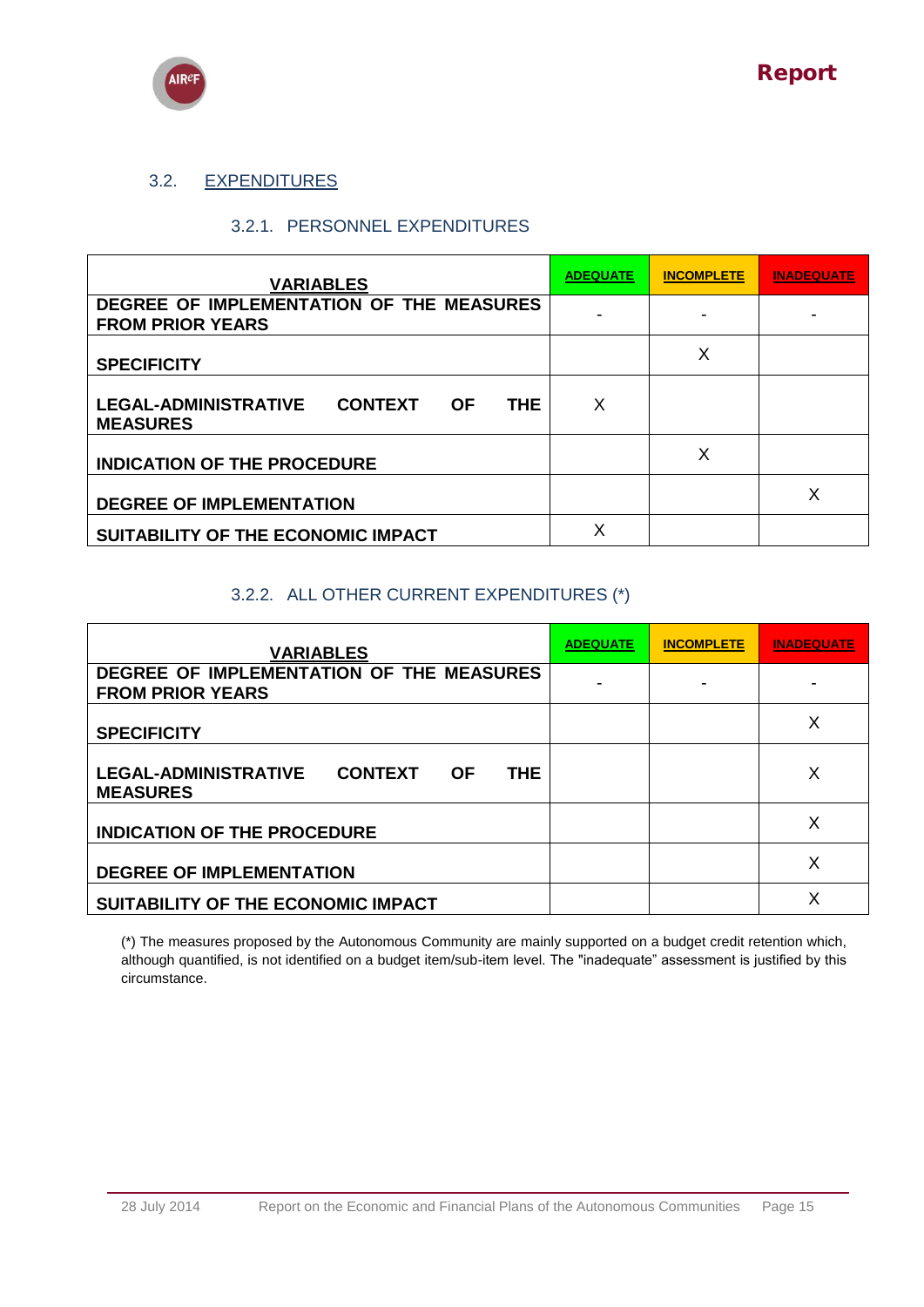

## 3.2.3. CAPITAL EXPENDITURES

| <b>VARIABLES</b>                                                                            | <b>ADEQUATE</b> | <b>INCOMPLETE</b> | INADEQUATE |
|---------------------------------------------------------------------------------------------|-----------------|-------------------|------------|
| DEGREE OF IMPLEMENTATION OF THE MEASURES<br><b>FROM PRIOR YEARS</b>                         |                 |                   |            |
| <b>SPECIFICITY</b>                                                                          |                 |                   | X          |
| <b>LEGAL-ADMINISTRATIVE</b><br><b>CONTEXT</b><br><b>THE</b><br><b>OF</b><br><b>MEASURES</b> |                 |                   | Х          |
| <b>INDICATION OF THE PROCEDURE</b>                                                          |                 |                   | X          |
| <b>DEGREE OF IMPLEMENTATION</b>                                                             |                 |                   | X          |
| SUITABILITY OF THE ECONOMIC IMPACT                                                          |                 |                   | X          |

(\*) The measures proposed by the Autonomous Community are mainly supported on a budget credit retention which, although quantified, is not identified on a budget item/sub-item level. The "inadequate" assessment is justified by this circumstance.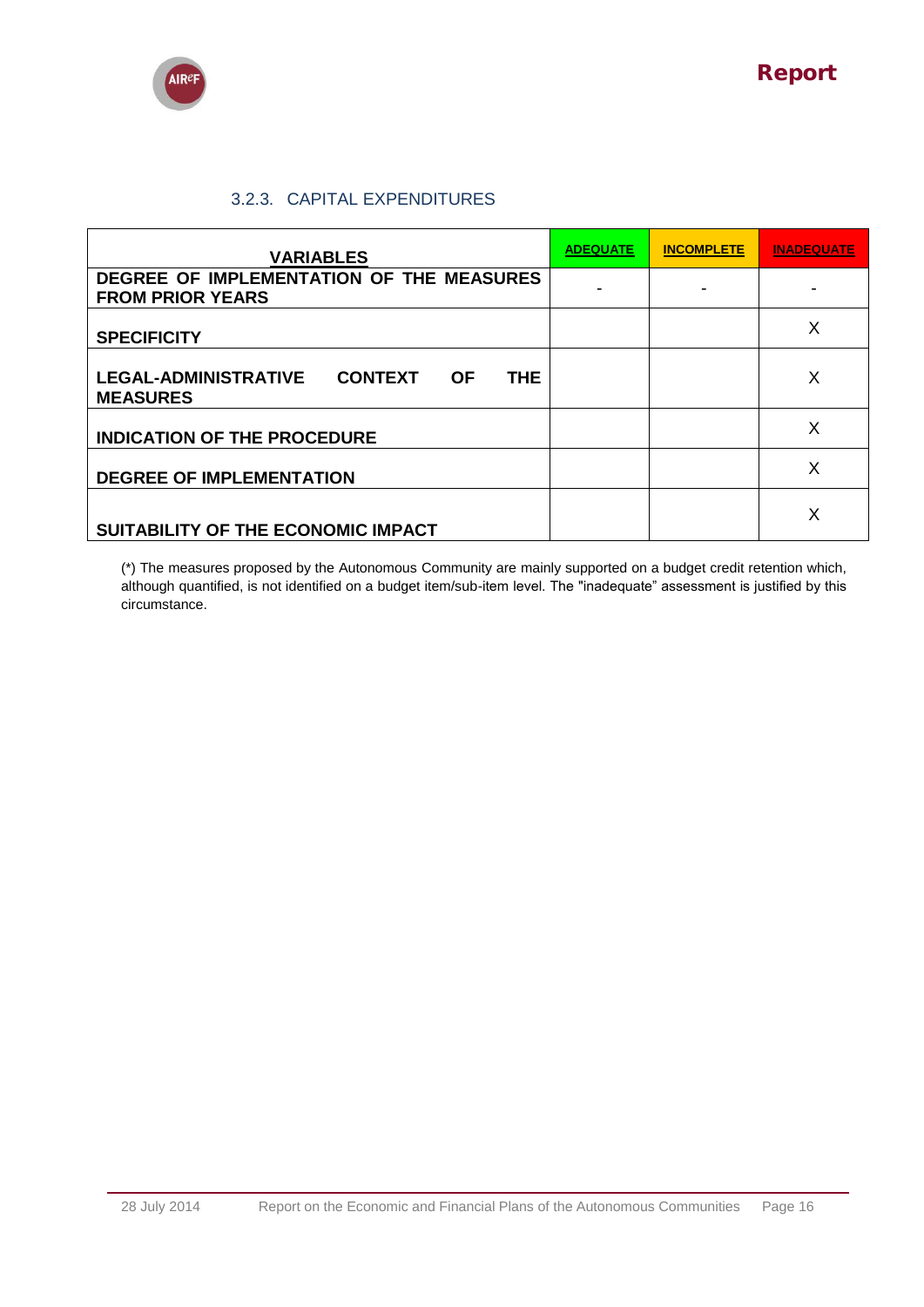

# <span id="page-16-0"></span>Report on the Economic and Financial Plan for the Autonomous Community of Castilla La Mancha

**Over the last three years, the Autonomous Community of Castilla-La Mancha has made very considerable efforts in the area of fiscal consolidation representing 5.6% of the community GDP**<sup>3</sup> **, thereby situating the 2013 net borrowing requirement at 2.13% of its GDP.**

**Having analysed the draft Economic and Financial Plan (PEF) and the complementary information sent by the Autonomous Community, the AIReF believes it is likely to comply with the 2014 budget stability target set at 1% of the GDP as of the date of publication of this report.** 

**The measures contained in the draft PEF may be sufficient to guarantee a correction of the imbalance recorded in 2013, although the budget execution data available to date lead to some doubts about the projections for the whole year indicated in the budget scenario.**

**In order to ensure the 2014 budget stability target is reached, the AIReF believes the draft PEF submitted by the Autonomous Community of Castilla-La Mancha must revise the expected scenario for the whole year in accordance with the budget execution data for the first semester. The need to reinforce the proposed measures may be apparent from this revision.** 

The Autonomous Community has submitted **MEASURES** with a negative impact of 15 million euros, 89 of which are aimed at increasing its revenue and 104 of which involve an increase in expenditure (included with a negative sign), which is determined by the consideration of 113 million euros in financial expenditures as a measure of increase. If this effect was discounted, there

**<sup>.</sup>** <sup>3</sup> Fiscal effort excluding the definitive settlement of the autonomous community financing system and one-off measures for 2013.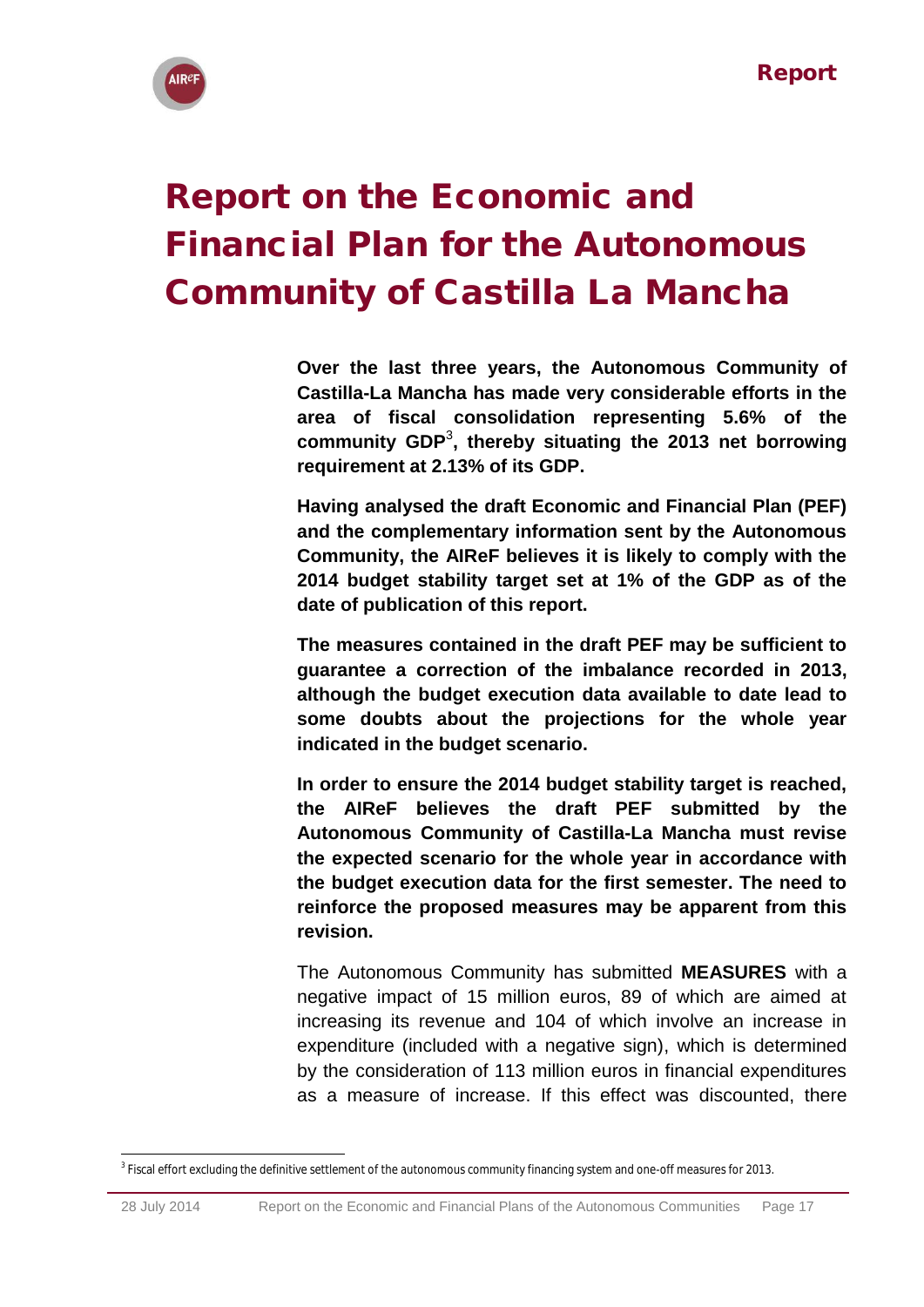

would be a reduction in non-financial expenditure due to the measures presented totalling 9 million euros.

The **revenue measures** include 58 million in revenue that is expected to be received for prior year settlements relating to the Property and Legally Documented Transactions Tax collected by the Autonomous Community of Madrid which actually correspond to the Autonomous Community of Castilla-La Mancha. Of the 31 million remaining, the main measure is the disposal of investments representing a revenue increase of 25 million euros as of the close of the year. Documentation on property sales has been provided, although the performance seen in the first quarter of the year and the effect of this measure on the prior fiscal year pose some uncertainty as to the final effects.

The **expenditure measures** include the expected increase in financial expenditures already noted at 113 million euros as well as the expected increases in current and capital transfers totalling 61 million.

With respect to the **BUDGET SCENARIO** expected for the close of the year, it was observed that the Autonomous Community estimates it will increase its non-financial revenue other than its resources from the financing system (interim payments and settlement) by 328 million, 89 million of which is supported by measures. The rest of the variation is justified by the reversion of two *one-off* transactions that took place in 2013, the effect of which is valued at 294 million euros (IDAIMA-Tax on Certain Actions with an Impact on the Environment Ruling and higher VAT due by the company GICAMAN).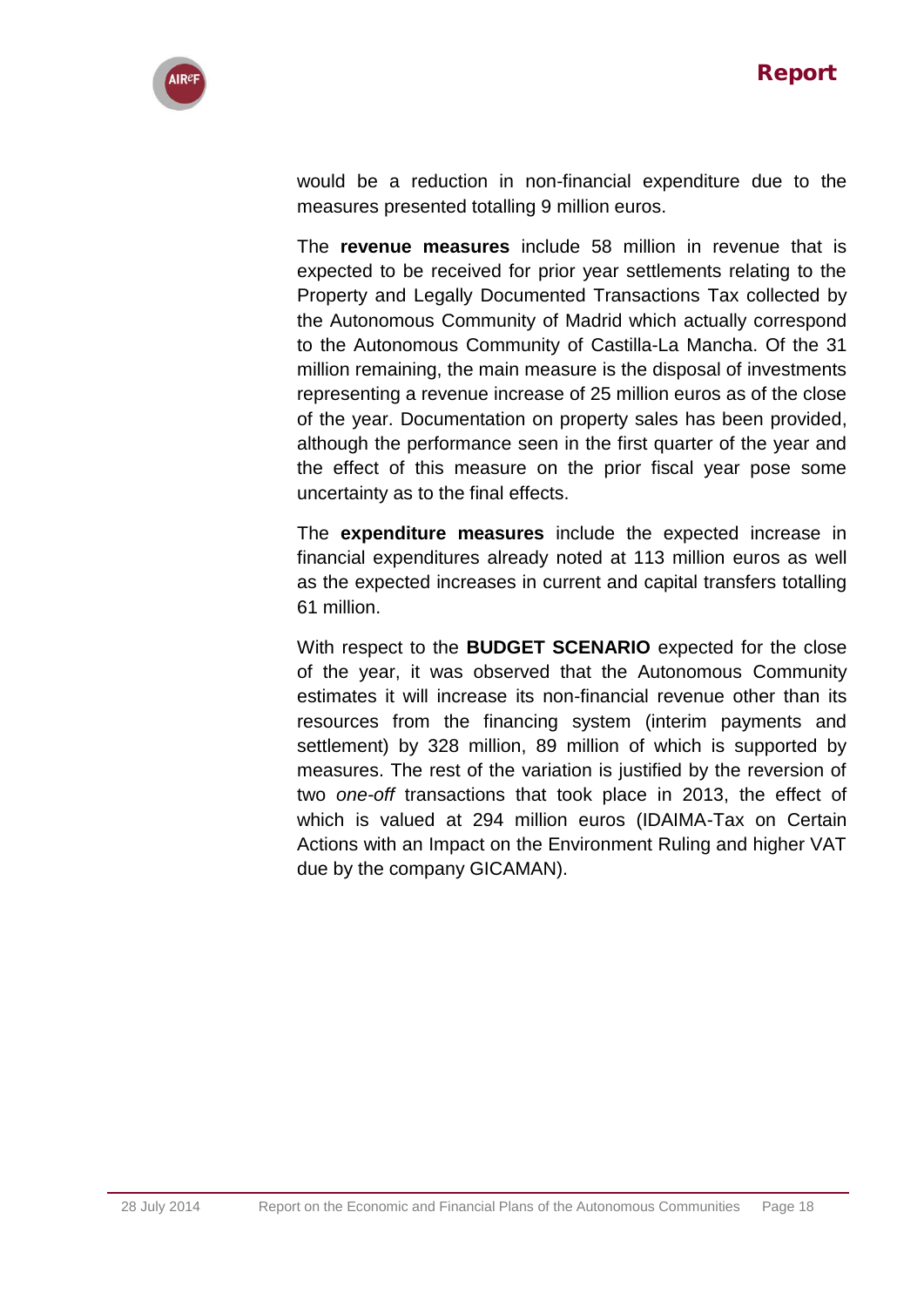

As far as the expenditure scenario, the Autonomous Community expects a decrease in non-financial expenditure totalling 113 million euros after considering the effect of obligations recorded in non-budgeted accounts. Said decrease is partly justified by an expected non-execution of credits in the rest of the year assessed at 210 million euros. Detailed documentation has been provided in relation to this estimate, specifying the nature of the expenditures affected. Notwithstanding that, the budget items and the instrumentation in the budget management process must be identified so as to guarantee their full application. To this end, it must be highlighted that the Autonomous Community has a monitoring and action plan to implement effectively this measure.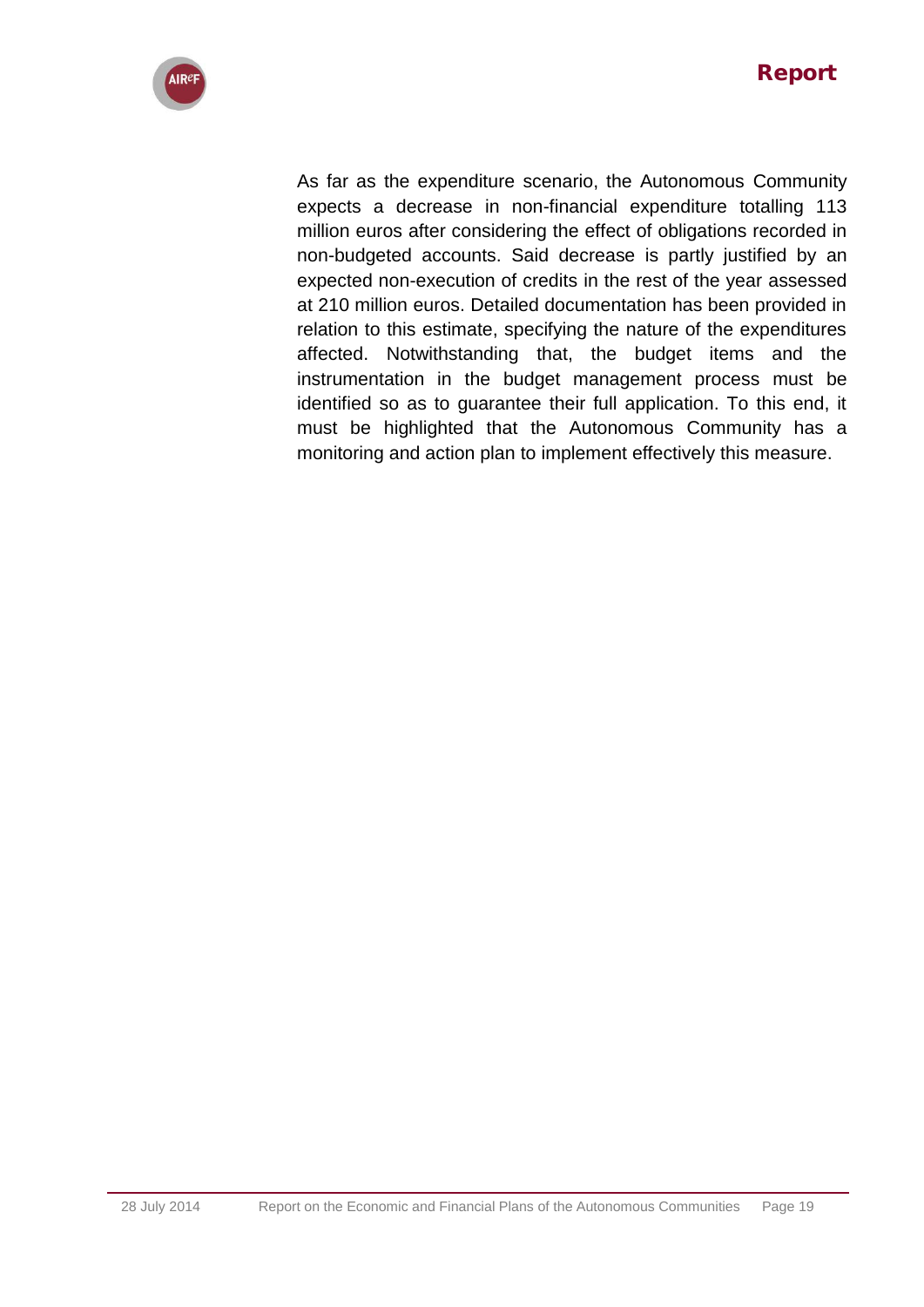

# **ANNEX**

# 1. CONSISTENCY OF THE DOCUMENT AND QUALITY OF THE INFORMATION

| <b>VARIABLES</b>                                                         | <b>ADEQUATE</b> | <b>INCOMPLETE</b> | <b>INADEQUATE</b> |
|--------------------------------------------------------------------------|-----------------|-------------------|-------------------|
| <b>OBJECTIVITY</b>                                                       |                 | X                 |                   |
| <b>CLARITY</b>                                                           | X               |                   |                   |
| <b>SPECIFICITY</b>                                                       | X               |                   |                   |
| <b>INTEGRITY</b>                                                         |                 |                   |                   |
| Content of article 21 of the LOEPySF<br>$\blacksquare$                   |                 |                   |                   |
| 6. Reasons for the non-compliance                                        | X               |                   |                   |
| 7. Projected trends                                                      |                 |                   |                   |
| Description and quantification of and timeline for<br>8.<br>the measures |                 |                   | X                 |
| 9. Economic and budget projections                                       |                 |                   |                   |
| 10. Sensitivity analysis                                                 |                 |                   |                   |
| <b>Other information</b><br>■                                            | X               |                   |                   |

**Assessment in the general section**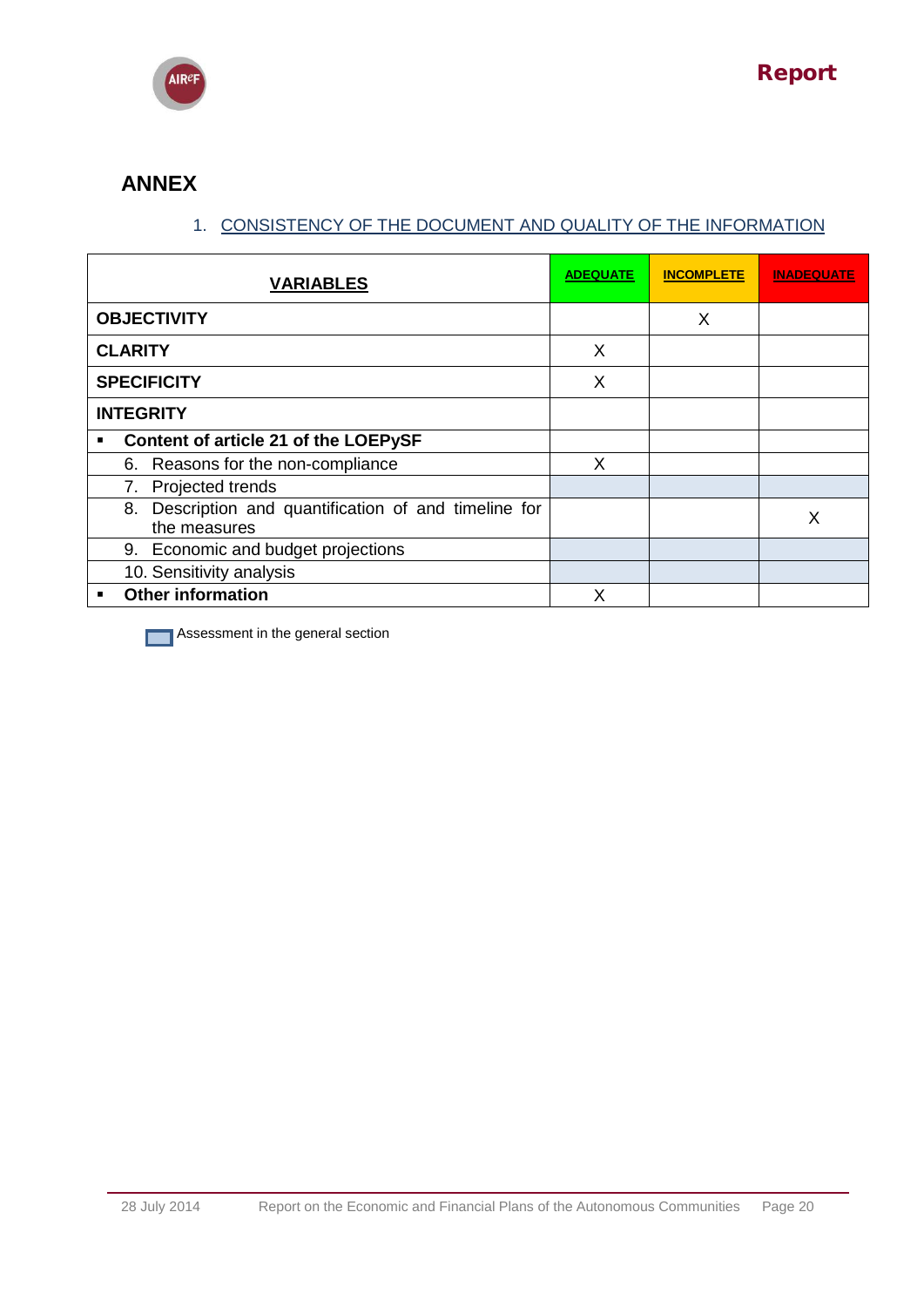



# 2. HOW THE projections FIT WITH THE TARGETS

### 2.1 STABILITY TARGET

| <b>VARIABLES</b>                                                                                      | <b>ADEQUATE</b> | <b>INCOMPLETE</b> | <b>INADEQUATE</b> |
|-------------------------------------------------------------------------------------------------------|-----------------|-------------------|-------------------|
| <b>ECONOMIC VARIABLES</b>                                                                             |                 |                   |                   |
| <b>CONSISTENCY</b><br><b>THE</b><br><b>BUDGET</b><br><b>OF</b><br><b>SCENARIO-</b><br><b>MEASURES</b> |                 |                   |                   |
| Revenue scenario<br>$\blacksquare$                                                                    |                 |                   |                   |
| 5. Financing system resources (interim payments and<br>settlement)                                    | X               |                   |                   |
| 6. All other financing system resources                                                               |                 | X                 |                   |
| 7. Other tax revenue                                                                                  | X               |                   |                   |
| 8. All other revenue                                                                                  |                 | X                 |                   |
| <b>Expenditure scenario</b><br>٠                                                                      |                 |                   |                   |
| 1- Personnel expenditures                                                                             |                 | X                 |                   |
| 2- Financial expenditures                                                                             |                 | X                 |                   |
| All other current expenditures<br>$3-$                                                                |                 | X                 |                   |
| Capital expenditures<br>4-                                                                            |                 | X                 |                   |
| <b>National accounting adjustments</b><br>٠                                                           |                 |                   |                   |
| Tax unlikely to be collected<br>6.                                                                    | X               |                   |                   |
| 7.<br>Interest                                                                                        |                 | X                 |                   |
| 8. 409/413 account                                                                                    |                 | X                 |                   |
| Non-implementation<br>9.                                                                              |                 | X                 |                   |
| 10. All other adjustments                                                                             |                 | X                 |                   |

**Assessment in the general section**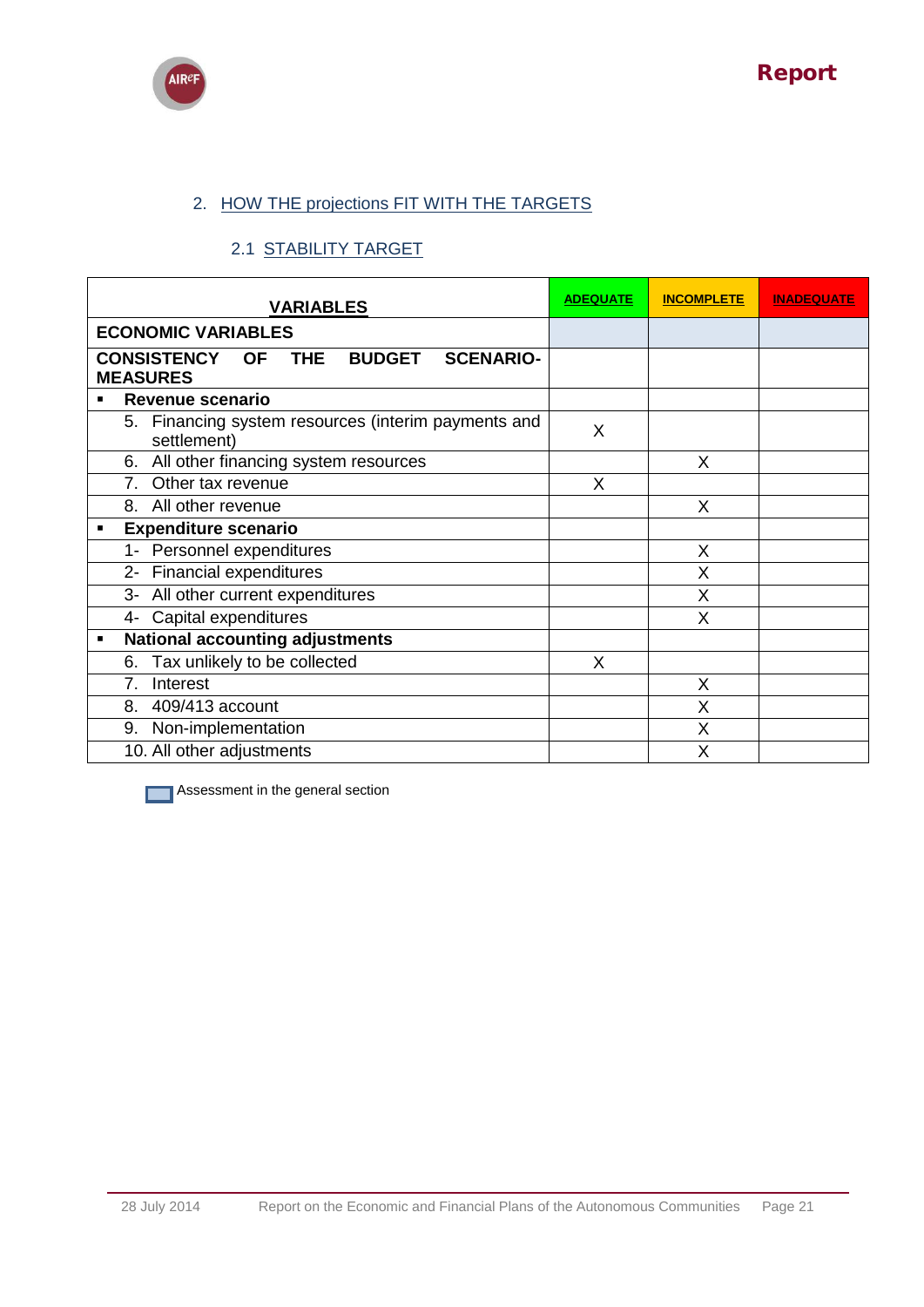



3. SUFFICIENCY OF THE MEASURES (a table for each one of the defined categories)

3.1 REVENUE

3.1.1 TAX REVENUE

| <b>VARIABLES</b>                                                                      | <b>ADEQUATE</b> | <b>INCOMPLETE</b> | INADEQUATE |
|---------------------------------------------------------------------------------------|-----------------|-------------------|------------|
| DEGREE OF IMPLEMENTATION OF THE MEASURES<br><b>FROM PRIOR YEARS</b>                   |                 | Χ                 |            |
| <b>SPECIFICITY</b>                                                                    |                 | Χ                 |            |
| <b>LEGAL-ADMINISTRATIVE</b><br><b>CONTEXT</b><br>THE.<br><b>OF</b><br><b>MEASURES</b> |                 | Х                 |            |
| <b>INDICATION OF THE PROCEDURE</b>                                                    |                 | Χ                 |            |
| <b>DEGREE OF IMPLEMENTATION</b>                                                       |                 | х                 |            |
| SUITABILITY OF THE ECONOMIC IMPACT                                                    |                 | х                 |            |

### 3.1.2 NON-TAX REVENUE

| <b>VARIABLES</b>                                                                            | <b>ADEQUATE</b> | <b>INCOMPLETE</b> | INADEQUATE |
|---------------------------------------------------------------------------------------------|-----------------|-------------------|------------|
| DEGREE OF IMPLEMENTATION OF THE MEASURES<br><b>FROM PRIOR YEARS</b>                         |                 | х                 |            |
| <b>SPECIFICITY</b>                                                                          | X               |                   |            |
| <b>LEGAL-ADMINISTRATIVE</b><br><b>CONTEXT</b><br><b>OF</b><br><b>THE</b><br><b>MEASURES</b> | X               |                   |            |
| <b>INDICATION OF THE PROCEDURE</b>                                                          | X               |                   |            |
| <b>DEGREE OF IMPLEMENTATION</b>                                                             | X               |                   |            |
| SUITABILITY OF THE ECONOMIC IMPACT                                                          |                 | Χ                 |            |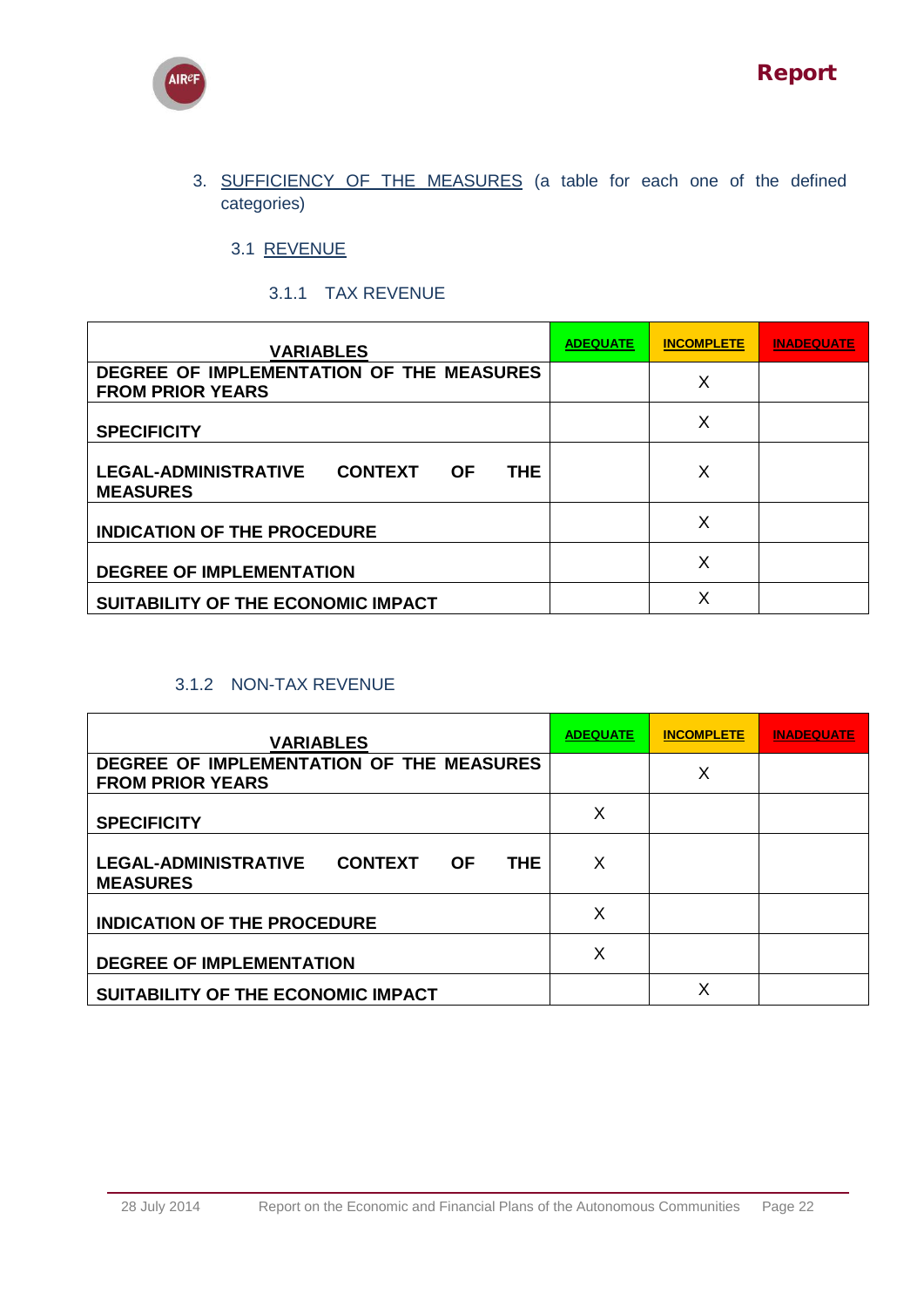

# 3.2 EXPENDITURES

### 3.2.1 PERSONNEL EXPENDITURES

| <b>VARIABLES</b>                                                                            | <b>ADEQUATE</b> | <b>INCOMPLETE</b> | <b>INADEQUATE</b> |
|---------------------------------------------------------------------------------------------|-----------------|-------------------|-------------------|
| DEGREE OF IMPLEMENTATION OF THE MEASURES<br><b>FROM PRIOR YEARS</b>                         | X               |                   |                   |
| <b>SPECIFICITY</b>                                                                          |                 | Х                 |                   |
| <b>CONTEXT</b><br><b>LEGAL-ADMINISTRATIVE</b><br><b>THE</b><br><b>OF</b><br><b>MEASURES</b> |                 | Х                 |                   |
| <b>INDICATION OF THE PROCEDURE</b>                                                          |                 | X                 |                   |
| <b>DEGREE OF IMPLEMENTATION</b>                                                             |                 | X                 |                   |
| SUITABILITY OF THE ECONOMIC IMPACT                                                          |                 | X                 |                   |

### 3.2.2 PHARMACEUTICAL AND AGREEMENT EXPENDITURES

| <b>VARIABLES</b>                                                                      | <b>ADEQUATE</b> | <b>INCOMPLETE</b> | <b>INADEQUATE</b> |
|---------------------------------------------------------------------------------------|-----------------|-------------------|-------------------|
| DEGREE OF IMPLEMENTATION OF THE MEASURES<br><b>FROM PRIOR YEARS</b>                   |                 | X                 |                   |
| <b>SPECIFICITY</b>                                                                    |                 | X                 |                   |
| <b>LEGAL-ADMINISTRATIVE</b><br><b>CONTEXT</b><br>THE.<br><b>OF</b><br><b>MEASURES</b> |                 | Х                 |                   |
| <b>INDICATION OF THE PROCEDURE</b>                                                    |                 | X                 |                   |
| <b>DEGREE OF IMPLEMENTATION</b>                                                       |                 | X                 |                   |
| SUITABILITY OF THE ECONOMIC IMPACT                                                    |                 | Χ                 |                   |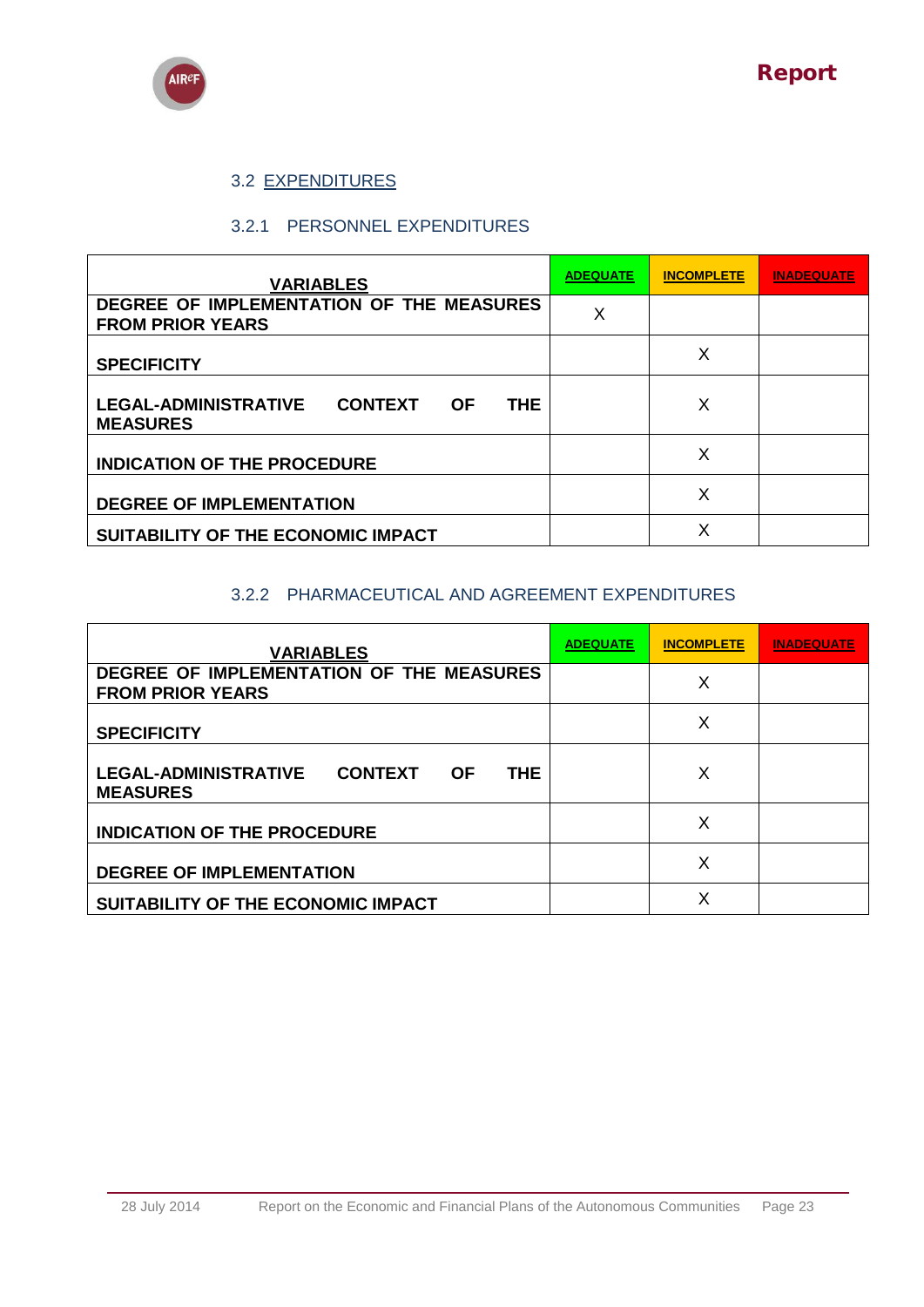



# 3.2.3 ALL OTHER CURRENT EXPENDITURES

| <b>VARIABLES</b>                                                                  | <b>ADEQUATE</b> | <b>INCOMPLETE</b> | <b>INADEQUATE</b> |
|-----------------------------------------------------------------------------------|-----------------|-------------------|-------------------|
| DEGREE OF IMPLEMENTATION OF THE MEASURES<br><b>FROM PRIOR YEARS</b>               |                 | Χ                 |                   |
| <b>SPECIFICITY</b>                                                                |                 | X                 |                   |
| <b>LEGAL-ADMINISTRATIVE</b><br><b>CONTEXT OF</b><br><b>THE</b><br><b>MEASURES</b> |                 | X                 |                   |
| <b>INDICATION OF THE PROCEDURE</b>                                                |                 | X                 |                   |
| <b>DEGREE OF IMPLEMENTATION</b>                                                   |                 | X                 |                   |
| SUITABILITY OF THE ECONOMIC IMPACT                                                |                 | Χ                 |                   |

## 3.2.4 CAPITAL EXPENDITURES

| <b>VARIABLES</b>                                                                            | <b>ADEQUATE</b> | <b>INCOMPLETE</b> | <b>INADEQUATE</b> |
|---------------------------------------------------------------------------------------------|-----------------|-------------------|-------------------|
| DEGREE OF IMPLEMENTATION OF THE MEASURES<br><b>FROM PRIOR YEARS</b>                         |                 | X                 |                   |
| <b>SPECIFICITY</b>                                                                          |                 | Χ                 |                   |
| <b>LEGAL-ADMINISTRATIVE</b><br><b>CONTEXT</b><br><b>THE</b><br><b>OF</b><br><b>MEASURES</b> |                 | Χ                 |                   |
| <b>INDICATION OF THE PROCEDURE</b>                                                          |                 | Χ                 |                   |
| <b>DEGREE OF IMPLEMENTATION</b>                                                             |                 | X                 |                   |
| SUITABILITY OF THE ECONOMIC IMPACT                                                          |                 | χ                 |                   |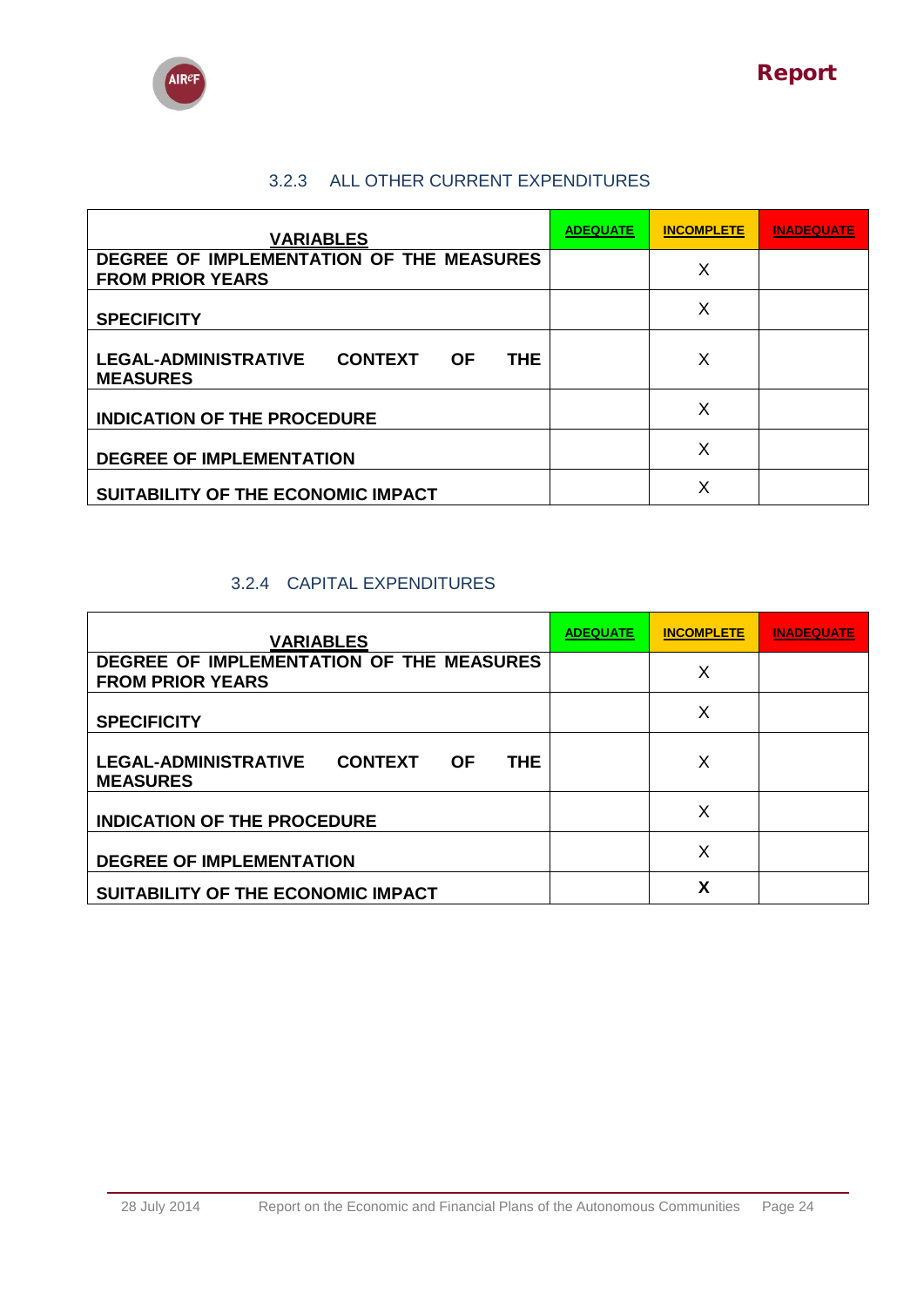

# <span id="page-24-0"></span>Report on the Economic and Financial Plan for the Autonomous Community of Catalonia

**Over the last three years, the Autonomous Community of Catalonia has made considerable efforts in the area of fiscal consolidation representing 2.7% of the community GDP**<sup>4</sup> **, thereby situating the 2013 net borrowing requirement at 1.96% of its GDP.**

**Having analysed the draft Economic and Financial Plan (PEF) and the complementary information sent by the Autonomous Community, the AIReF believes it is not likely to comply with the 2014 budget stability target set at 1% of the GDP as of the date of publication of this report. The deviation from this target may be noticeable.**

**The measures contained in the draft PEF are not sufficient to guarantee a correction of the imbalance recorded in 2013 and the projections for the whole year indicated in the budget scenario do not seem to be supported by the budget execution data available to date.**

**In order to reach the 2014 budget stability target, the AIReF believes the draft PEF submitted by the Autonomous Community of Catalonia must be complemented with the introduction of additional measures and the expected scenario for the whole year must be adjusted in accordance with the budget execution data for the first semester.**

The Autonomous Community has submitted **MEASURES** totalling 2.318 billion aimed at increasing its revenue. The expenditure measures contemplated in the PEF have no effect in the current year as they involve consolidating the personnel measures adopted during the previous year.

**<sup>.</sup>** 4 Fiscal effort excluding the definitive settlement of the autonomous community financing system and *one-off* transactions for 2013.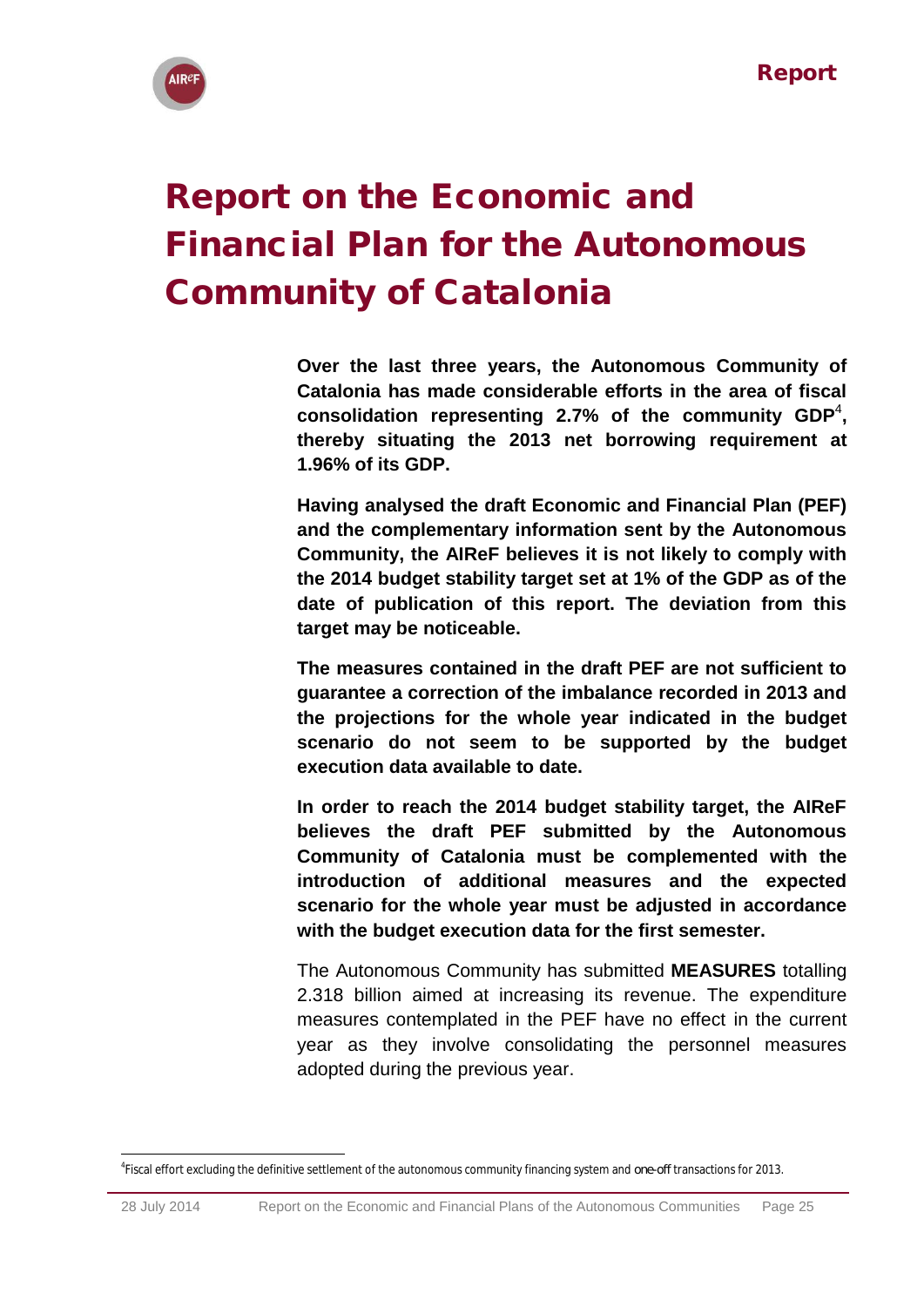

The main **revenue measures** consist of the disposal of current investments and administrative concessions with an expectation of higher revenue in the amount of 2.097 billion euros. Justifying documentation of the assessment and the transactions involved with these measures has been provided, although the implementation in the first quarter of the year and the state of completion of the transactions reveal some degree of uncertainty with respect to the full implementation of the effects during the year, a third of which may be carried over to 2015.

With respect to the **BUDGET SCENARIO** expected at the close of the year, it has been observed that the Autonomous Community estimates it will increase its non-financial revenue other than its resources from the financing system (interim payments and settlement) by 1.525 billion, with the expected effect of the measures adopted totalling 2.318 billion, implying that the effect of the measures adopted is compensated by the evolution in the other revenue items.

As far as the expenditure scenario, the Autonomous Community expects a decrease in non-financial expenditures once the effect of the obligations recorded in non-budgeted accounts totalling 921 million euros is considered. This reduction is not supported by any measures and the budget execution data available to date do not reflect this downward trend. Notwithstanding that, the fact that the expenditures in 2013 included those financed with earmarked funds not included in the initial budgets for 2013 or 2014 must be taken into consideration when analysing this reduction. These expenditures are added during the budget implementation phase as the financing funds are collected.

Finally and as concerns the national accounting adjustments, a zero adjustment is expected in the expenditure recorded in the 413/409 account, which is not consistent with the evolution of the account movements in the first few months of the year or at the close or prior fiscal years.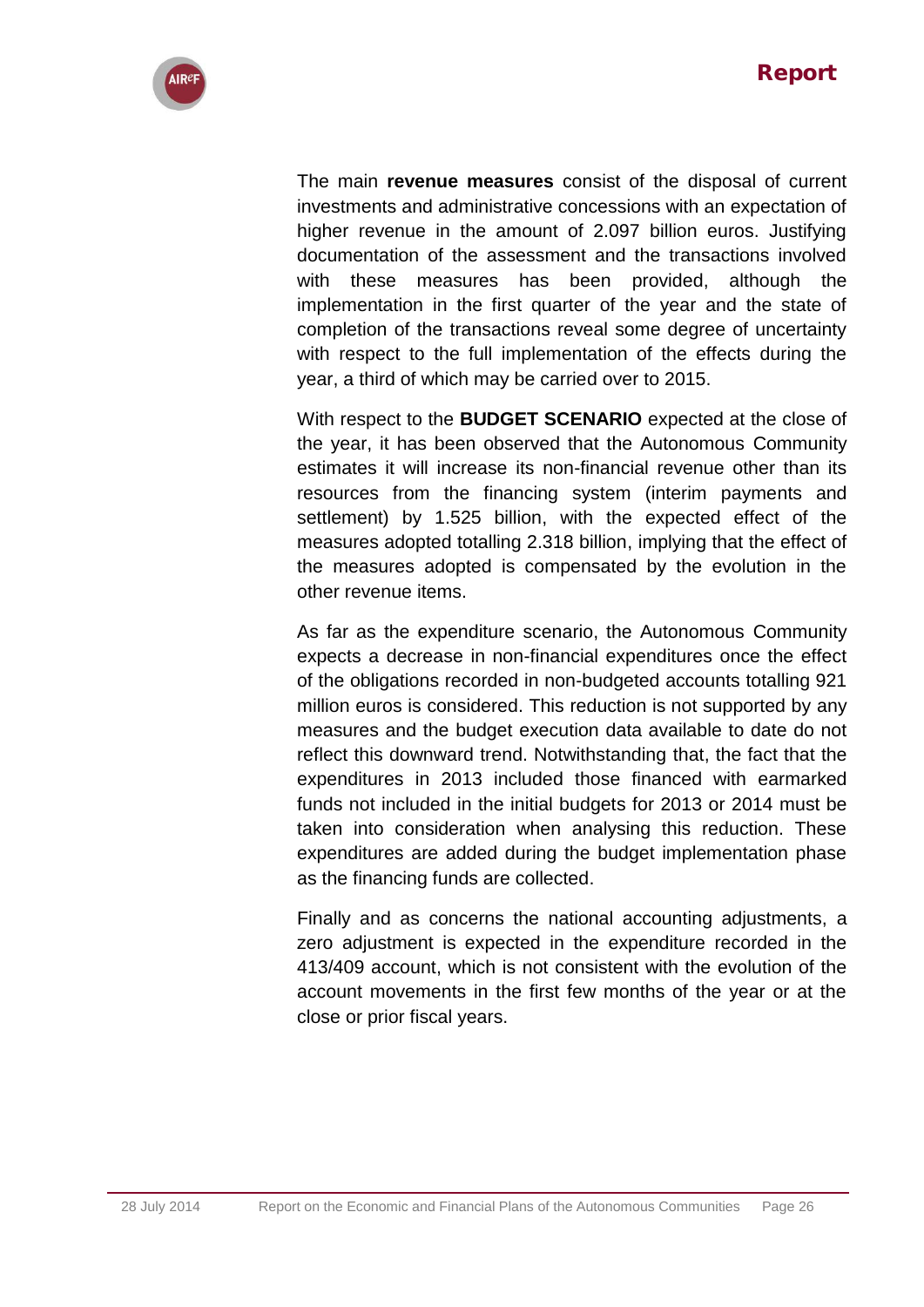

# **ANNEX**

# 1. CONSISTENCY OF THE DOCUMENT AND QUALITY OF THE INFORMATION

| <b>VARIABLES</b>                                                       | <b>ADEQUATE</b> | <b>INCOMPLETE</b> | <b>INADEQUATE</b> |
|------------------------------------------------------------------------|-----------------|-------------------|-------------------|
| <b>OBJECTIVITY</b>                                                     |                 |                   | X                 |
| <b>CLARITY</b>                                                         |                 | X                 |                   |
| <b>SPECIFICITY</b>                                                     |                 |                   |                   |
| <b>INTEGRITY</b>                                                       |                 |                   |                   |
| Content of article 21 of the LOEPySF<br>٠                              |                 |                   |                   |
| 11. Reasons for the non-compliance                                     |                 |                   | X                 |
| 12. Projected trends                                                   |                 |                   |                   |
| 13. Description and quantification of and timeline for<br>the measures |                 | X                 |                   |
| 14. Economic and budget projections                                    |                 |                   |                   |
| 15. Sensitivity analysis                                               |                 |                   |                   |
| <b>Other information</b><br>٠                                          | x               |                   |                   |

**Assessment in the general section**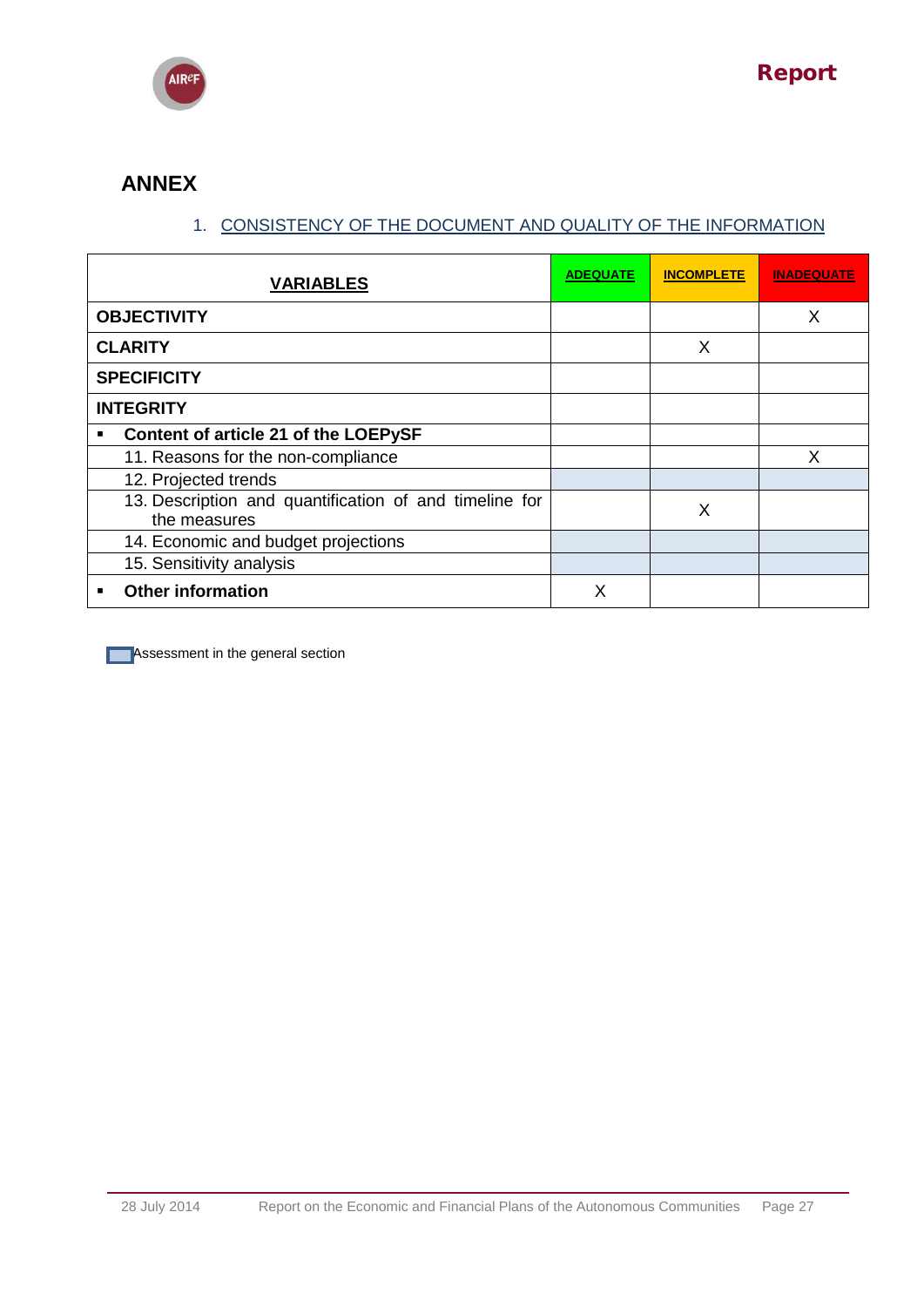



# 2. HOW THE PROJECTIONS FIT WITH THE TARGETS

### 2.1 STABILITY TARGET

| <b>VARIABLES</b>                                                                                      | <b>ADEQUATE</b> | <b>INCOMPLETE</b> | <b>INADEQUATE</b> |
|-------------------------------------------------------------------------------------------------------|-----------------|-------------------|-------------------|
| <b>ECONOMIC VARIABLES</b>                                                                             |                 |                   |                   |
| <b>THE</b><br><b>BUDGET</b><br><b>CONSISTENCY</b><br><b>SCENARIO-</b><br><b>OF</b><br><b>MEASURES</b> |                 |                   |                   |
| <b>Revenue scenario</b>                                                                               |                 |                   |                   |
| 9. Financing system resources (interim payments and<br>settlement)                                    | X               |                   |                   |
| 10. All other financing system resources                                                              | X               |                   |                   |
| 11. Other tax revenue                                                                                 | X               |                   |                   |
| 12. All other revenue                                                                                 |                 |                   | X                 |
| <b>Expenditure scenario</b>                                                                           |                 |                   |                   |
| 5- Personnel expenditures                                                                             |                 | X                 |                   |
| <b>Financial expenditures</b><br>6-                                                                   |                 | X                 |                   |
| 7- All other current expenditures                                                                     |                 | X                 |                   |
| 8- Capital expenditures                                                                               |                 | X                 |                   |
| <b>National accounting adjustments</b><br>$\blacksquare$                                              |                 |                   |                   |
| 11. Tax unlikely to be collected                                                                      |                 | $\sf X$           |                   |
| 12. Interest                                                                                          |                 | X                 |                   |
| 13.409/413 account                                                                                    |                 |                   | X                 |
| 14. Non-implementation                                                                                |                 |                   |                   |
| 15. All other adjustments                                                                             |                 | X                 |                   |

**Assessment in the general section**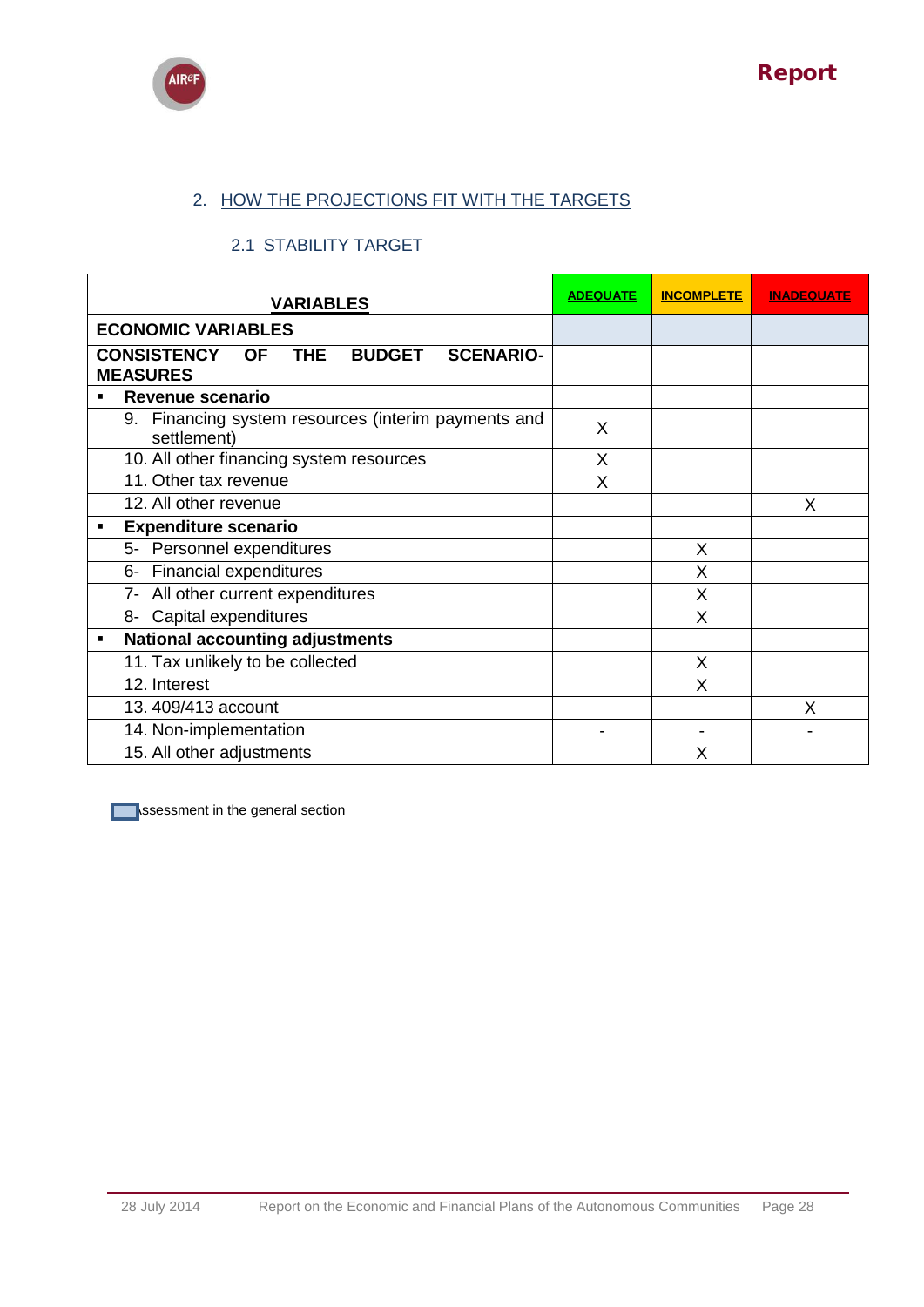



3. SUFFICIENCY OF THE MEASURES (a table for each one of the defined categories)

3.1 REVENUE

### 3.1.1 TAX REVENUE

| <b>VARIABLES</b>                                                                       | <b>ADEQUATE</b> | <b>INCOMPLETE</b> | <b>INADEQUATE</b> |
|----------------------------------------------------------------------------------------|-----------------|-------------------|-------------------|
| DEGREE OF IMPLEMENTATION OF THE MEASURES<br><b>FROM PRIOR YEARS</b>                    |                 | X                 |                   |
|                                                                                        | X               |                   |                   |
| <b>SPECIFICITY</b>                                                                     |                 |                   |                   |
| <b>LEGAL-ADMINISTRATIVE</b><br><b>CONTEXT</b><br><b>THE</b><br>- OF<br><b>MEASURES</b> | X               |                   |                   |
| <b>INDICATION OF THE PROCEDURE</b>                                                     |                 | X                 |                   |
| <b>DEGREE OF IMPLEMENTATION</b>                                                        |                 | X                 |                   |
| SUITABILITY OF THE ECONOMIC IMPACT                                                     |                 | Х                 |                   |

## 3.1.2 NON-TAX REVENUE

| <b>VARIABLES</b>                                                                      | <b>ADEQUATE</b> | <b>INCOMPLETE</b> | <b>INADEQUATE</b> |
|---------------------------------------------------------------------------------------|-----------------|-------------------|-------------------|
| DEGREE OF IMPLEMENTATION OF THE MEASURES<br><b>FROM PRIOR YEARS</b>                   | X               |                   |                   |
| <b>SPECIFICITY</b>                                                                    | X               |                   |                   |
| <b>LEGAL-ADMINISTRATIVE</b><br><b>CONTEXT</b><br><b>OF</b><br>THE.<br><b>MEASURES</b> | X               |                   |                   |
| <b>INDICATION OF THE PROCEDURE</b>                                                    | X               |                   |                   |
| <b>DEGREE OF IMPLEMENTATION</b>                                                       |                 | X                 |                   |
| SUITABILITY OF THE ECONOMIC IMPACT                                                    |                 |                   | Χ                 |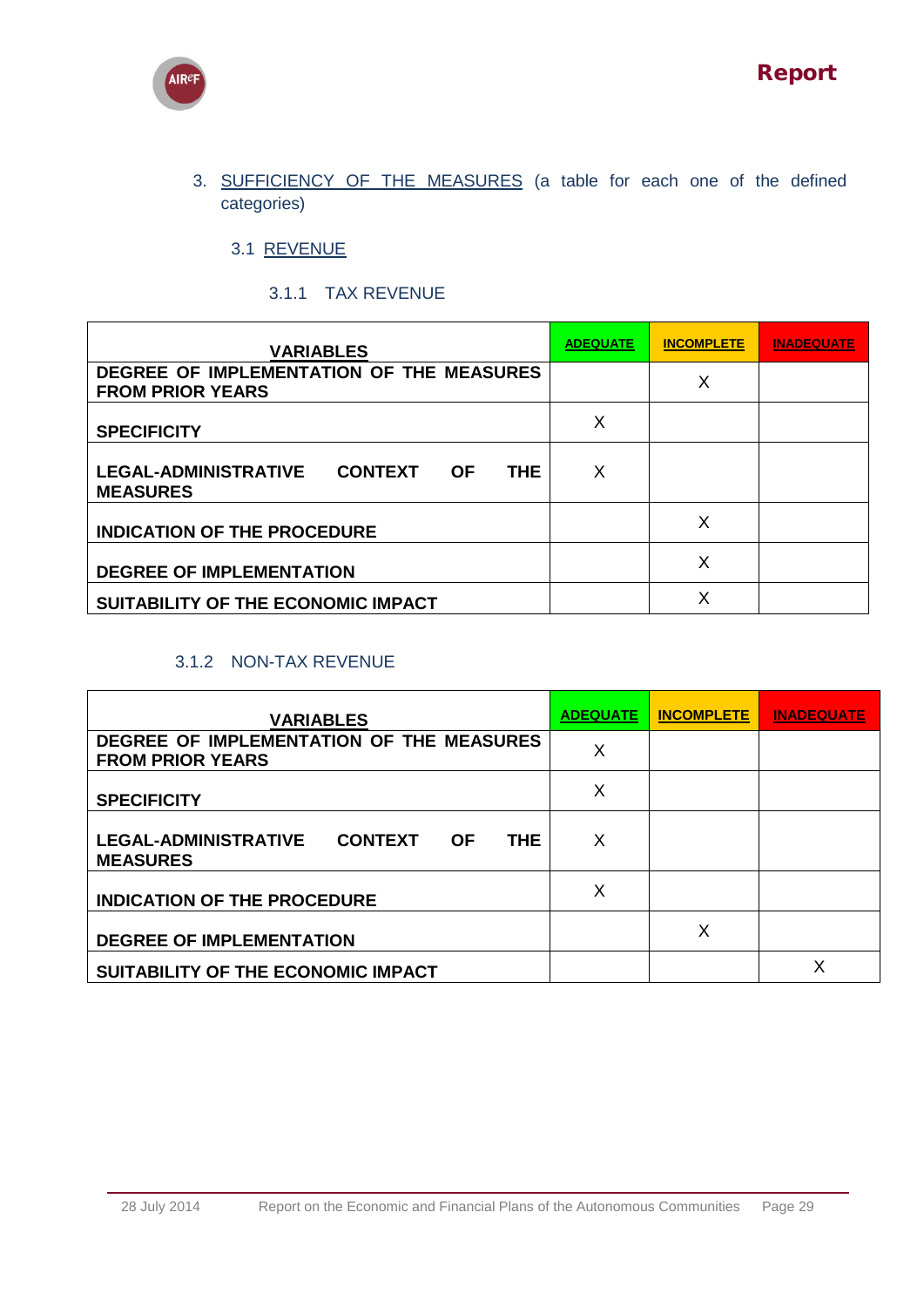

# 3.2 EXPENDITURES

#### 3.2.1 PERSONNEL EXPENDITURES

| <b>VARIABLES</b>                                                                            | <b>ADEQUATE</b> | <b>INCOMPLETE</b> | <b>INADEQUATE</b> |
|---------------------------------------------------------------------------------------------|-----------------|-------------------|-------------------|
| DEGREE OF IMPLEMENTATION OF THE MEASURES<br><b>FROM PRIOR YEARS</b>                         | X               |                   |                   |
| <b>SPECIFICITY</b>                                                                          | X               |                   |                   |
| <b>LEGAL-ADMINISTRATIVE</b><br><b>CONTEXT</b><br><b>THE</b><br><b>OF</b><br><b>MEASURES</b> | X               |                   |                   |
| <b>INDICATION OF THE PROCEDURE</b>                                                          |                 | X                 |                   |
| <b>DEGREE OF IMPLEMENTATION</b>                                                             | X               |                   |                   |
| SUITABILITY OF THE ECONOMIC IMPACT                                                          | X               |                   |                   |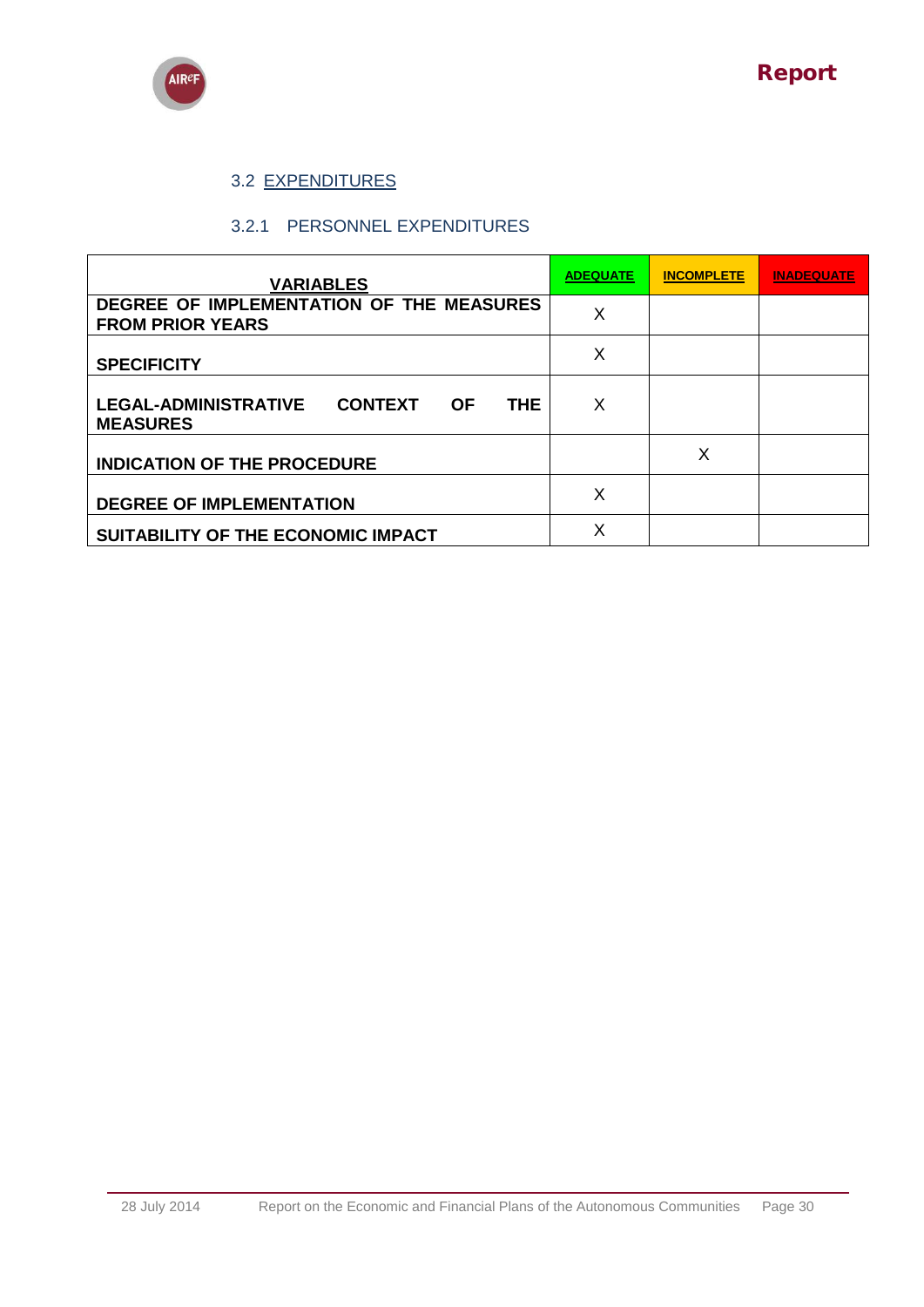

# <span id="page-30-0"></span>Report on the Economic and Financial Plan for the Autonomous Community of Murcia

**Over the last three years, the Autonomous Community of Murcia has made considerable efforts in the area of fiscal consolidation representing 2.8% of the community GDP**<sup>5</sup> **, thereby situating the 2013 net borrowing requirement at 3.07% of its GDP**<sup>6</sup> **.**

**Having analysed the draft Economic and Financial Plan (PEF) and the complementary information sent by the Autonomous Community, the AIReF believes it is unlikely to comply with the 2014 budget stability target set at 1% of the GDP as of the date of publication of this report. The deviation from this target may be significant.**

**The measures contained in the draft PEF are clearly insufficient to guarantee a correction of the imbalance recorded in 2013 and the projections presented in the expenditure budget scenario do not seem to be supported by the budget execution data available to date.**

**In order to reach the 2014 budget stability target, the AIReF believes the draft PEF submitted by the Autonomous Community of Murcia must be deeply revised with the introduction of an ambitious set of measures, and the expected scenario for the whole year must be adjusted in accordance with the budget execution data for the first semester.**

The Autonomous Community has submitted **MEASURES** for a sum of 405 million euros, 62 of which are aimed at increasing its revenue and 343 of which are aimed at reducing its expenditure.

**.** 

<sup>5</sup> Fiscal effort excluding the definitive settlement of the autonomous communityal financing system and *one-off* transactions for 2013. <sup>6</sup> Excluded are the extraordinary expenditures due to the Lorca earthquake.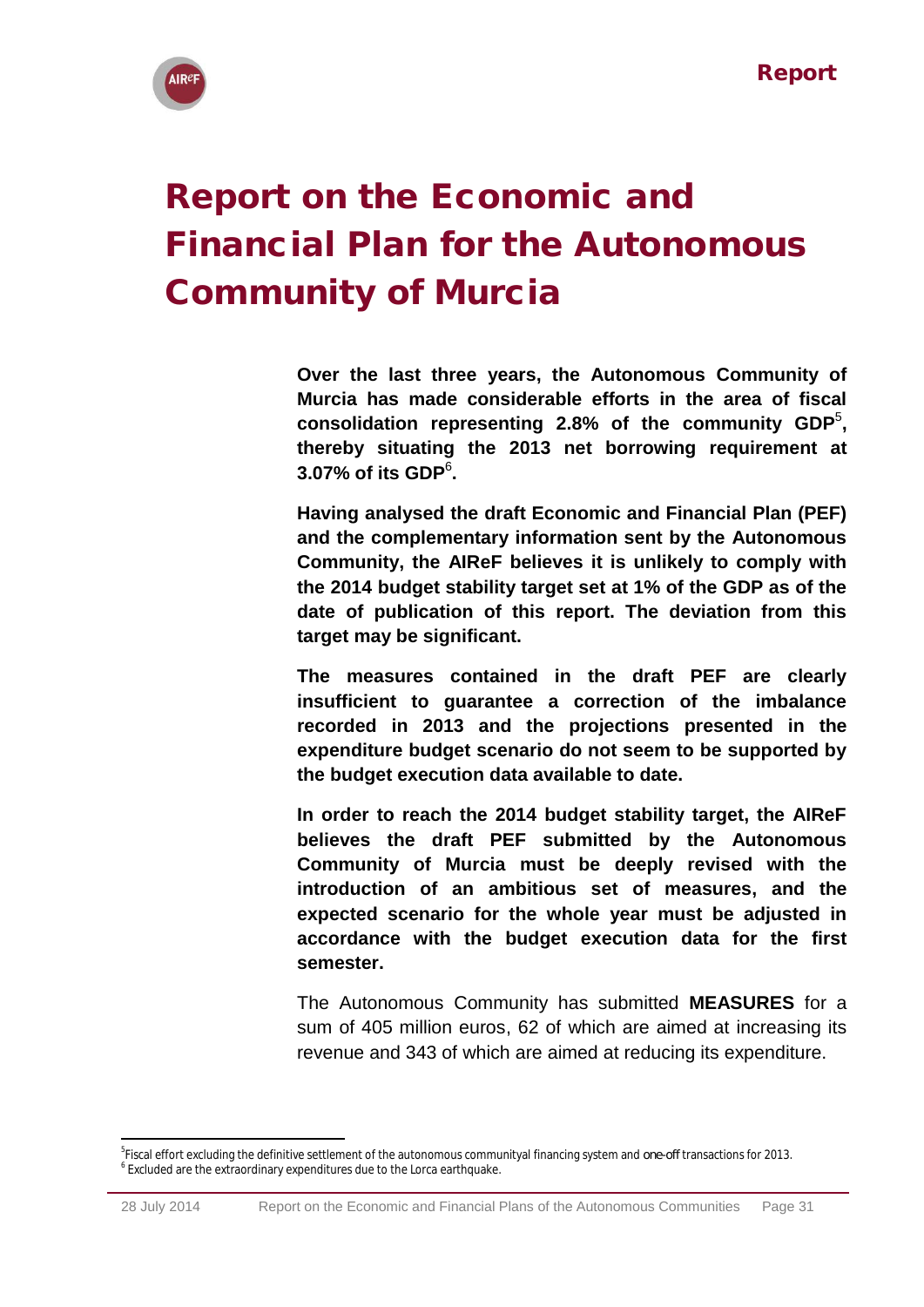

The main **revenue measure** is suspending the allowance to group II in the Tax on Inheritances and Gifts, for which an increase in tax collection revenue of 49 million euros (79% of the total of the revenue measures) is expected. In the first quarter of the year, the measure was 26% implemented although the positive effects were not apparent until the end of the second quarter, according to data provided by the Autonomous Community on tax collected up to 30 June.

As far as the **expenditure measures**, the estimated effect for the whole year totals 343 million euros (457 without considering the reversion of measures adopted during previous years). As such, the Autonomous Community has included the concepts "Measures derived from the Working Group on public spending coordinated by MINHAP" at an amount of 284 million euros and "Retrenchment for the adjustment of SMS expenditures" at an amount of 27 million euros. Both measures require more specifics as to the expenditure concepts affected, as well as how they will be applied in the budget management process so as to guarantee their full application.

With respect to the **BUDGET SCENARIO** expected for the whole year, it was observed that the Autonomous Community estimates it will increase its non-financial revenue other than its resources from the financing system (interim payments and settlement) by 75 million, 62 million of which is supported by measures.

As far as the expenditure scenario, the Autonomous Community expects a decrease in non-financial expenditure once the effect of the obligations recorded in non-budgeted accounts totalling 303 million euros is considered, when the measures adopted are expected to generate less expenditure in an amount of 343 million. Nevertheless and as already noted, the lack of specificity in the measures (311 million) makes it impossible to assess the likelihood of being fully implemented as well as their effects. It would be advisable to revise the scenario in accordance with the data on budget execution in the first semester.

Finally, and as concerns the national accounting adjustments, the Autonomous Community has provided information on the projected non-implementation adjustment as of the close in an amount of 33 million, although the expenditure items affected as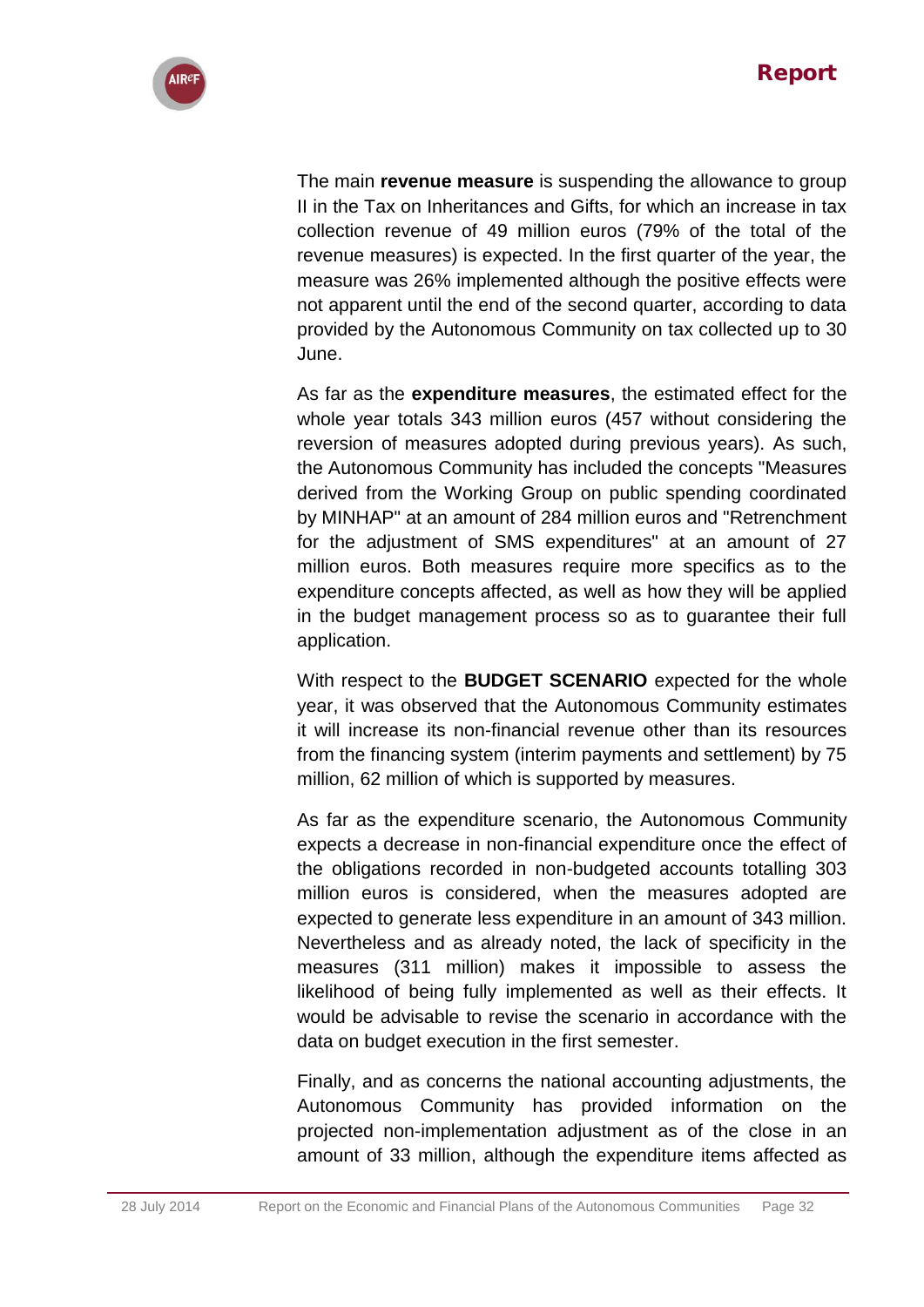

well as the means of implementation in the budget management process must be more specific so as to guarantee full application. Nonetheless, the variation in the total adjustments is mainly justified by the *one-off* transactions that occurred during fiscal year 2013, the effects of which have been felt in 2014. They amount to 198 million euros (the execution of the Aeromur, S.A. guarantee and the inclusion of the company Desaladora de Escombreras, S.A. in the Autonomous Community's public administration sector).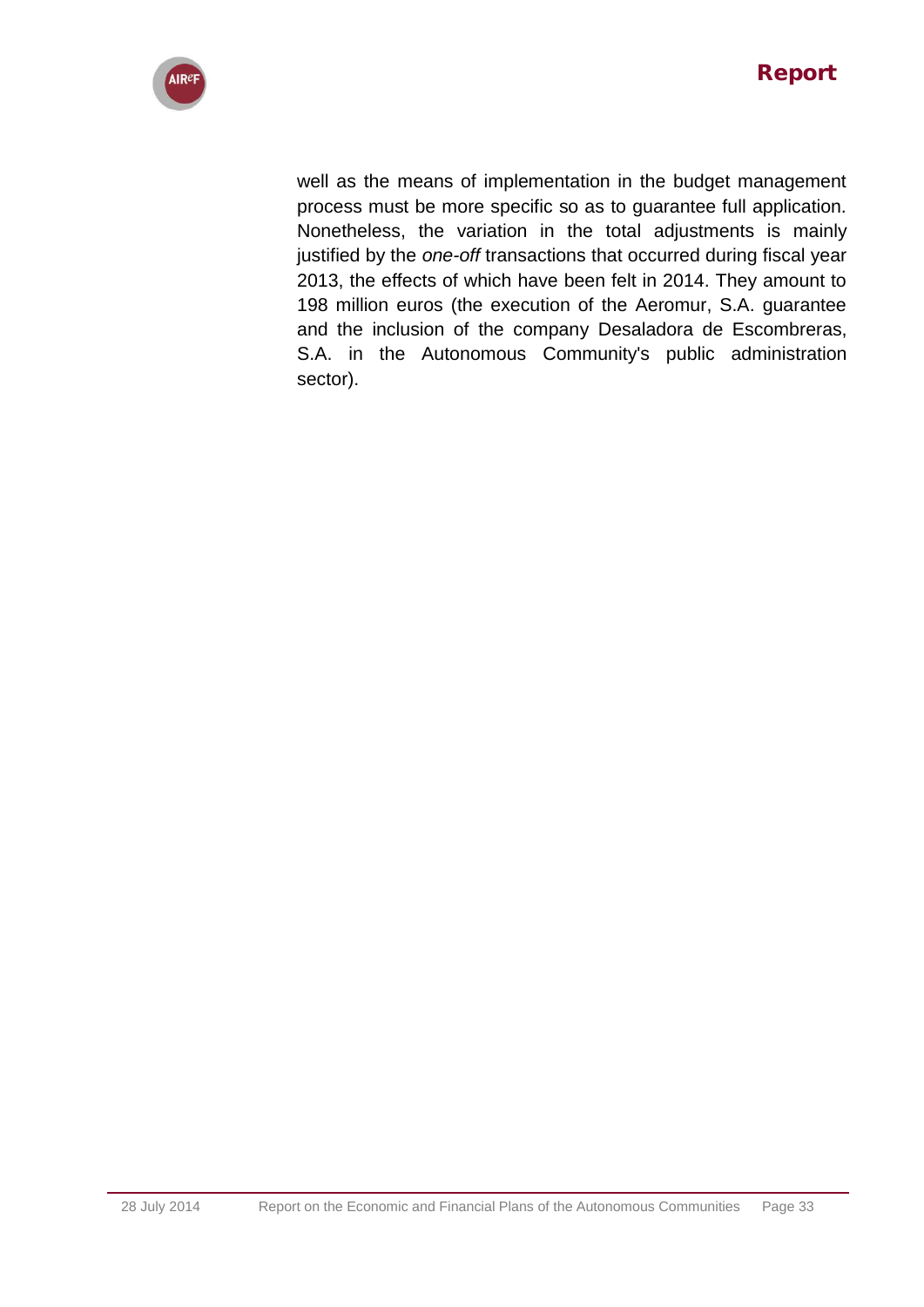

# **ANNEX**

# 1. CONSISTENCY OF THE DOCUMENT AND QUALITY OF THE INFORMATION

|   | <b>VARIABLES</b>                                                           | <b>ADEQUATE</b> | <b>INCOMPLETE</b> | <b>INADEQUATE</b> |
|---|----------------------------------------------------------------------------|-----------------|-------------------|-------------------|
|   | <b>OBJECTIVITY</b>                                                         | X               |                   |                   |
|   | <b>CLARITY</b>                                                             |                 | $\times$          |                   |
|   | <b>SPECIFICITY</b>                                                         |                 | X                 |                   |
|   | <b>INTEGRITY</b>                                                           |                 |                   |                   |
| п | Content of article 21 of the LOEPySF                                       |                 |                   |                   |
|   | 16. Reasons for the non-compliance                                         |                 | X                 |                   |
|   | 17. Projected trends                                                       |                 |                   |                   |
|   | 18. Description and quantification of and timeline for<br>the measures     |                 |                   | X                 |
|   | 19. Economic and budget projections                                        |                 |                   |                   |
|   | 20. Sensitivity analysis                                                   |                 |                   |                   |
| ■ | <b>Other information</b><br>$\sim$ $\sim$ $\sim$ $\sim$ $\sim$<br>.<br>- - | X               |                   |                   |

**Assessment in the general section**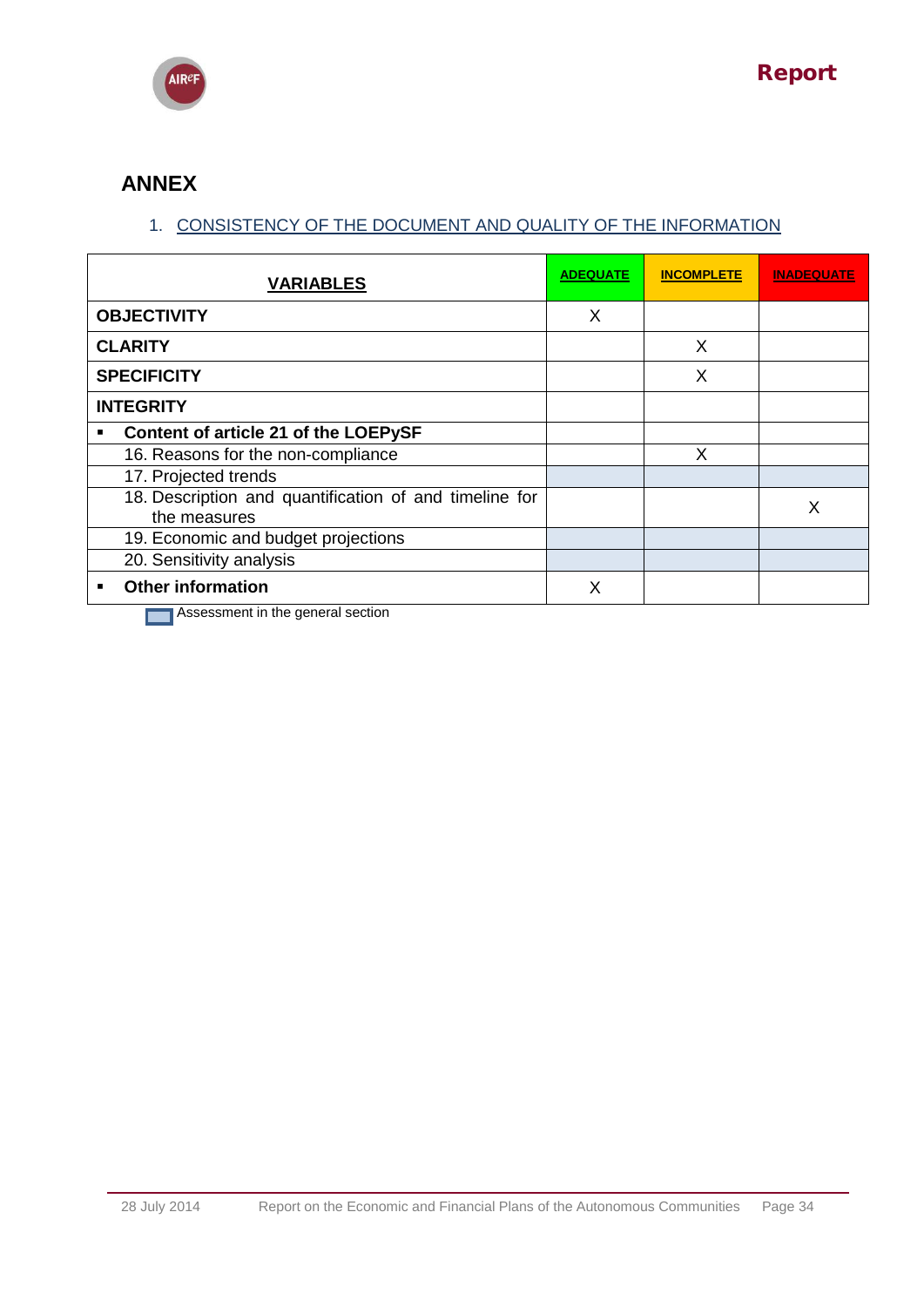



# 2. HOW THE PROJECTIONS FIT WITH THE TARGETS

# 2.1. STABILITY TARGET

| <b>VARIABLES</b>                                                                          | <b>ADEQUATE</b> | <b>INCOMPLETE</b> | <b>INADEQUATE</b> |
|-------------------------------------------------------------------------------------------|-----------------|-------------------|-------------------|
| <b>ECONOMIC VARIABLES</b>                                                                 |                 |                   |                   |
| THE.<br><b>CONSISTENCY</b><br><b>BUDGET</b><br><b>SCENARIO-</b><br>OF.<br><b>MEASURES</b> |                 |                   |                   |
| Revenue scenario                                                                          |                 |                   |                   |
| 13. Financing system resources (interim payments and<br>settlement)                       |                 | X                 |                   |
| 14. All other financing system resources                                                  | X               |                   |                   |
| 15. Other tax revenue                                                                     | X               |                   |                   |
| 16. All other revenue                                                                     |                 | X                 |                   |
| <b>Expenditure scenario</b><br>٠                                                          |                 |                   |                   |
| 5. Personnel expenditures                                                                 | X               |                   |                   |
| <b>Financial expenditures</b><br>6.                                                       | X               |                   |                   |
| 7. All other current expenditures                                                         |                 |                   | X                 |
| Capital expenditures<br>8.                                                                |                 | X                 |                   |
| <b>National accounting adjustments</b><br>$\blacksquare$                                  |                 |                   |                   |
| 16. Tax unlikely to be collected                                                          | X               |                   |                   |
| 17. Interest                                                                              |                 | X                 |                   |
| 18.409/413 account                                                                        | X               |                   |                   |
| 19. Non-implementation                                                                    |                 |                   | X                 |
| 20. All other adjustments                                                                 |                 | X                 |                   |
| <b>Example: Accaccmant in the nanaral caction</b>                                         |                 |                   |                   |

**Assessment in the general section**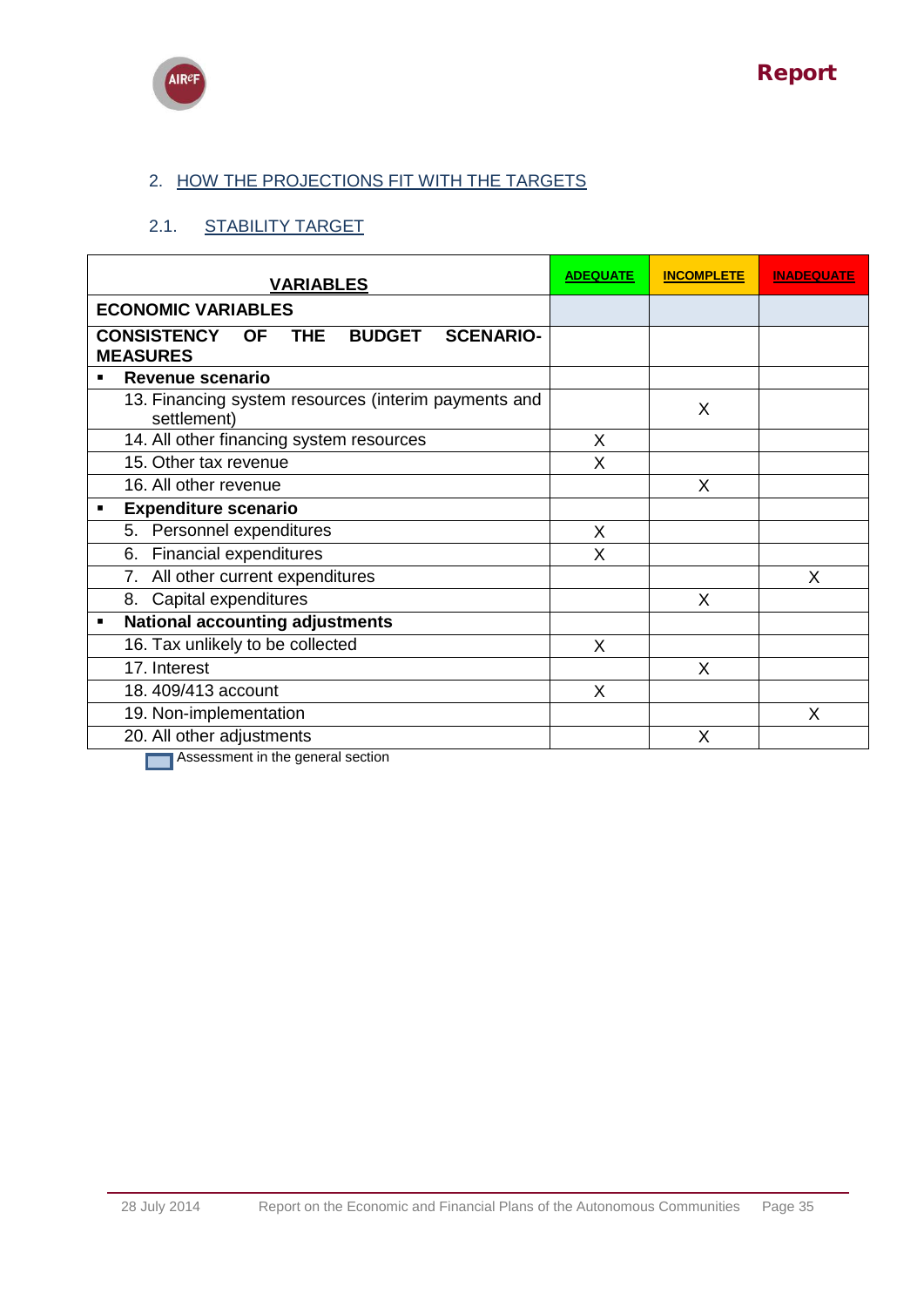



3. SUFFICIENCY OF THE MEASURES (a table for each one of the defined categories)

# 3.1. REVENUE

## 3.1.1. TAX REVENUE

| <b>VARIABLES</b>                                                                            | <b>ADEQUATE</b> | <b>INCOMPLETE</b> | <b>INADEQUATE</b> |
|---------------------------------------------------------------------------------------------|-----------------|-------------------|-------------------|
| DEGREE OF IMPLEMENTATION OF THE MEASURES<br><b>FROM PRIOR YEARS</b>                         |                 | Χ                 |                   |
| <b>SPECIFICITY</b>                                                                          | X               |                   |                   |
| <b>LEGAL-ADMINISTRATIVE</b><br><b>CONTEXT</b><br><b>OF</b><br><b>THE</b><br><b>MEASURES</b> | X               |                   |                   |
| <b>INDICATION OF THE PROCEDURE</b>                                                          |                 | х                 |                   |
| <b>DEGREE OF IMPLEMENTATION</b>                                                             | X               |                   |                   |
| SUITABILITY OF THE ECONOMIC IMPACT                                                          | X               |                   |                   |

# 3.2. EXPENDITURES

### 3.2.1. PERSONNEL EXPENDITURES

| <b>VARIABLES</b>                                                                            | <b>ADEQUATE</b> | <b>INCOMPLETE</b> | INADEQUATE |
|---------------------------------------------------------------------------------------------|-----------------|-------------------|------------|
| DEGREE OF IMPLEMENTATION OF THE MEASURES<br><b>FROM PRIOR YEARS</b>                         |                 | X                 |            |
| <b>SPECIFICITY</b>                                                                          | X               |                   |            |
| <b>LEGAL-ADMINISTRATIVE</b><br><b>CONTEXT</b><br><b>OF</b><br><b>THE</b><br><b>MEASURES</b> | X               |                   |            |
| <b>INDICATION OF THE PROCEDURE</b>                                                          |                 | Χ                 |            |
| <b>DEGREE OF IMPLEMENTATION</b>                                                             |                 | x                 |            |
| SUITABILITY OF THE ECONOMIC IMPACT                                                          |                 | X                 |            |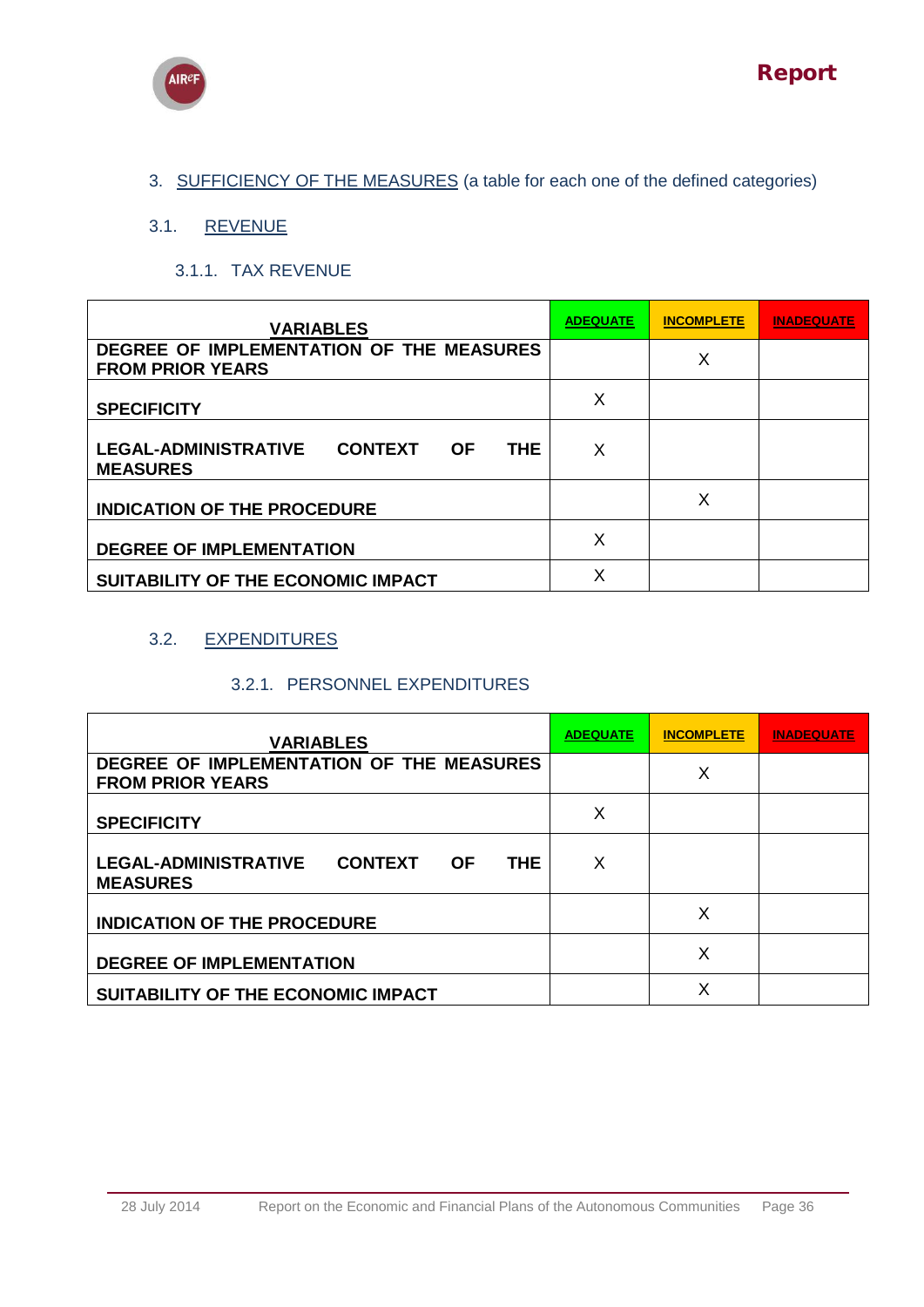



# 3.2.2. ALL OTHER CURRENT EXPENDITURES (\*)

| <b>VARIABLES</b>                                                                      | <b>ADEQUATE</b> | <b>INCOMPLETE</b> | <b>INADEQUATE</b> |
|---------------------------------------------------------------------------------------|-----------------|-------------------|-------------------|
| DEGREE OF IMPLEMENTATION OF THE MEASURES<br><b>FROM PRIOR YEARS</b>                   |                 | X                 |                   |
| <b>SPECIFICITY</b>                                                                    |                 |                   | Χ                 |
| <b>LEGAL-ADMINISTRATIVE</b><br><b>CONTEXT</b><br><b>OF</b><br>THE.<br><b>MEASURES</b> |                 |                   | X                 |
| <b>INDICATION OF THE PROCEDURE</b>                                                    |                 |                   | X                 |
| <b>DEGREE OF IMPLEMENTATION</b>                                                       |                 |                   | X                 |
| SUITABILITY OF THE ECONOMIC IMPACT                                                    |                 |                   |                   |

(\*) The measures proposed by the Autonomous Community are mainly supported on measures deriving from the Working Group on public spending coordinated by MINHAP. The "inadequate" assessment is due to a lack of specificity regarding this measure.

### 3.2.3. CAPITAL EXPENDITURES (\*)

| <b>VARIABLES</b>                                                           | <b>ADEQUATE</b> | <b>INCOMPLETE</b> | <b>INADEQUATE</b> |
|----------------------------------------------------------------------------|-----------------|-------------------|-------------------|
| DEGREE OF IMPLEMENTATION OF THE MEASURES<br><b>FROM PRIOR YEARS</b>        |                 | Χ                 |                   |
| <b>SPECIFICITY</b>                                                         |                 |                   | X                 |
| LEGAL-ADMINISTRATIVE CONTEXT<br><b>THE</b><br><b>OF</b><br><b>MEASURES</b> |                 |                   | X                 |
| <b>INDICATION OF THE PROCEDURE</b>                                         |                 |                   | X                 |
| <b>DEGREE OF IMPLEMENTATION</b>                                            |                 |                   | X                 |
| SUITABILITY OF THE ECONOMIC IMPACT                                         |                 |                   | Χ                 |

(\*) The measures proposed by the Autonomous Community are mainly supported on measures deriving from the Working Group on public spending coordinated by MINHAP. The "inadequate" assessment is due to a lack of specificity regarding this measure.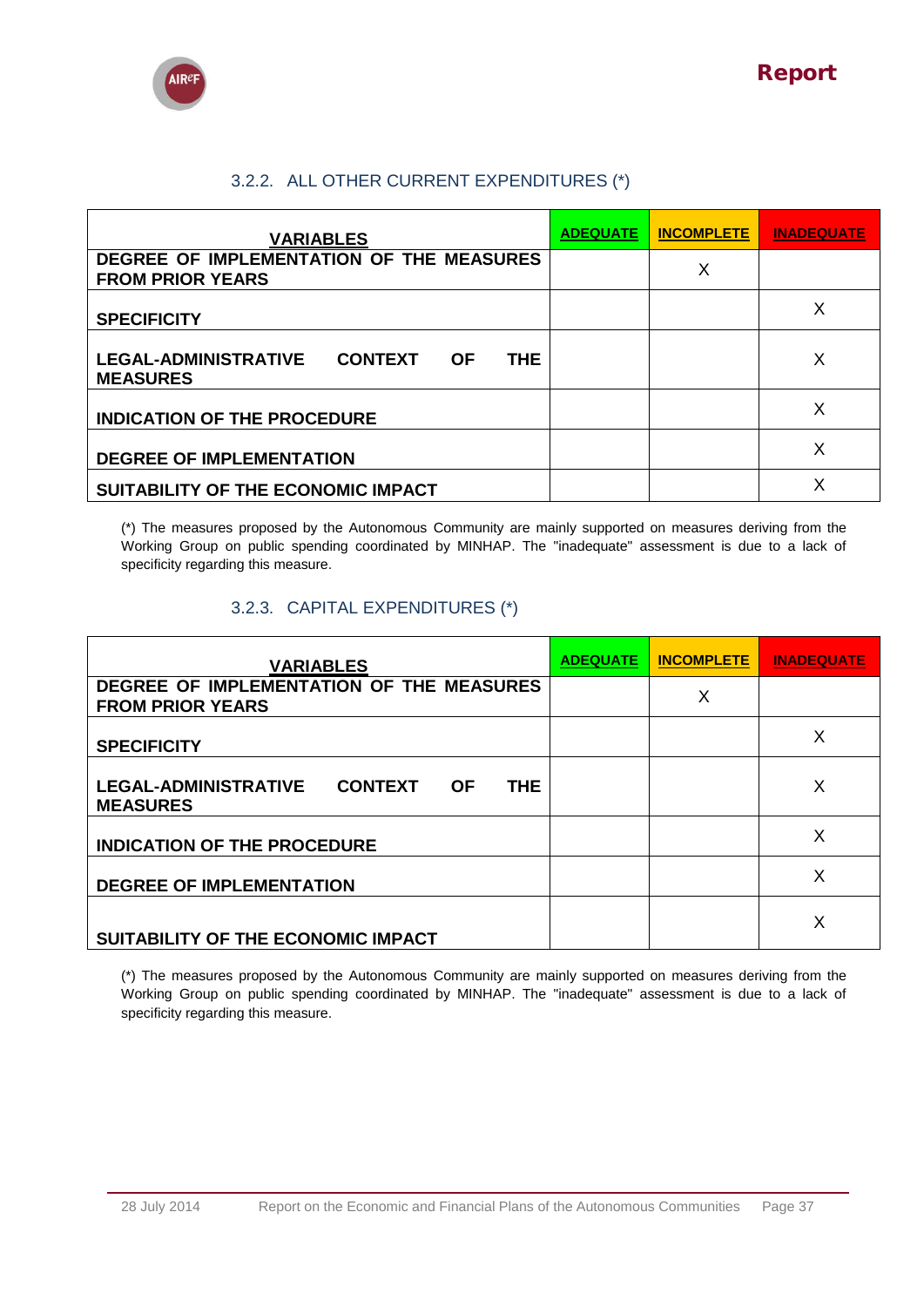

# <span id="page-37-0"></span>Report on the Economic and Financial Plan for the Foral Community of Navarre

**Over the last three years, the Foral Community of Navarre has made efforts in the area of fiscal consolidation representing 1.8% of the community GDP**<sup>7</sup> **, thereby situating the 2013 net borrowing requirement at 1.55% of its GDP.**

**Having analysed the data for fiscal year 2014 in the updated Economic and Financial Plan (PEF) for 2013, the AIReF believes compliance with the 2014 budget stability target, set at 1% of the GDP at the time of publication of this report is very likely .** 

**The measures contained in the updated PEF may be sufficient to guarantee a correction of the imbalance recorded in 2013, and the projections for the whole year indicated in the budget scenario seem to be supported by the budget execution data available to date.**

For 2014, the Foral Community has planned expenditure **MEASURES** totalling 0.5 million euros that affect personnel expenditures. The non-recurrence in 2014 of isolated transactions from 2013 which led to lower revenue for that year and the nonimplementation expected by the close of the year justify the achievement of the necessary fiscal effort. In relation to this lack of implementation, specifics are required both as regards the expenditure items affected as well as how they will be applied in the budget management process so as to guarantee their full application.

With respect to the **BUDGET SCENARIO** for 2014, the Foral Community expects an increase in non-financial revenue of 8 million euros as well as a 58 million euro increase in non-financial expenditures once the effect of the obligations recorded in nonbudgeted accounts is considered. This is a cautious scenario considering the evolution of the budget execution data available to date, which support the Foral Community's closing projections.

**<sup>.</sup>** 7 Fiscal effort excluding 2013 *one-off* transactions.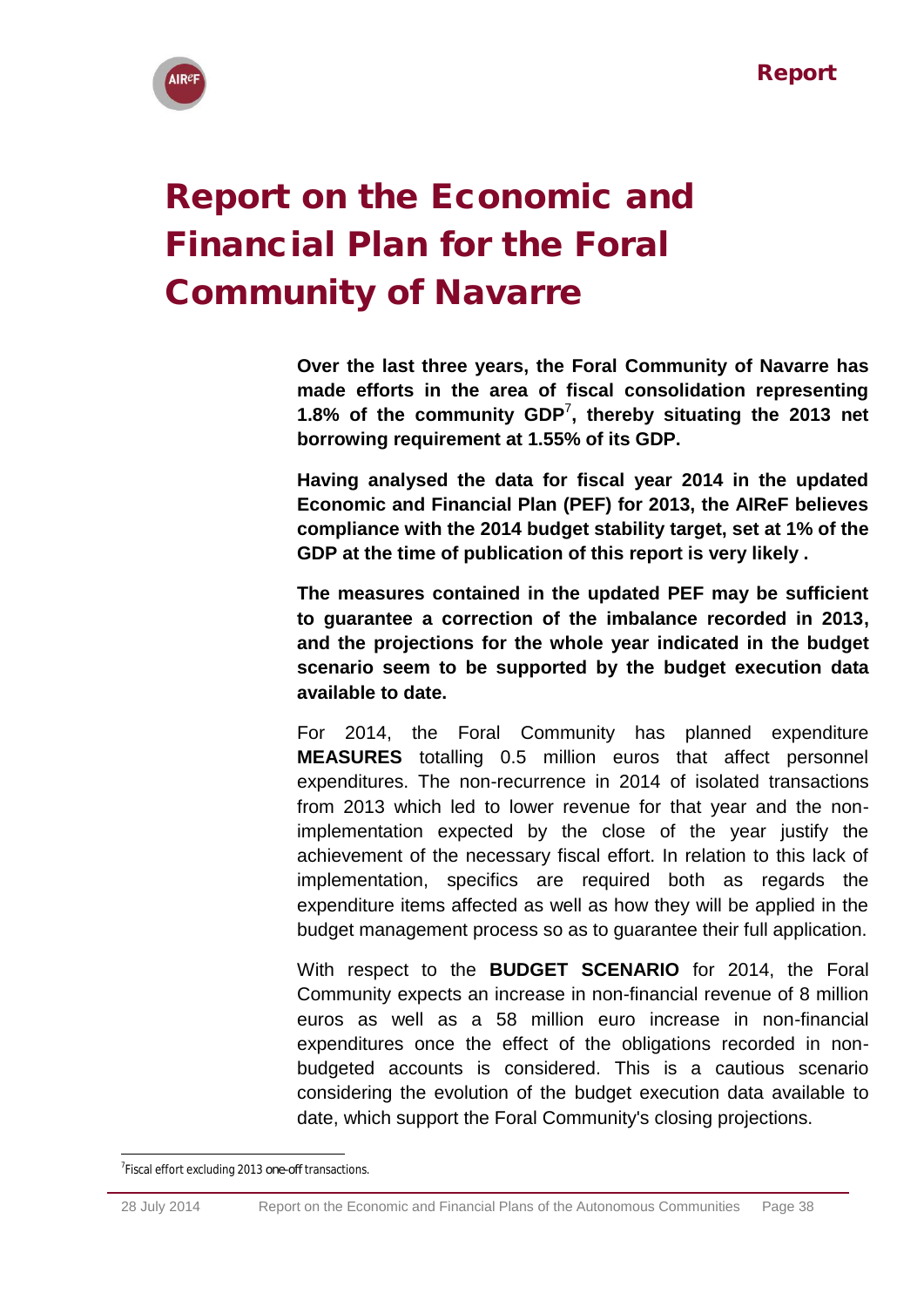

As concerns the national accounting adjustments, the Foral Community has not provided the clarifications requested on the adjustment for taxes unlikely to be collected and the other adjustments section.

In view of the foregoing, and in accordance with the information provided on the measures adopted and projected and the closing scenario estimated by the Foral Community of Navarre, in addition to the exceptions discussed as regards the projected nonimplementation by the Foral Community, the conclusion is that it is very likely that it will comply with the budget stability target established for 2014.

Nevertheless, it must be made clear that the Constitutional Court Ruling relating to Foral Law 24/2012 on the Electricity Generation Value Tax dated 26 June 2014 declared said foral law unconstitutional, entailing, as a result, the Foral Community of Navarre must return the sums collected for this tax since its entry into force, which was 1 January 2013. These amounts have not been quantified.

Pursuant to the terms of the Ruling and the provisions of the Economic Agreement between the State and the Foral Community of Navarre, taxes must be agreed in order for the community to collect on them. Given that the sums collected that must be returned and the terms under which the tax is going to be arranged are unknown, the economic impact of these circumstances on the Foral Community's accounts cannot be evaluated.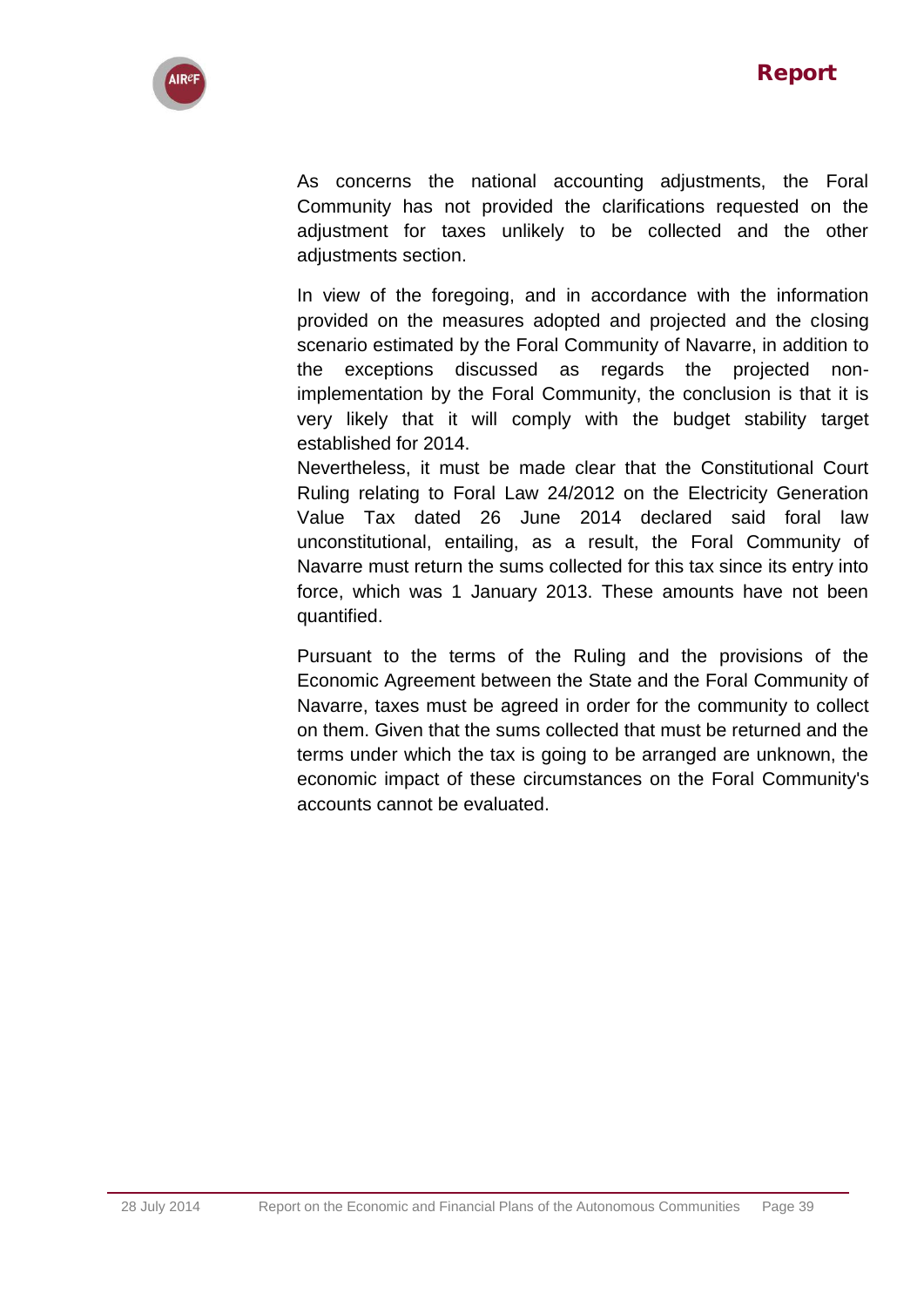

# **ANNEX(\*)**

# 1. CONSISTENCY OF THE DOCUMENT AND QUALITY OF THE INFORMATION

|   | <b>VARIABLES</b>                                                       | <b>ADEQUATE</b> | <b>INCOMPLETE</b> | <b>INADEQUATE</b> |
|---|------------------------------------------------------------------------|-----------------|-------------------|-------------------|
|   | <b>OBJECTIVITY</b>                                                     | X               |                   |                   |
|   | <b>CLARITY</b>                                                         | X               |                   |                   |
|   | <b>SPECIFICITY</b>                                                     | X               |                   |                   |
|   | <b>INTEGRITY</b>                                                       |                 |                   |                   |
| п | Content of article 21 of the LOEPySF                                   |                 |                   |                   |
|   | 21. Reasons for the non-compliance                                     |                 |                   |                   |
|   | 22. Projected trends                                                   |                 |                   |                   |
|   | 23. Description and quantification of and timeline for<br>the measures | X               |                   |                   |
|   | 24. Economic and budget projections                                    |                 |                   |                   |
|   | 25. Sensitivity analysis                                               |                 |                   |                   |
| ■ | <b>Other information</b>                                               |                 |                   |                   |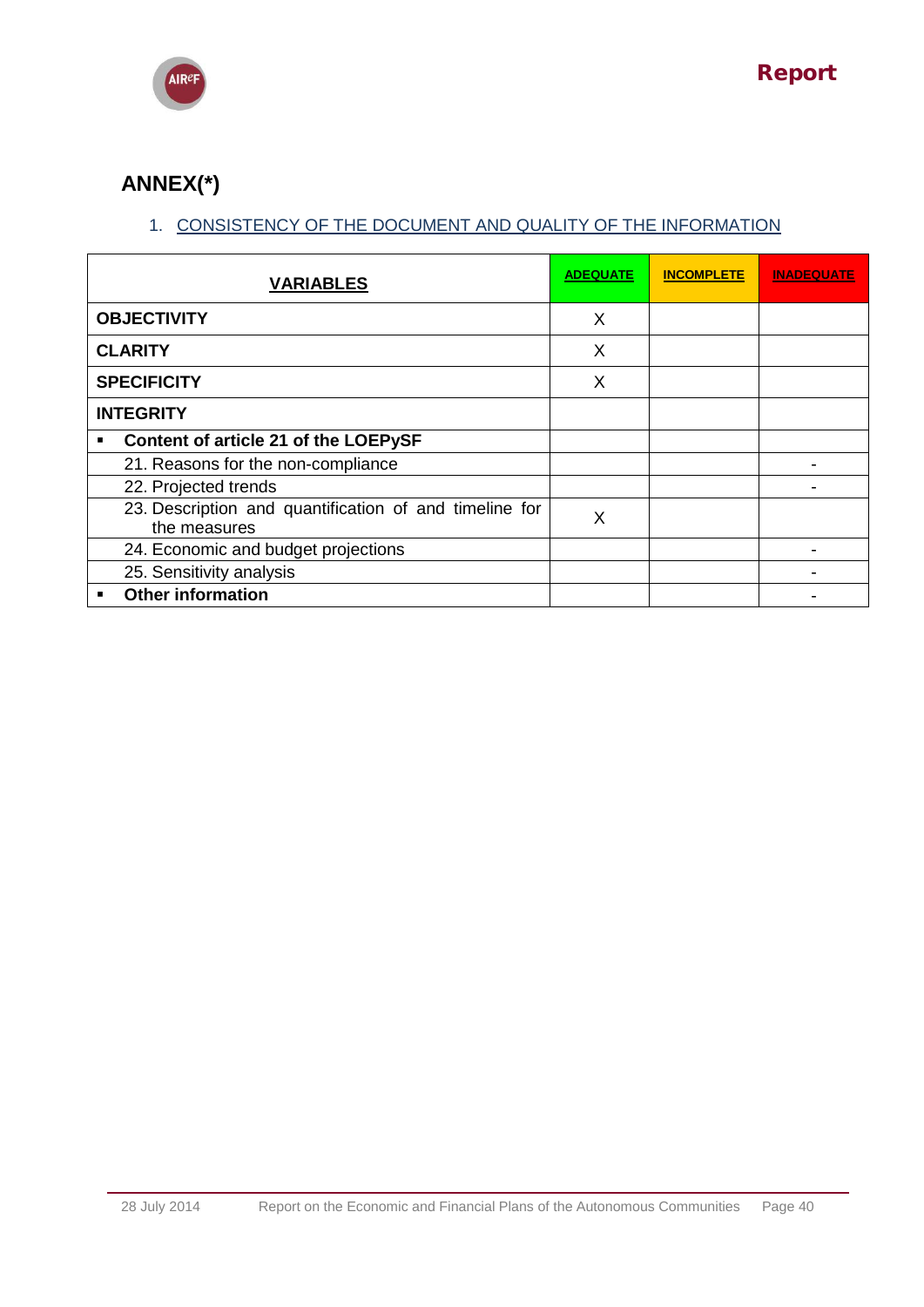



# 2. HOW THE PROJECTIONS FIT WITH THE TARGETS

# 2.1. STABILITY TARGET

| <b>VARIABLES</b>                                                    | <b>ADEQUATE</b> | <b>INCOMPLETE</b> | <b>INADEQUATE</b> |
|---------------------------------------------------------------------|-----------------|-------------------|-------------------|
| <b>ECONOMIC VARIABLES</b>                                           |                 | X                 |                   |
| CONSISTENCY OF THE BUDGET<br><b>SCENARIO-</b><br><b>MEASURES</b>    |                 |                   |                   |
| Revenue scenario<br>$\blacksquare$                                  |                 |                   |                   |
| 17. Financing system resources (interim payments<br>and settlement) |                 |                   |                   |
| 18. All other financing system resources                            |                 |                   |                   |
| 19. Other tax revenue                                               | X               |                   |                   |
| 20. All other revenue                                               | X               |                   |                   |
| <b>Expenditure scenario</b><br>$\blacksquare$                       |                 |                   |                   |
| 9. Personnel expenditures                                           | X               |                   |                   |
| 10. Financial expenditures                                          |                 | Χ                 |                   |
| 11. All other current expenditures                                  |                 |                   |                   |
| 12. Capital expenditures                                            |                 | X                 |                   |
| <b>National accounting adjustments</b><br>$\blacksquare$            |                 |                   |                   |
| 21. Tax unlikely to be collected                                    |                 | X                 |                   |
| 22. Interest                                                        |                 | Χ                 |                   |
| 23. 409/413 account                                                 |                 | Χ                 |                   |
| 24. Non-implementation                                              |                 |                   | χ                 |
| 25. All other adjustments                                           |                 | X                 |                   |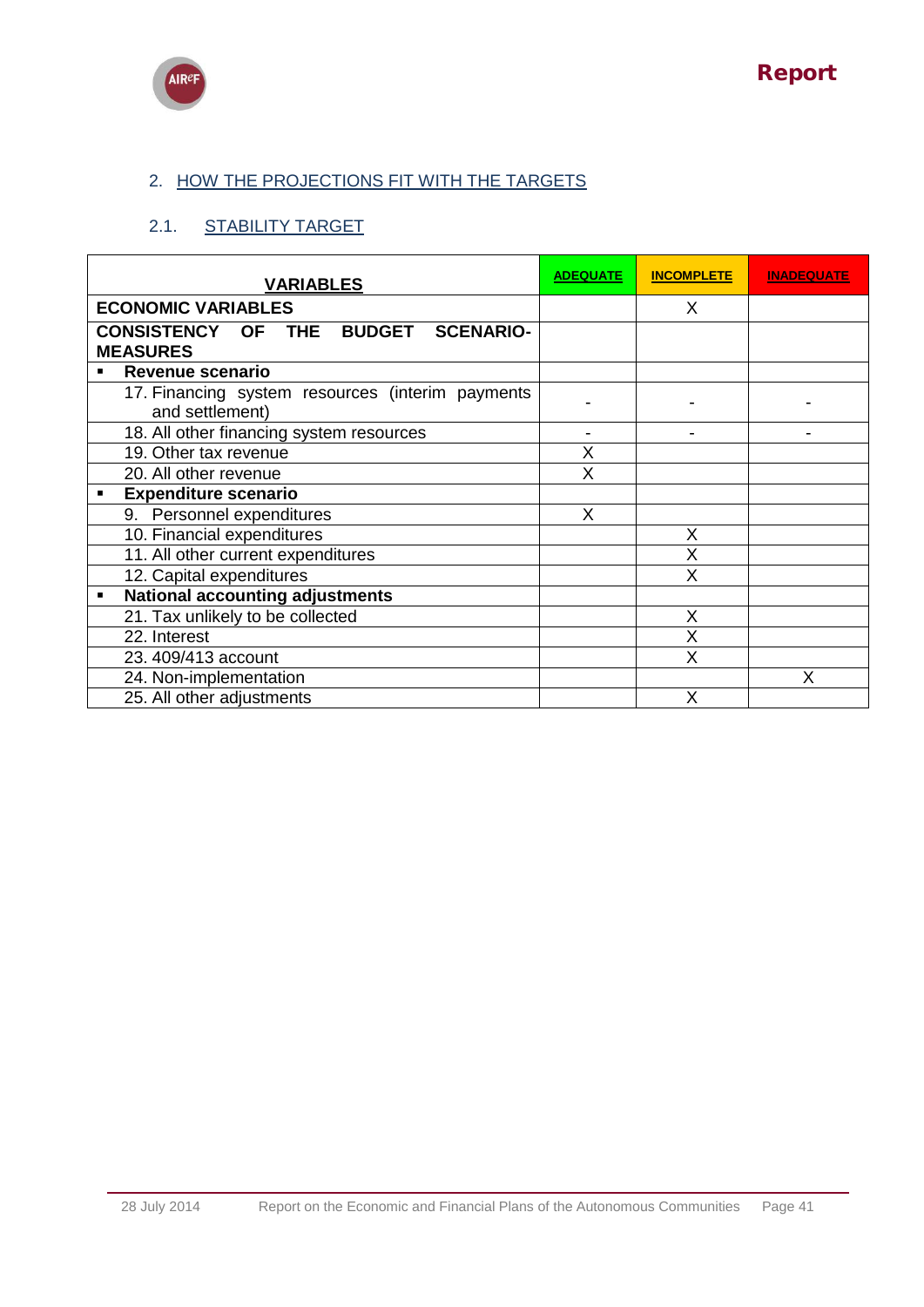

# 3. SUFFICIENCY OF THE MEASURES (a table for each one of the defined categories)

# 3.1. EXPENDITURES

### 3.1.1. PERSONNEL EXPENDITURES

| <b>VARIABLES</b>                                                                            | <b>ADEQUATE</b> | <b>INCOMPLETE</b> | <b>INADEQUATE</b> |
|---------------------------------------------------------------------------------------------|-----------------|-------------------|-------------------|
| DEGREE OF IMPLEMENTATION OF THE MEASURES<br><b>FROM PRIOR YEARS</b>                         |                 | Х                 |                   |
| <b>SPECIFICITY</b>                                                                          | X               |                   |                   |
| <b>LEGAL-ADMINISTRATIVE</b><br><b>CONTEXT</b><br><b>THE</b><br><b>OF</b><br><b>MEASURES</b> |                 | X                 |                   |
| <b>INDICATION OF THE PROCEDURE</b>                                                          | X               |                   |                   |
| <b>DEGREE OF IMPLEMENTATION</b>                                                             | X               |                   |                   |
| SUITABILITY OF THE ECONOMIC IMPACT                                                          |                 | X                 |                   |

(\*)Issues not comprising the content of the 2013 PEF were not assessed.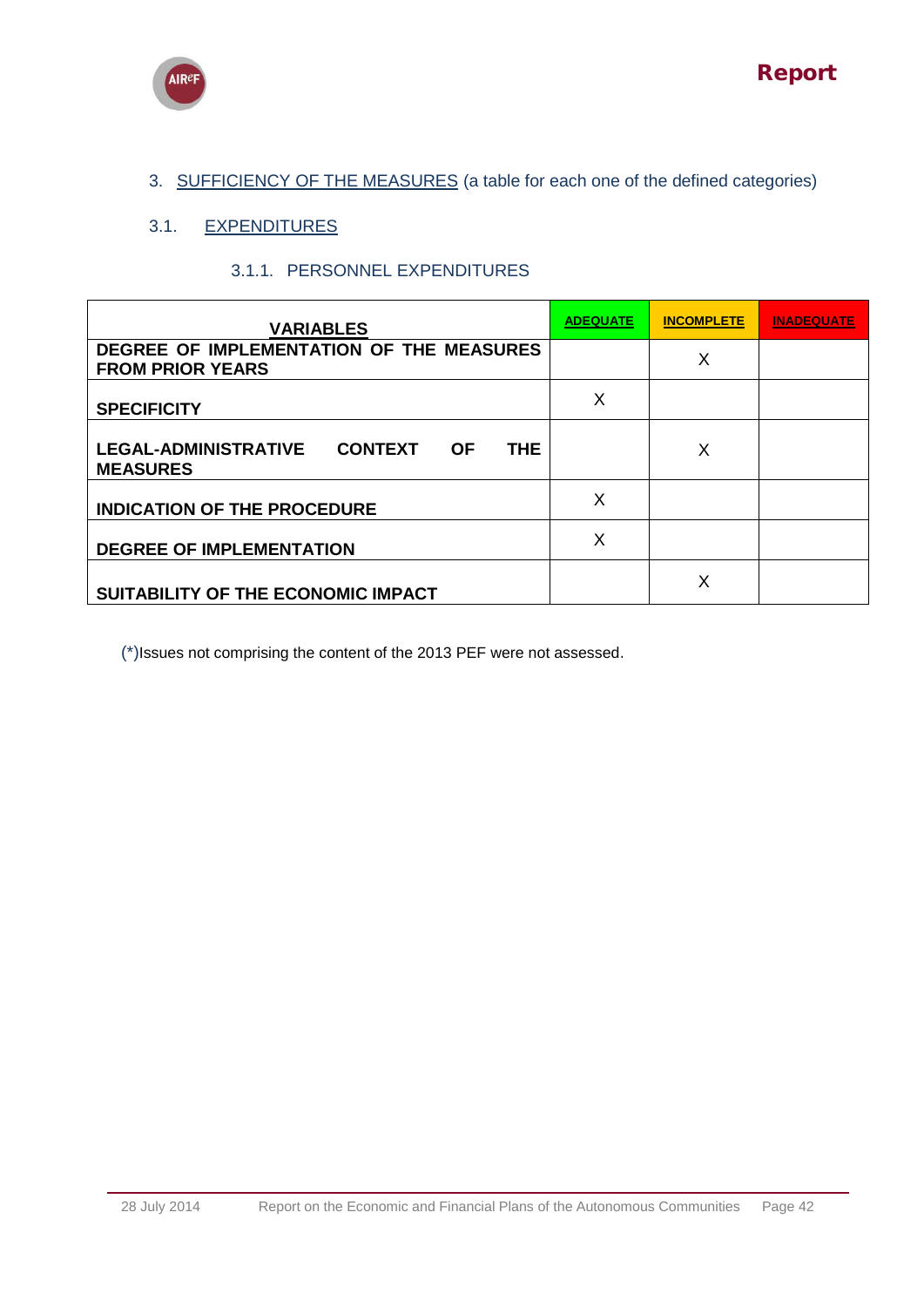

**.** 

# <span id="page-42-0"></span>Report on the Economic and Financial Plan for the Autonomous Community of Valencia

**Over the last three years, the Autonomous Community of Valencia has made considerable efforts in the area of fiscal consolidation representing 2.6% of the community GDP**<sup>8</sup> **, thereby situating the 2013 net borrowing requirement at 2.33% of its GDP.**

**Having analysed the draft Economic and Financial Plan (PEF) and the complementary information sent by the Autonomous Community, the AIReF believes it is very unlikely to comply with the 2014 budget stability target set at 1% of the GDP as of the date of publication of this report. The deviation from this target may be substantial.** 

**The measures contained in the draft PEF are clearly insufficient to guarantee a correction of the imbalance recorded in 2013, and the projections indicated in the budgeted revenue and expenditure scenario do not seem to be supported by the budget execution data available to date.**

**In order to reach the 2014 budget stability target, the AIReF believes the draft PEF submitted by the Autonomous Community of Valencia must be deeply revised with the introduction of an ambitious set of measures, and the expected scenario for the whole year must be adjusted in accordance with the budget execution data for the first semester.**

The Autonomous Community has submitted **MEASURES** totalling 1.422 billion euros, 1.507 billion of which are aimed at increasing its revenue and 85 involve increased expenditure (included with a negative sign) as a result of the partial reversion of measures adopted in prior years that compensate the savings expected from other measures.

<sup>8</sup> Fiscal effort excluding the definitive settlement of the autonomous community financing system and *one-off* transactions for 2013.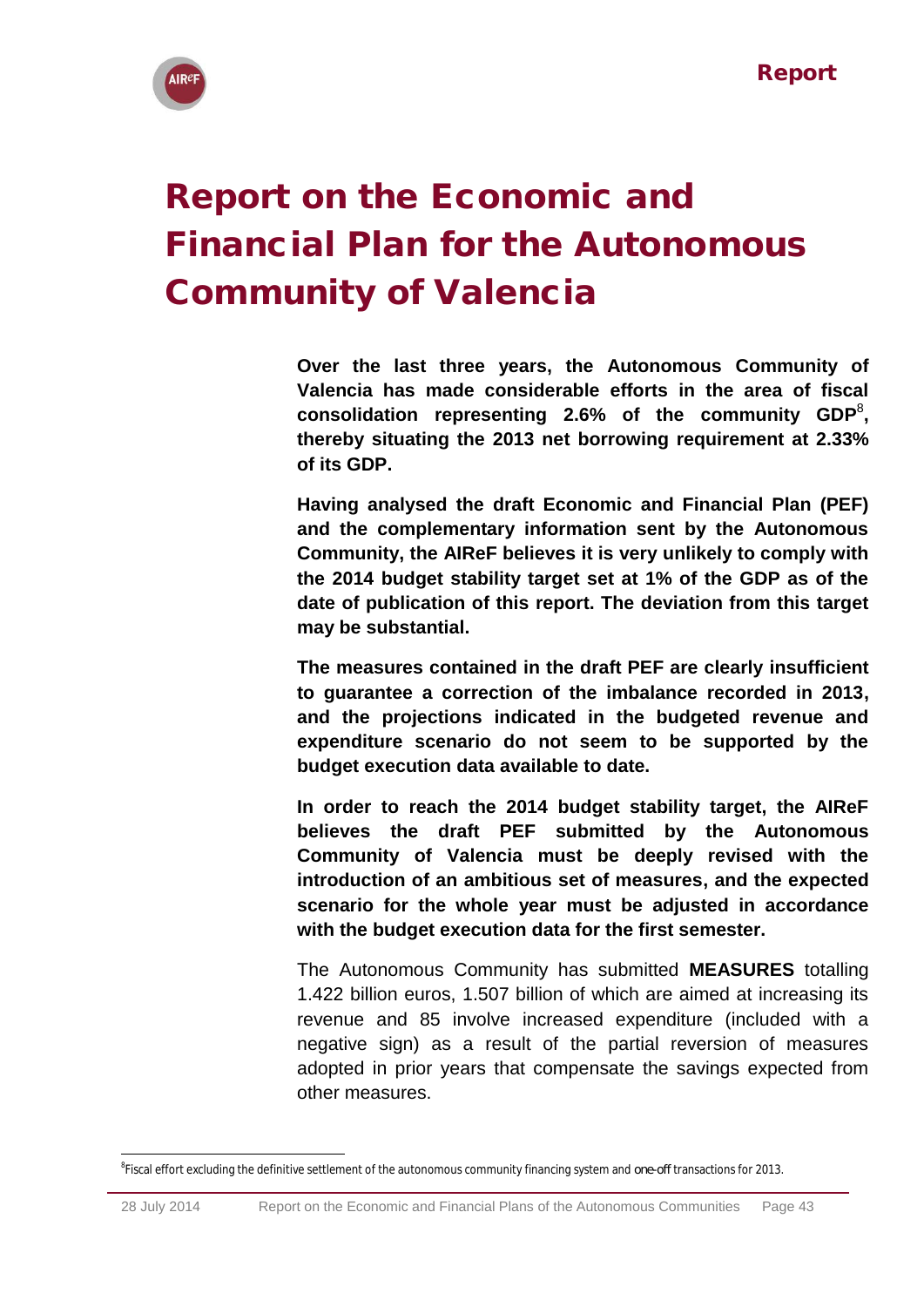

Notwithstanding that, these **revenue measures** include 1 billion in a "Levelling Fund" which the Autonomous Community expects to receive from the State due to a resolution of the Fiscal and Financial Policy Council. The allocation of this fund has not been agreed upon to date and it cannot really be considered a measure. Of 507 remaining million, the main measures are:

- The disposal of investments totalling 141 million euros. This sales of property was not duly justified with additional documentation and the first quarter performance and the effect of the measure on the previous year do not seem to support the projection for the wholeyear.
- The creation of a Tax on Bank Deposits, the effect of which is estimated to be 230 million euros, will be subject to an unconstitutionality appeal. The Autonomous Community has not collected any sums for this tax during the first few months of the year. The collection that can be expected as of the close deriving from this tax scheme would be that which corresponds to the fixed rate approved for the entire country, which is expected to be quite well below the figure contemplated in the Plan.

Among its **expenditure measures**, the Autonomous Community has planned measures to rearrange the public sector accounting for 52 million and consolidate the non-availability agreements adopted in the prior year, which would affect the non-financial expenditure by 209 million euros and should be specified as concerns the budget items to be affected.

With respect to the **BUDGET SCENARIO** expected for the whole year, it has been observed that the Autonomous Community estimates it will increase its non-financial revenue other than its resources from the financing system (interim payments and settlement) by 1.707 billion, with the expected joint effect of the measures adopted and the abovementioned Levelling Fund totalling 1.507 billion.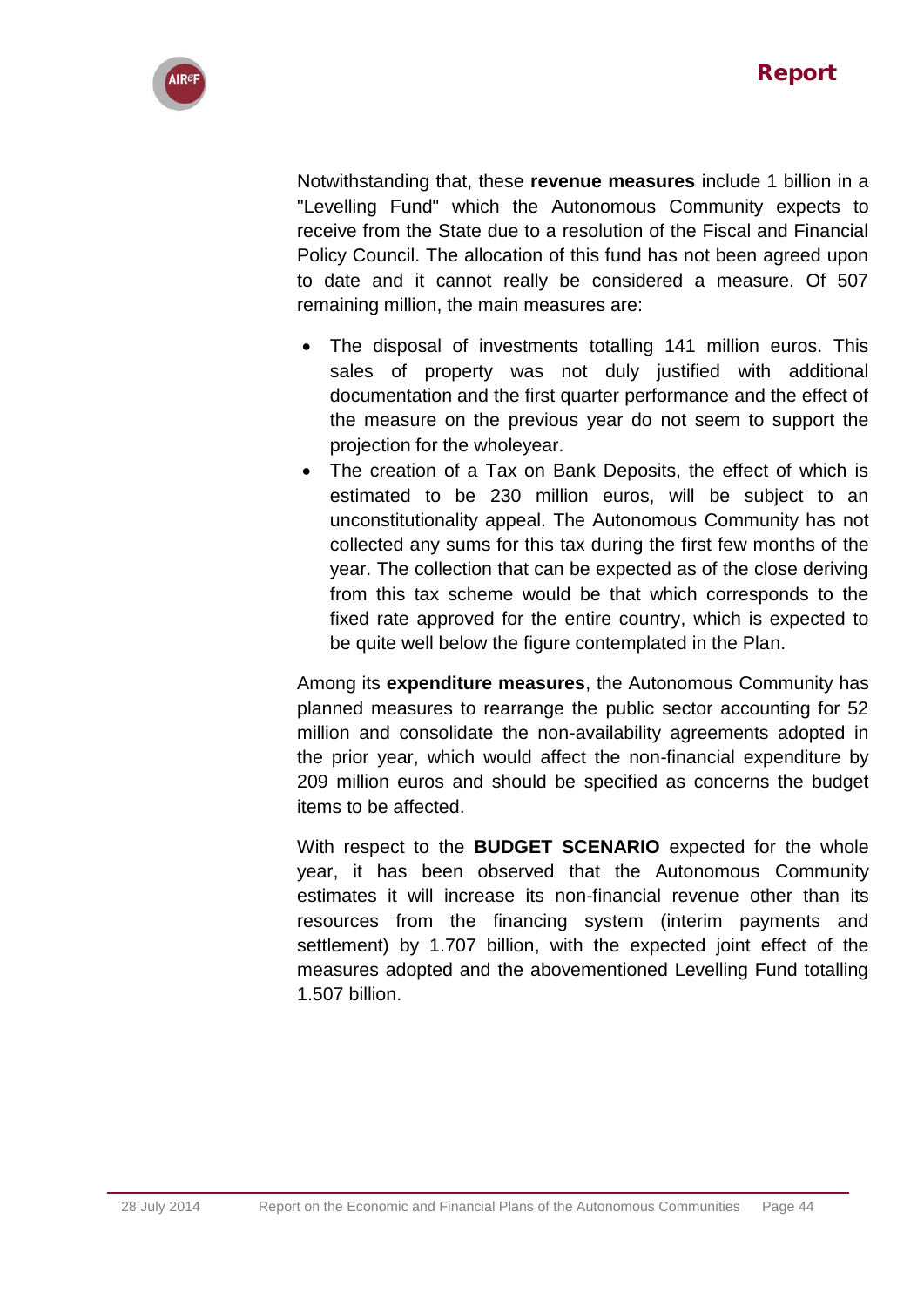

As far as the expenditure scenario, the Autonomous Community expects an increase in non-financial expenditures once the effect of the obligations recorded in non-budgeted accounts totalling 248 million euros, mostly due to the negative effect of the non-application of some of the measures adopted in prior years, the evolution of interest expenditure and the Radiotelevisió Valenciana (RTVV) redundancy plan, is no longer present.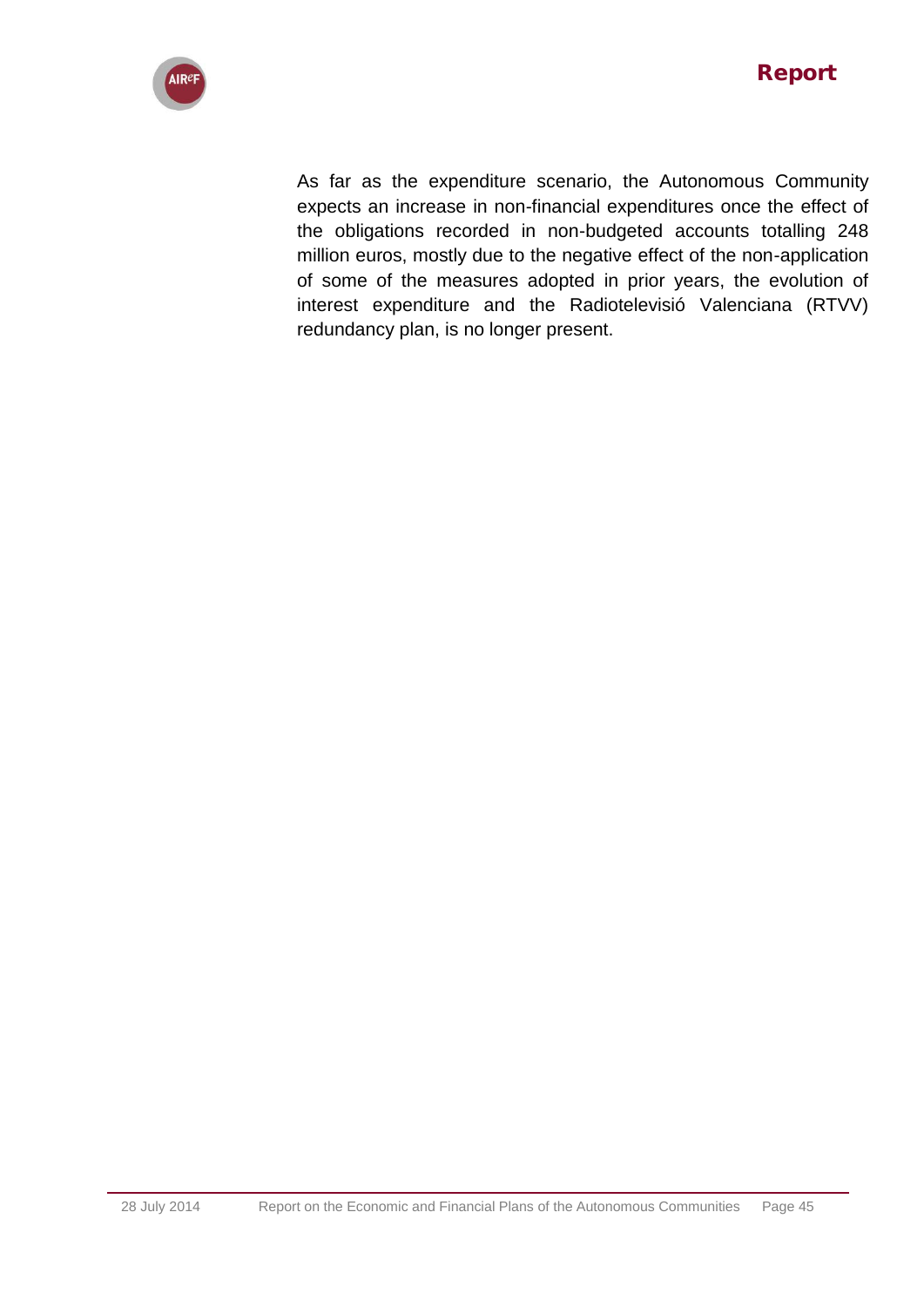

# **ANNEX**

# 1. CONSISTENCY OF THE DOCUMENT AND QUALITY OF THE INFORMATION

|   | <b>VARIABLES</b>                                                       | <b>ADEQUATE</b> | <b>INCOMPLETE</b> | <b>INADEQUATE</b> |
|---|------------------------------------------------------------------------|-----------------|-------------------|-------------------|
|   | <b>OBJECTIVITY</b>                                                     | X               |                   |                   |
|   | <b>CLARITY</b>                                                         |                 | X                 |                   |
|   | <b>SPECIFICITY</b>                                                     |                 | X                 |                   |
|   | <b>INTEGRITY</b>                                                       |                 |                   |                   |
| ٠ | Content of article 21 of the LOEPySF                                   |                 |                   |                   |
|   | 26. Reasons for the non-compliance                                     |                 | X                 |                   |
|   | 27. Projected trends                                                   |                 |                   |                   |
|   | 28. Description and quantification of and timeline for<br>the measures |                 |                   | Х                 |
|   | 29. Economic and budget projections                                    |                 |                   |                   |
|   | 30. Sensitivity analysis                                               |                 |                   |                   |
| ٠ | <b>Other information</b>                                               | Χ               |                   |                   |

**Assessment in the general section**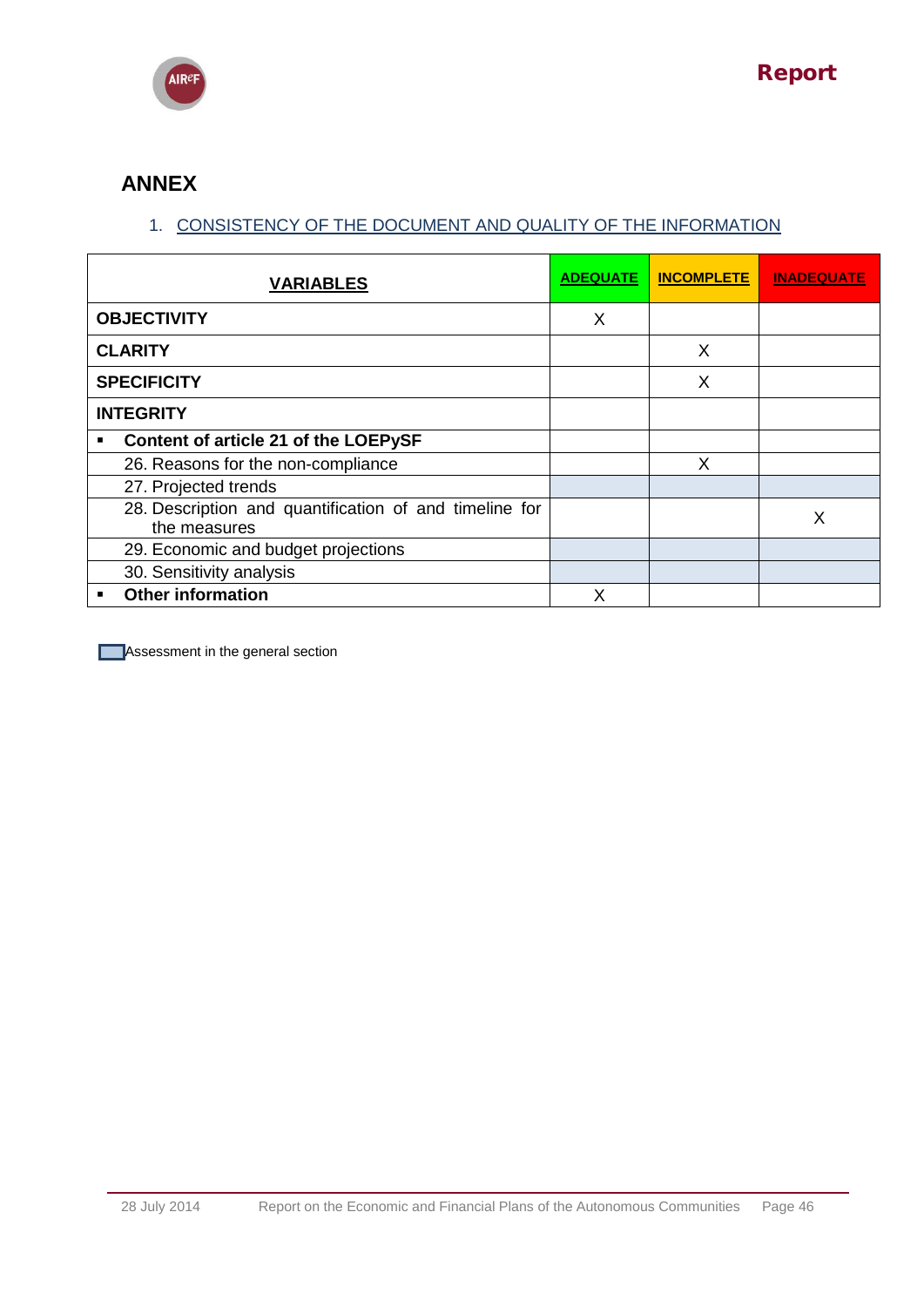



# 2. HOW THE PROJECTIONS FIT WITH THE TARGETS

# 2.1. STABILITY TARGET

| <b>VARIABLES</b>                                                                                      | <b>ADEQUATE</b> | <b>INCOMPLETE</b> | <b>INADEQUATE</b> |
|-------------------------------------------------------------------------------------------------------|-----------------|-------------------|-------------------|
| <b>ECONOMIC VARIABLES</b>                                                                             |                 |                   |                   |
| <b>THE</b><br><b>CONSISTENCY</b><br><b>BUDGET</b><br><b>SCENARIO-</b><br><b>OF</b><br><b>MEASURES</b> |                 | X                 |                   |
| Revenue scenario<br>$\blacksquare$                                                                    |                 |                   |                   |
| 21. Financing system resources (interim payments and<br>settlement)                                   | X               |                   |                   |
| 22. All other financing system resources                                                              | X               |                   |                   |
| 23. Other tax revenue                                                                                 |                 | X                 |                   |
| 24. All other revenue                                                                                 |                 |                   | X                 |
| <b>Expenditure scenario</b><br>٠                                                                      |                 |                   |                   |
| 13. Personnel expenditures                                                                            |                 | X                 |                   |
| 14. Financial expenditures                                                                            |                 | X                 |                   |
| 15. All other current expenditures                                                                    |                 | X                 |                   |
| 16. Capital expenditures                                                                              |                 | X                 |                   |
| <b>National accounting adjustments</b>                                                                |                 |                   |                   |
| 26. Tax unlikely to be collected                                                                      |                 | X                 |                   |
| 27. Interest                                                                                          |                 | X                 |                   |
| 28.409/413 account                                                                                    |                 | X                 |                   |
| 29. Non-implementation                                                                                |                 |                   |                   |
| 30. All other adjustments                                                                             |                 | X                 |                   |

**Assessment in the general section**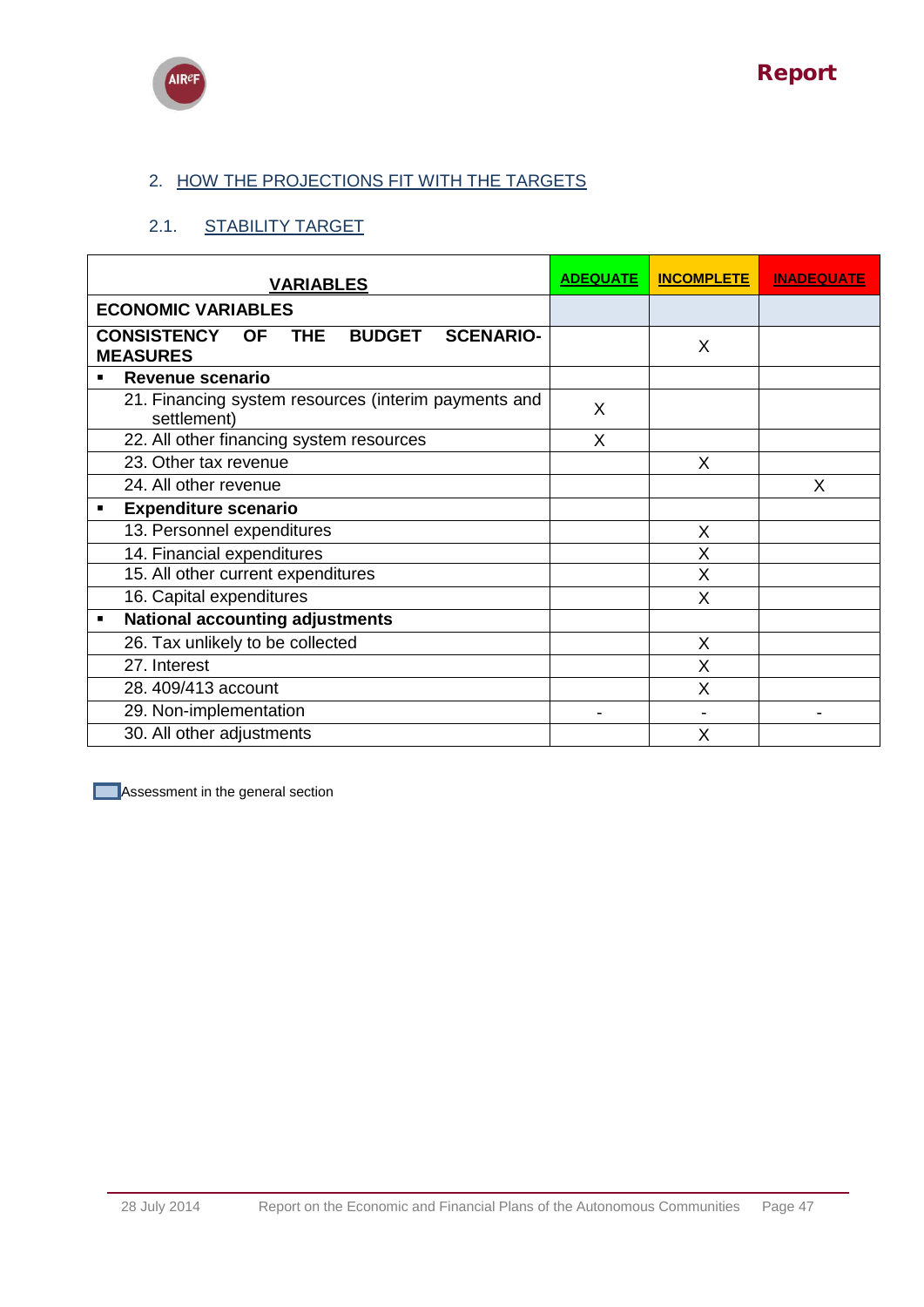



3. SUFFICIENCY OF THE MEASURES (a table for each one of the defined categories)

# 3.1. REVENUE

## 3.1.1. TAX REVENUE

| <b>VARIABLES</b>                                                                            | <b>ADEQUATE</b> | <b>INCOMPLETE</b> | <b>INADEQUATE</b> |
|---------------------------------------------------------------------------------------------|-----------------|-------------------|-------------------|
| DEGREE OF IMPLEMENTATION OF THE MEASURES<br><b>FROM PRIOR YEARS</b>                         | X               |                   |                   |
| <b>SPECIFICITY</b>                                                                          |                 | Χ                 |                   |
| <b>LEGAL-ADMINISTRATIVE</b><br><b>CONTEXT</b><br><b>THE</b><br><b>OF</b><br><b>MEASURES</b> | X               |                   |                   |
| <b>INDICATION OF THE PROCEDURE</b>                                                          |                 | Х                 |                   |
| <b>DEGREE OF IMPLEMENTATION</b>                                                             |                 | Х                 |                   |
| SUITABILITY OF THE ECONOMIC IMPACT                                                          |                 | X                 |                   |

## 3.1.2. NON-TAX REVENUE

| <b>VARIABLES</b>                                                                            | <b>ADEQUATE</b> | <b>INCOMPLETE</b> | <b>INADEQUATE</b> |
|---------------------------------------------------------------------------------------------|-----------------|-------------------|-------------------|
| DEGREE OF IMPLEMENTATION OF THE MEASURES<br><b>FROM PRIOR YEARS</b>                         |                 | Χ                 |                   |
| <b>SPECIFICITY</b>                                                                          |                 |                   | Χ                 |
| <b>LEGAL-ADMINISTRATIVE</b><br><b>THE</b><br><b>CONTEXT</b><br><b>OF</b><br><b>MEASURES</b> |                 |                   | Х                 |
| <b>INDICATION OF THE PROCEDURE</b>                                                          |                 |                   | х                 |
| <b>DEGREE OF IMPLEMENTATION</b>                                                             |                 |                   | х                 |
| SUITABILITY OF THE ECONOMIC IMPACT                                                          |                 |                   | Χ                 |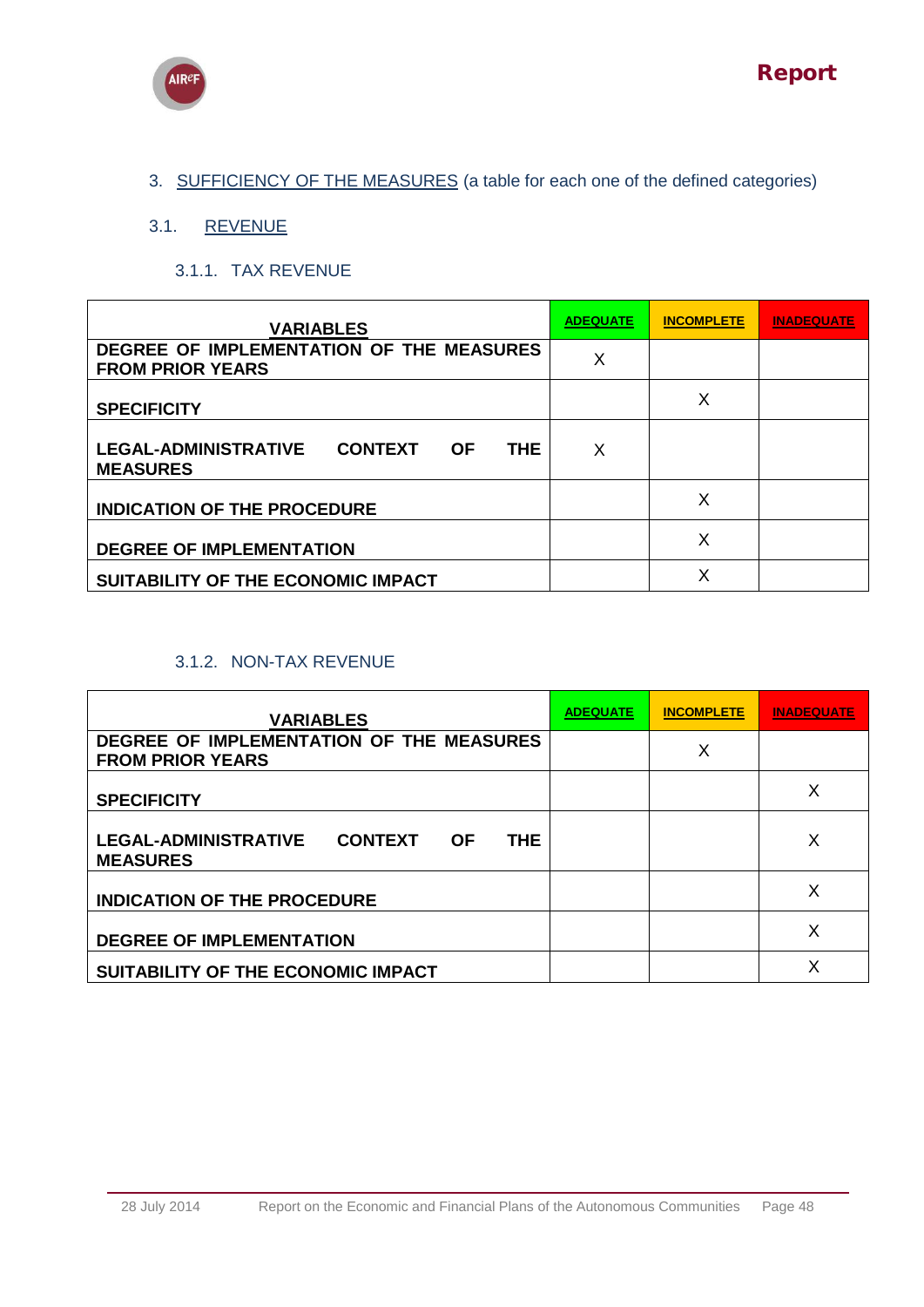

# 3.2. EXPENDITURES

### 3.2.1. PERSONNEL EXPENDITURES

| <b>VARIABLES</b>                                                                            | <b>ADEQUATE</b> | <b>INCOMPLETE</b> | INADEQUATE |
|---------------------------------------------------------------------------------------------|-----------------|-------------------|------------|
| DEGREE OF IMPLEMENTATION OF THE MEASURES<br><b>FROM PRIOR YEARS</b>                         | X               |                   |            |
| <b>SPECIFICITY</b>                                                                          | X               |                   |            |
| <b>LEGAL-ADMINISTRATIVE</b><br><b>CONTEXT</b><br><b>THE</b><br><b>OF</b><br><b>MEASURES</b> | X               |                   |            |
| <b>INDICATION OF THE PROCEDURE</b>                                                          |                 | X                 |            |
| <b>DEGREE OF IMPLEMENTATION</b>                                                             | X               |                   |            |
| SUITABILITY OF THE ECONOMIC IMPACT                                                          | X               |                   |            |

### 3.2.2. ALL OTHER CURRENT EXPENDITURES

| <b>VARIABLES</b>                                                                            | <b>ADEQUATE</b> | <b>INCOMPLETE</b> | <b>INADEQUATE</b> |
|---------------------------------------------------------------------------------------------|-----------------|-------------------|-------------------|
| DEGREE OF IMPLEMENTATION OF THE MEASURES<br><b>FROM PRIOR YEARS</b>                         |                 | X                 |                   |
| <b>SPECIFICITY</b>                                                                          |                 | X                 |                   |
| <b>LEGAL-ADMINISTRATIVE</b><br><b>CONTEXT</b><br><b>THE</b><br><b>OF</b><br><b>MEASURES</b> |                 | Х                 |                   |
| <b>INDICATION OF THE PROCEDURE</b>                                                          |                 | X                 |                   |
| <b>DEGREE OF IMPLEMENTATION</b>                                                             |                 | X                 |                   |
| SUITABILITY OF THE ECONOMIC IMPACT                                                          |                 | X                 |                   |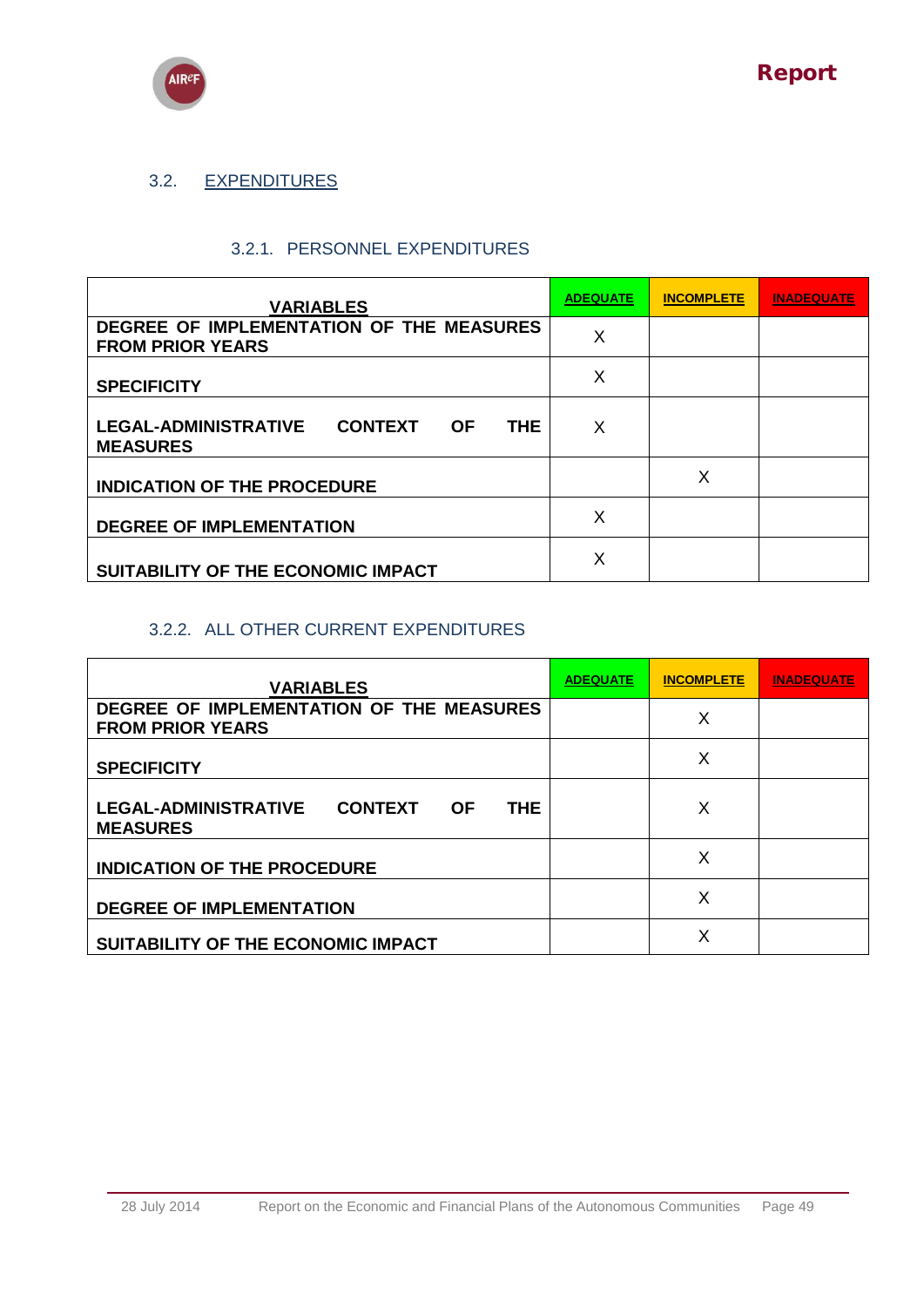



## 3.2.3. CAPITAL EXPENDITURES

| <b>VARIABLES</b>                                                                      | <b>ADEQUATE</b> | <b>INCOMPLETE</b> | <b>INADEQUATE</b> |
|---------------------------------------------------------------------------------------|-----------------|-------------------|-------------------|
| DEGREE OF IMPLEMENTATION OF THE MEASURES<br><b>FROM PRIOR YEARS</b>                   |                 | Х                 |                   |
| <b>SPECIFICITY</b>                                                                    |                 | X                 |                   |
| <b>LEGAL-ADMINISTRATIVE</b><br><b>CONTEXT</b><br>THE.<br><b>OF</b><br><b>MEASURES</b> |                 | X                 |                   |
| <b>INDICATION OF THE PROCEDURE</b>                                                    |                 |                   |                   |
| <b>DEGREE OF IMPLEMENTATION</b>                                                       |                 |                   |                   |
| SUITABILITY OF THE ECONOMIC IMPACT                                                    |                 | X                 |                   |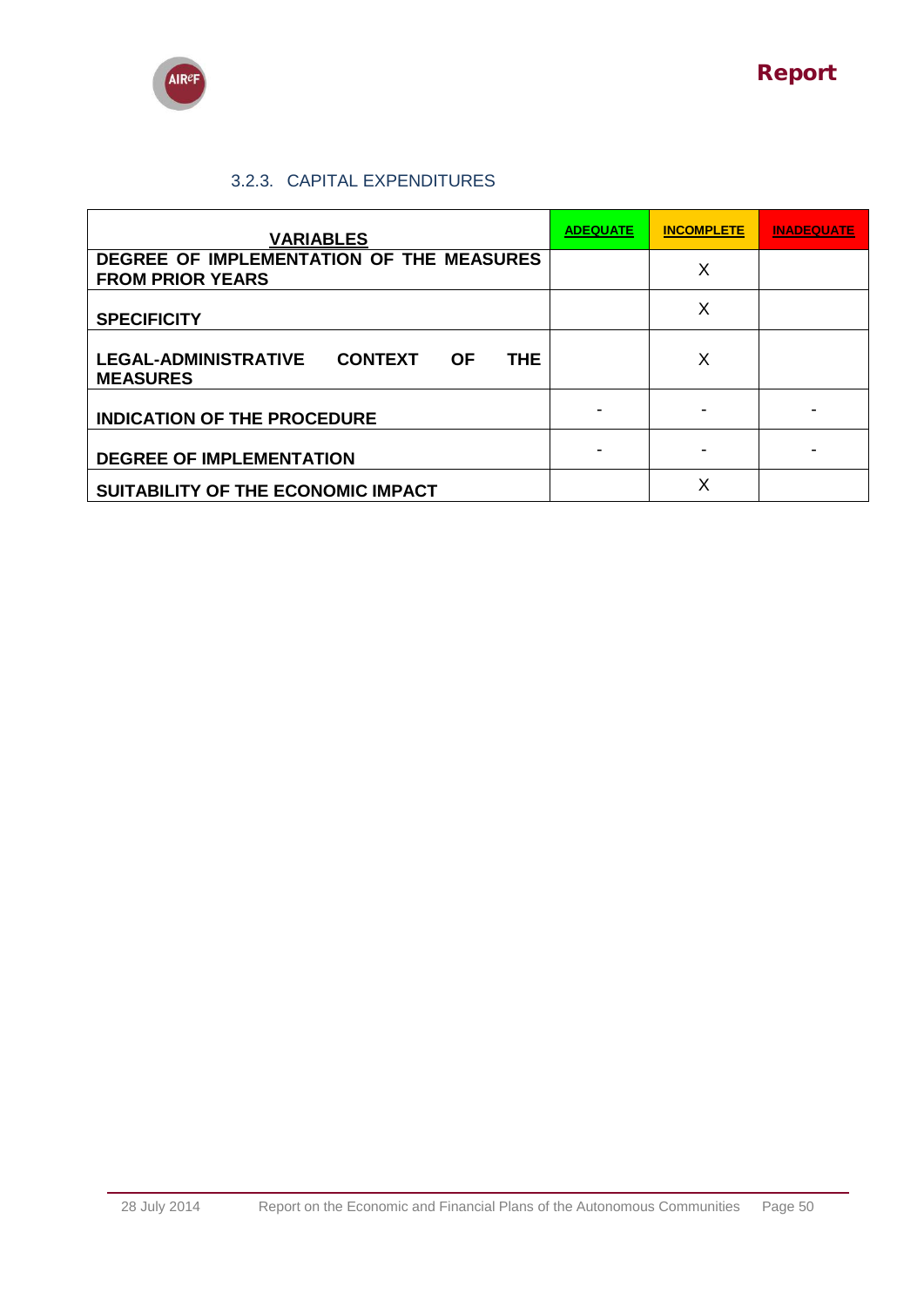

# <span id="page-50-0"></span>**Annex: Definition of the Variables Used in the Tables Provided in the Reports for Each Autonomous Community**

# 1. CONSISTENCY OF THE DOCUMENT AND QUALITY OF THE INFORMATION

## **Objectivity**

- **Lack of value judgements**
- Support from official statistics and estimates.
- **Lack of hypotheses based on subjective and very unlikely scenarios.**

### **Clarity**

- Comprehensible description of the realities and arguments.
- Support from the text (facts and arguments) in tables and/or clear and comprehensible graphs.
- Structure and driving theme of the document is logical and comprehensible.

### **Specificity**

 The facts and arguments that are described are concrete and they are expressed by means of the adequate presentation of the corresponding data.

### **Integrity**

 The document contains all the information that is to be included in accordance with the LOEPySF and the model PEF in effect.

### $\checkmark$  Minimum content as per article 21 of the LOEPySF

#### - **Reasons for the non-compliance**

- o The causes included in the PEF are all those that objectively explain the non-compliance incurred.
- o Causes are not included that are not objectively related to the noncompliance.

### - **Projected trends**

- o Included are projections for all concepts that must be included in accordance with the model PEF.
- o The data and situations on which the projections are based are presented adequately.
- o The way in which these projections are deduced from the initial assumptions is explained in a comprehensible manner.
- **Description and quantification of and timeline for the measures**
	- o The description of and the timeline for the measures are clear and precise.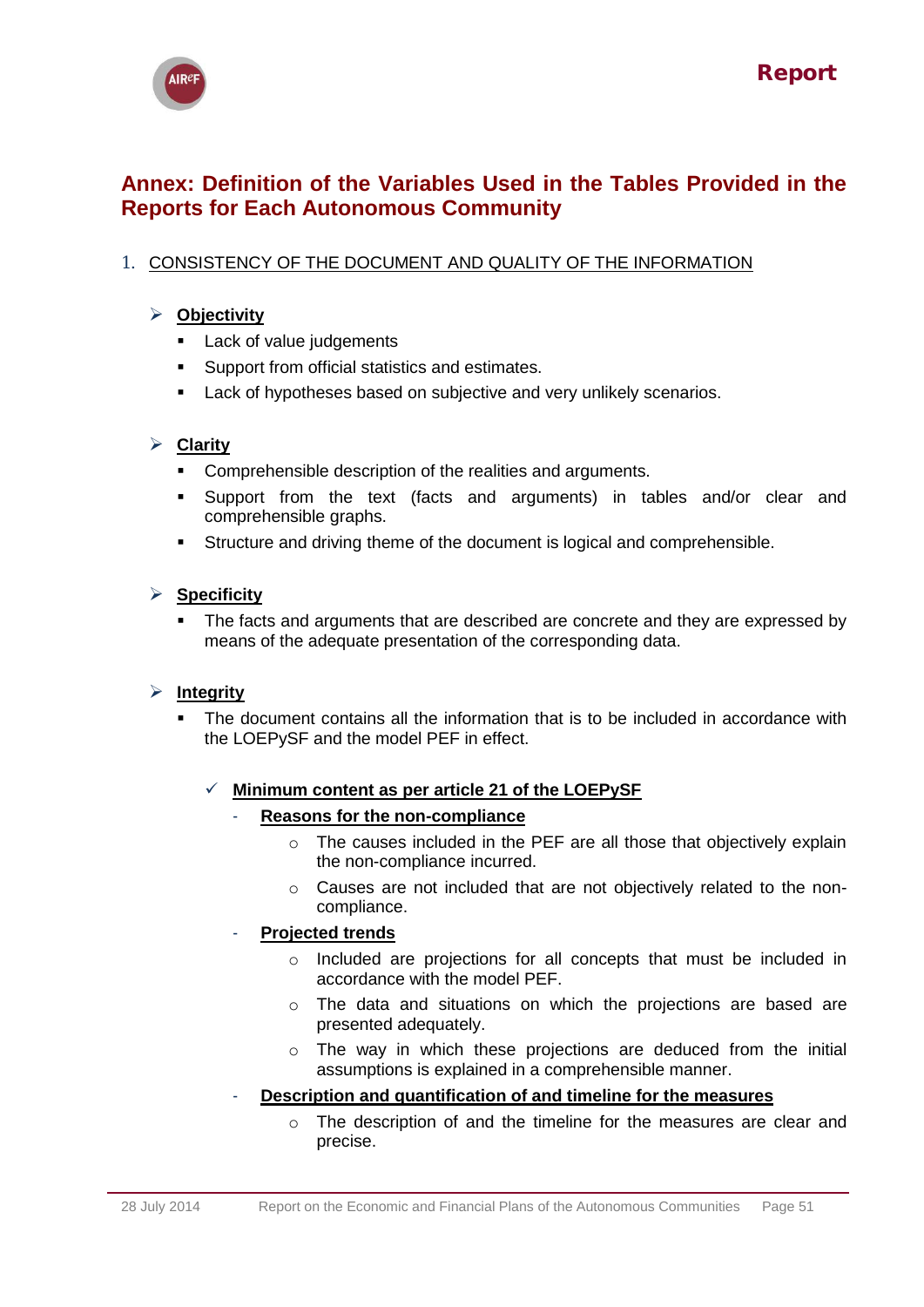

o The quantification of the measures and budget items affected are completely and clearly outlined.

## - **Projected economic and budget variables**

- o The projections that support the PEF arguments are fully and clearly included.
- o The methodology used to produce the projections is explicit.
- $\circ$  The assumptions on which the projections are based are included in a comprehensible manner in the PEF.

### - **Sensitivity analysis**

- o The consequences of the different hypotheses of GDP evolution on the target variables are clearly determined.
- o The calculations used to determine the consequences of the hypotheses on the target variables are clearly explained and supported by data tables.

## **All other information**

- All other information requested by MINHAP on the model PEF in effect is included.
- This information is supported by clear explanations and tables that support the descriptions.

## 2. HOW THE PROJECTIONS FIT WITH THE TARGETS

### **Economic variables**

- It identifies the economic variables on which the budget scenario and its evolution are based.
- It analyzes the impact of its evolution on the budget scenario.
- It backs the estimation methods used and the baseline hypotheses.

### **Consistency of the budget scenario with the planned measures**

- It identifies the degree to which the variations in the revenue and expenditures in the budget scenario projected as of the close of the year are justified by the implementation of measures.
- It justifies variations in revenue and expenditures in the budget scenario that do not derive from the execution of measures.
- It backs the estimated national accounting adjustments planned.
- It justifies adjustments due to non-performance and connects it with specific budget applications and the adoption of non-availability agreements, as appropriate.

# 3. SUFFICIENCY OF THE MEASURES

### **The degree of implementation of measures from previous years**

 It clearly reports the implementation or non-implementation of the measures in the previous year.